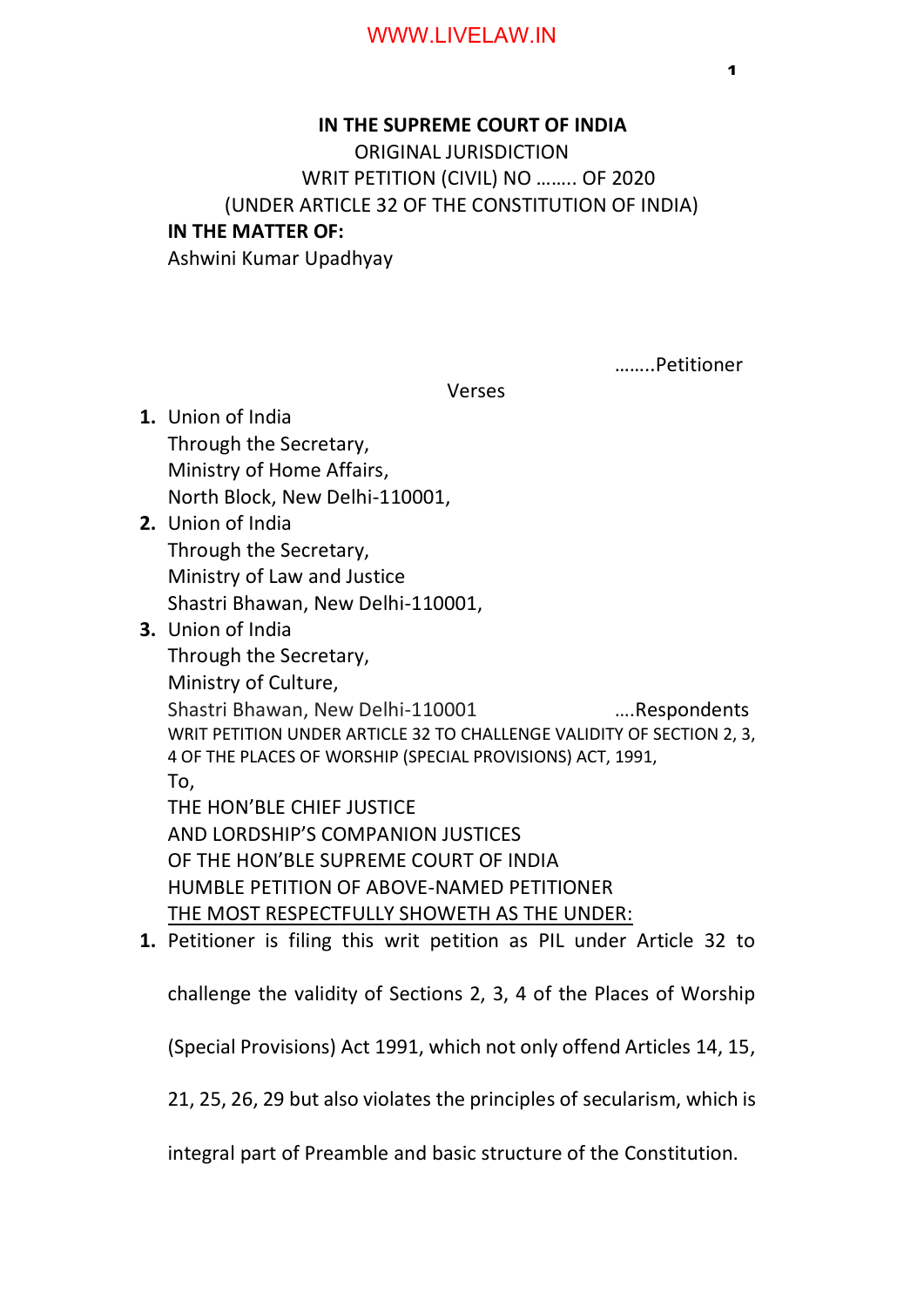- **2.** Petitioner has not filed any other petition either in this Court or in any other Court seeking same or similar directions as prayed.
- **3.** Petitioner name is

Petitioner is an Advocate and social-political activist and striving for gender justice gender equality fraternity unity national integration transparency and the development of downtrodden people.

**4.** The facts constituting cause of action accrued on 11.7.1991, when the impugned act came into force. Centre by making the impugned Act has created arbitrary irrational retrospective cutoff date, declared that character of places of worship-pilgrimage shall be maintained as it was on 15.8.1947 and no suit or proceeding shall lie in Court in respect of disputes against encroachment done by fundamentalist barbaric invaders and law breakers and such proceeding shall stand abated. If suit/appeal/proceeding filed on ground that conversion of place of worship and pilgrimage has taken place after 15.8.1947 and before 18.9.1991, that shall be disposed off in terms of S.4(1). Thus, Centre has barred the remedies against illegal encroachment on the places of worship and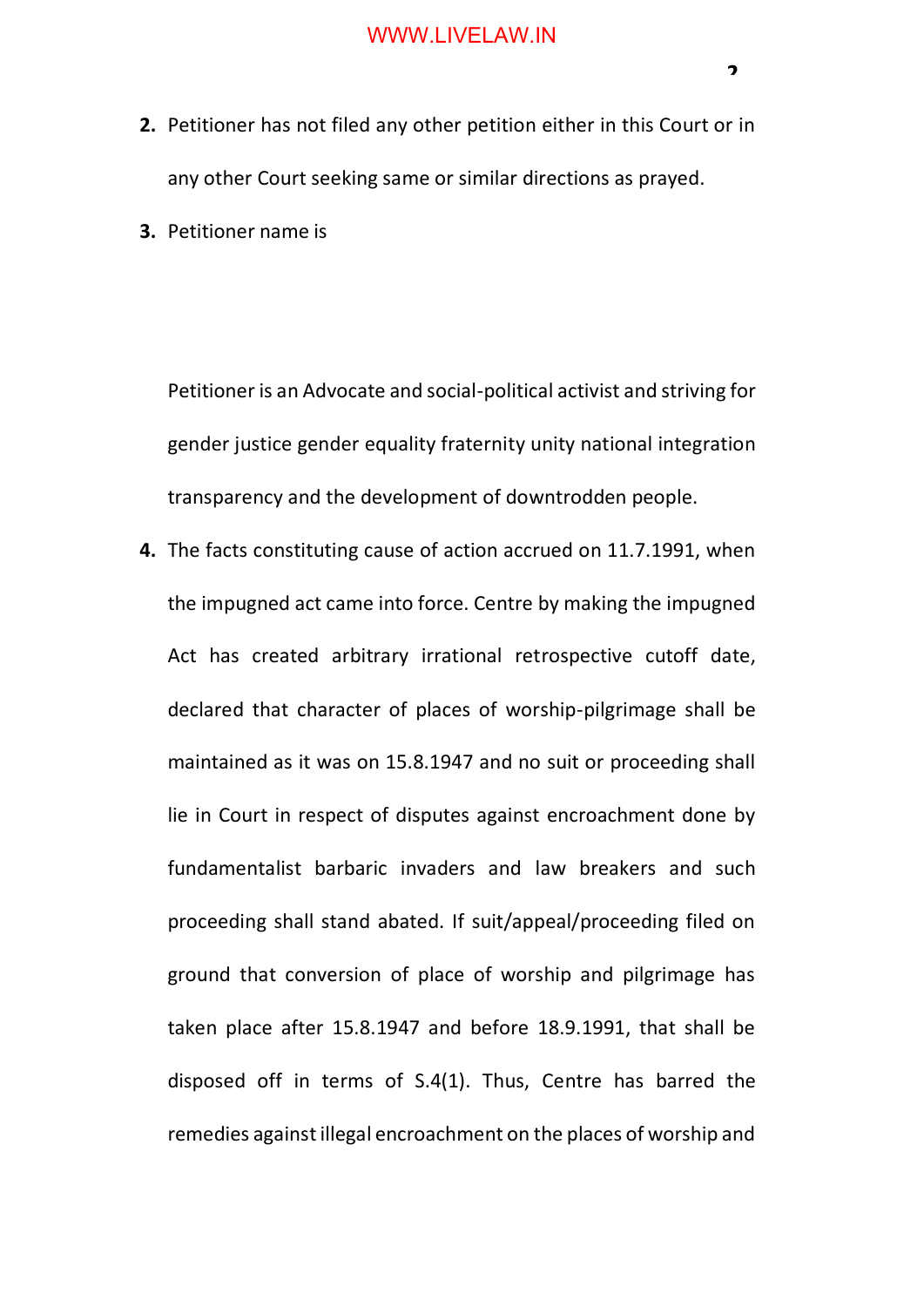pilgrimages and now Hindus Jains Budhists Sikhs cannot file Suit or approach High Court under Article 226. Therefore, they won't be able to restore their places of worship and pilgrimage including temples-endowments in spirit of Articles 25-26 and illegal barbarian act of invaders will continue in perpetuity.

- **5.** Centre by making impugned S.2,3,4 has, without resolution of the disputes through process of the Law, abated the suit/proceedings, which is '*perse'* unconstitutional and beyond its law making power. Moreover, impugned provisions cannot be forced with retrospective effect and the judicial remedy of dispute pending, arisen or arising cannot be barred. Centre neither can close the doors of Courts of First Instance, Appellate Courts, Constitutional Courts for aggrieved Hindus Jains Budhists and Sikhs nor take away the power of High Courts and Supreme Court, conferred under Article 226 and 32.
- **6.** The injury caused to Hindus Jains Budhists and Sikhs is extremely large because Sections 2, 3, 4 of the Act has taken away the right to approach the Court and thus right to judicial remedy has been closed. As an officer of this Court, petitioner feels its bounden duty to file this PIL, as S. 2, 3, 4 are not only contrary to Articles 14, 15,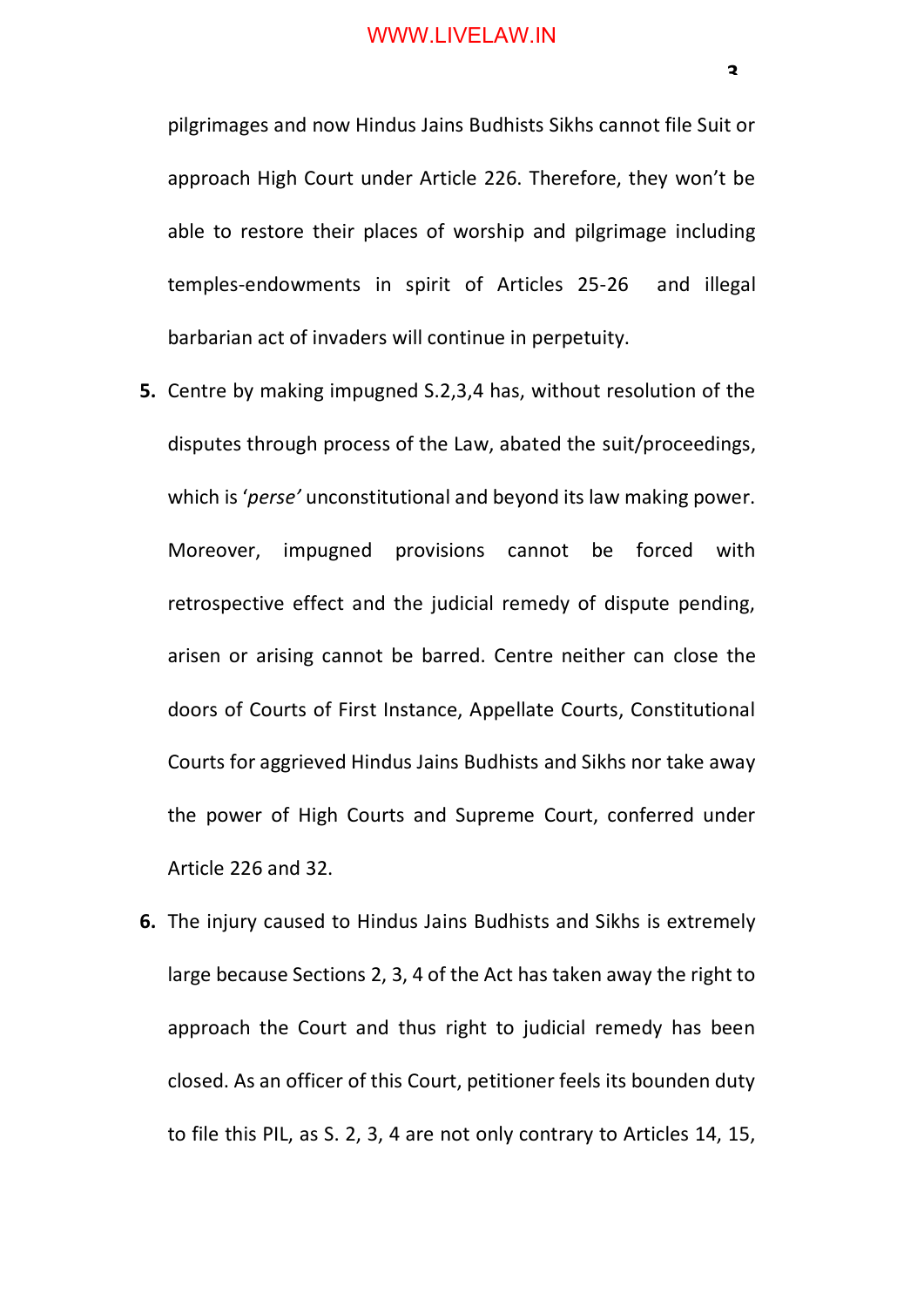21, 25, 26 and 29 but also against the principle of secularism, which is the part of Preamble and basic structure of the Constitution.

**7.** Maxim *ubi jus ibi remedium* has been frustrated by the impugned provisions in pending suit/proceeding, in which cause of action has arisen or continue and the remedy available to aggrieved person through court has been abolished thus violating the concept of justice and Rule of Law, which is core of Article 14. Section 2,3,4 not only offend right to pray practice prorogate religion (Article 25), right to manage maintain administer places of worship-pilgrimage (Article 26), right to conserve culture (Article 29) but also contrary to State's duty to protect historic places (Article 49) and preserve religious cultural heritage (Article 51A). S. 2,3,4 offend basic dictum of Hindu law enshrined in Vedas, Purans, Ramayan, Geeta that Idol represents the Supreme Being and so its existence is never lost and deity cannot be divested from its property even by the Ruler or King. Therefore, Hindus have fundamental right under Article 25-26 to worship the deity at the place 'It' is, utilize deity's property for religious purposes. Moreover, Pilgrimage is a State subject [Entry-7, List-II,Schedule-7] hence Centre neither can restrain Hindus Jains Budhists Sikhs to take over the complete possession of their places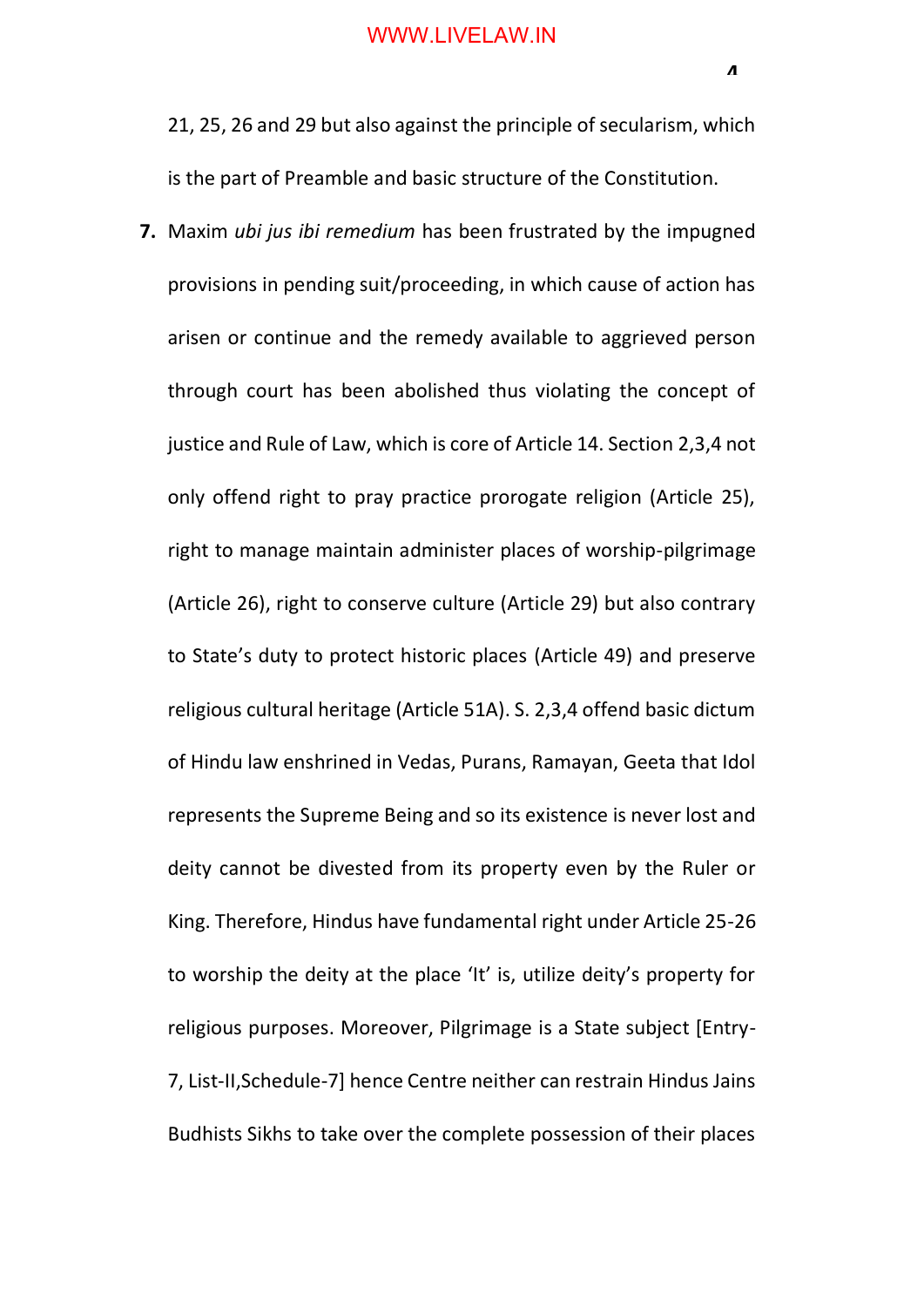of worship and pilgrimage through judicial process nor can make law to abridge their rights and particularly with retrospective effect.

- **8.** Centre has transgressed its legislative power by barring remedy of judicial review which is basic feature of the Constitution. Apex Court has reiterated that judicial review cannot be taken away. *Indira Ghandi [(1975) SCC (Supp) 1], Minerva Mills [(1980) 3 SCC 625] Kihota Holohon [(1992) 1 SCC 309] Ismail Farooqui [(1994) 6 SCC 360] L Chandra Kumar v. Union Of India [(1997) (3) SCC 261] I.R. Coelho v. State of T.N. [(2007) 2 SCC 1]* The Apex Court, in a catena of decisions has held that right to judicial remedy cannot be taken away by State and power of courts, and particularly constitutional courts conferred under Article 32 and 226 cannot be frustrated and such denial has been held violative of basic structure of the Constitution and beyond legislative power. Moreover, it is necessary to reiterate that places of worship and pilgrimage is a State subject [Entry-7, List-II, Schedule-7]. Hence, Centre cannot make such law.
- **9.** Hindus are fighting for restoration of birthplace of Lord Krishna from hundreds of years and peaceful public agitation continues but while enacting the Act, Centre has excluded the birthplace of Lord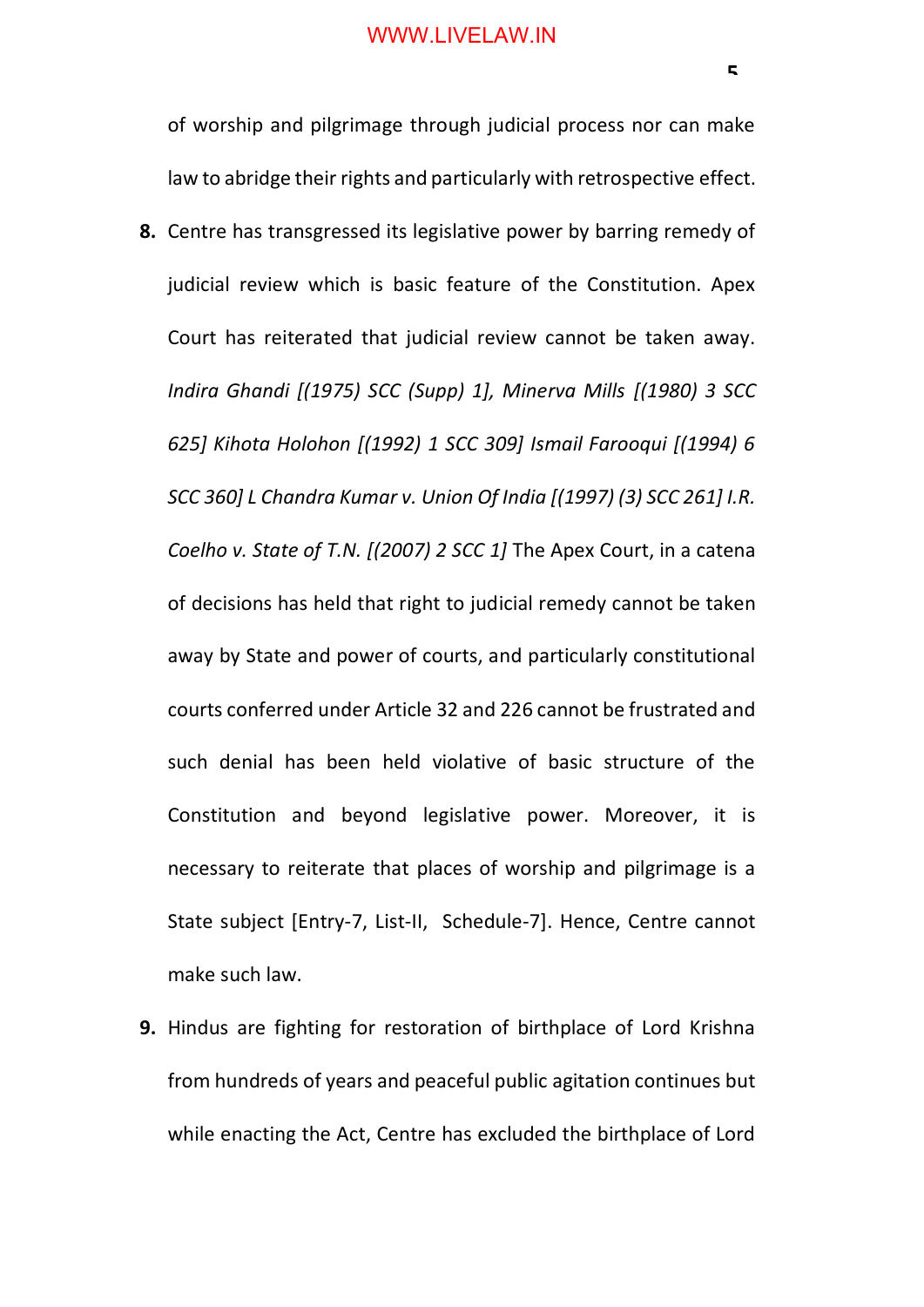Ram at Ayodhya but not the birthplace of Lord Krishna in Mathura, though both are the incarnations of Lord Vishnu, the creator. The Apex Court has finally decided Ayodhya dispute on 9.11.2019 and found substance in the claim of Hindus and now a new temple is going to be constructed after more than 500 years of demolition by the barbaric invaders. If Ayodhya case wouldn't have been decided, Hindus would have been denied justice. Hindus Jains Buddhists Sikhs are continuously paying homage to the places of worship and pilgrimage though physical possession has been taken by member of other faith. So, restriction to move Court is arbitrary irrational and against the principle of rule of law, which is core of the Article 14.

**10.**The impugned Act is void and unconstitutional for many reasons. It: (i) offends right of Hindus Jains Buddhists Sikhs to pray profess practice and prorogate religion (Article 25) (ii) infringes on rights of Hindus Jains Buddhists Sikhs to manage maintain administer the places of worship and pilgrimage (Article 26) (iii) deprives Hindus Jains Buddhists Sikhs from owning/acquiring religious properties belonging to deity (misappropriated by other communities) (iv) takes away right of judicial remedy of Hindus Jains Buddhists Sikhs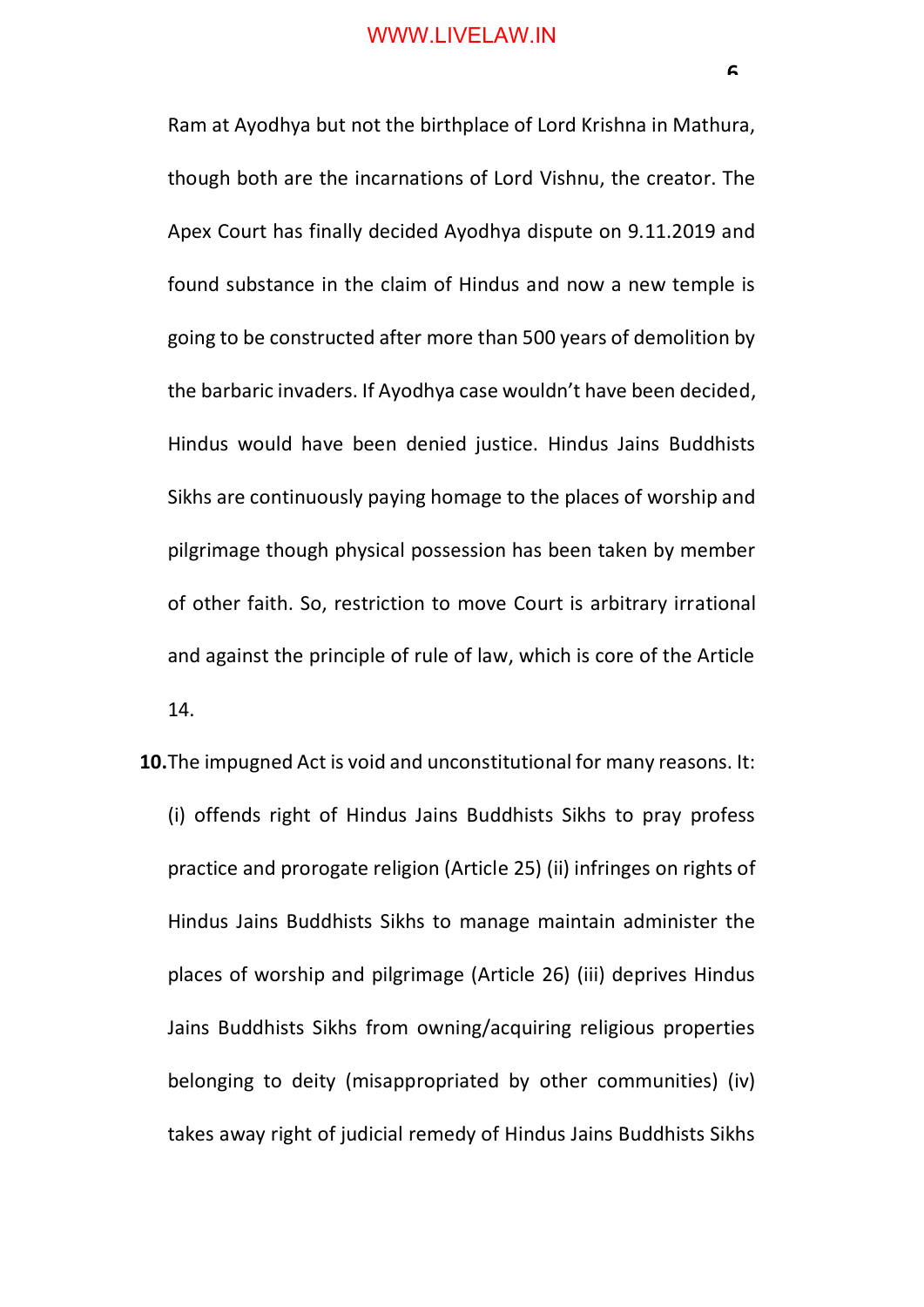to take back their places of worship and pilgrimage and the property which belong to deity (v) deprives Hindus Jains Buddhists Sikhs to take back their places of worship and pilgrimage connected with cultural heritage (Article 29) (vi) restricts Hindus Jains Buddhists Sikhs to restore the possession of places of worship and pilgrimage but allows Muslims to claim under S.107, Waqf Act (vii) legalize barbarian acts of invaders (viii) violates the doctrine of Hindu law that '*Temple property is never lost even if enjoyed by strangers for years and even the king cannot take away property as deity is embodiment of God and is juristic person, represents 'Infinite the timeless' and cannot be confined by the shackles of time.'*

**11.** It's well settled that deity property will continue to be deity property and other's possession will be invalid. In Mahant Ram Swaarop Das [AIR 1959 SC 951, Para 10], the Court held that: *"Even if the idol gets broken or is lost or stolen, another image may be consecrated and it cannot be said that the original object has ceased to exist."* By impugned Act, Centre has declared that religious character of place of worship and pilgrimage as it existed on 15.8.1947 shall continue and barred the remedy by way of suit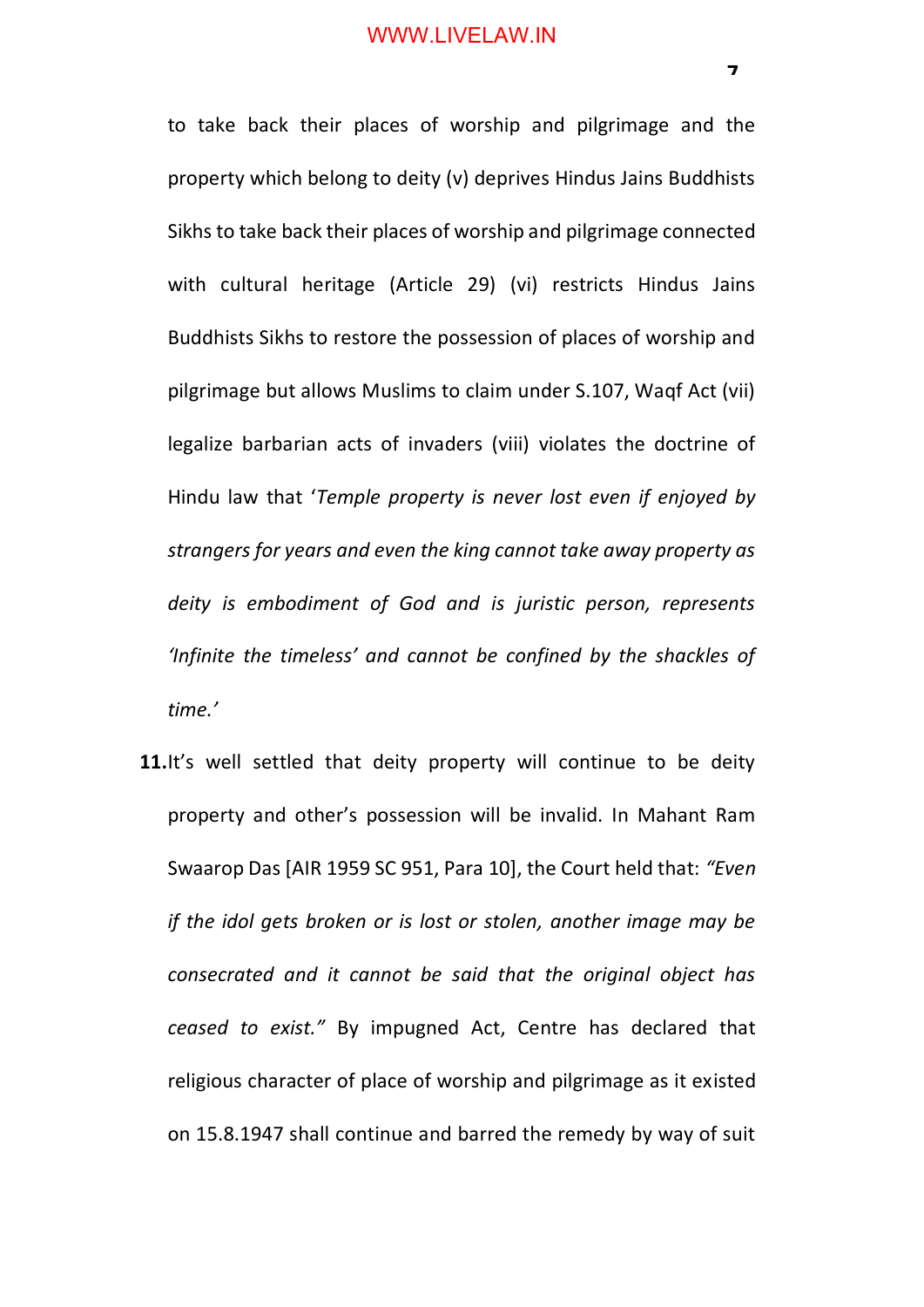with respect to such matter in any Court. This is a serious jolt on the rights of Hindus Budhists Jains Sikhs to worship and profess their religion and restore their religious places even through the Court. It is necessary to State that members of other faith have occupied those places taking advantage of pitiable condition of Hindus during Mugal and British Rule.

**12.**The sovereign can remedy wrong committed by invaders and the sovereignty lies in people who have given themselves a Constitution, which has distributed the functions in three organs-Legislature, Executive and Judiciary and same has to be exercised by every branch within the parameters. Judiciary is one of the components of sovereign State and Courts have power and duty to protect rights of the citizens. Centre enacted the impugned Act to impose injunction on rights of Hindus Jains Sikhs Budhists to reclaim their place of worship and pilgrimage. "Place of worship" has been defined in Section 2(c) *'a Temple a Mosque, Gurudwara, Church Monastery or any other place of public religious worship of any religious denomination or any section thereof, by whatever name called'*.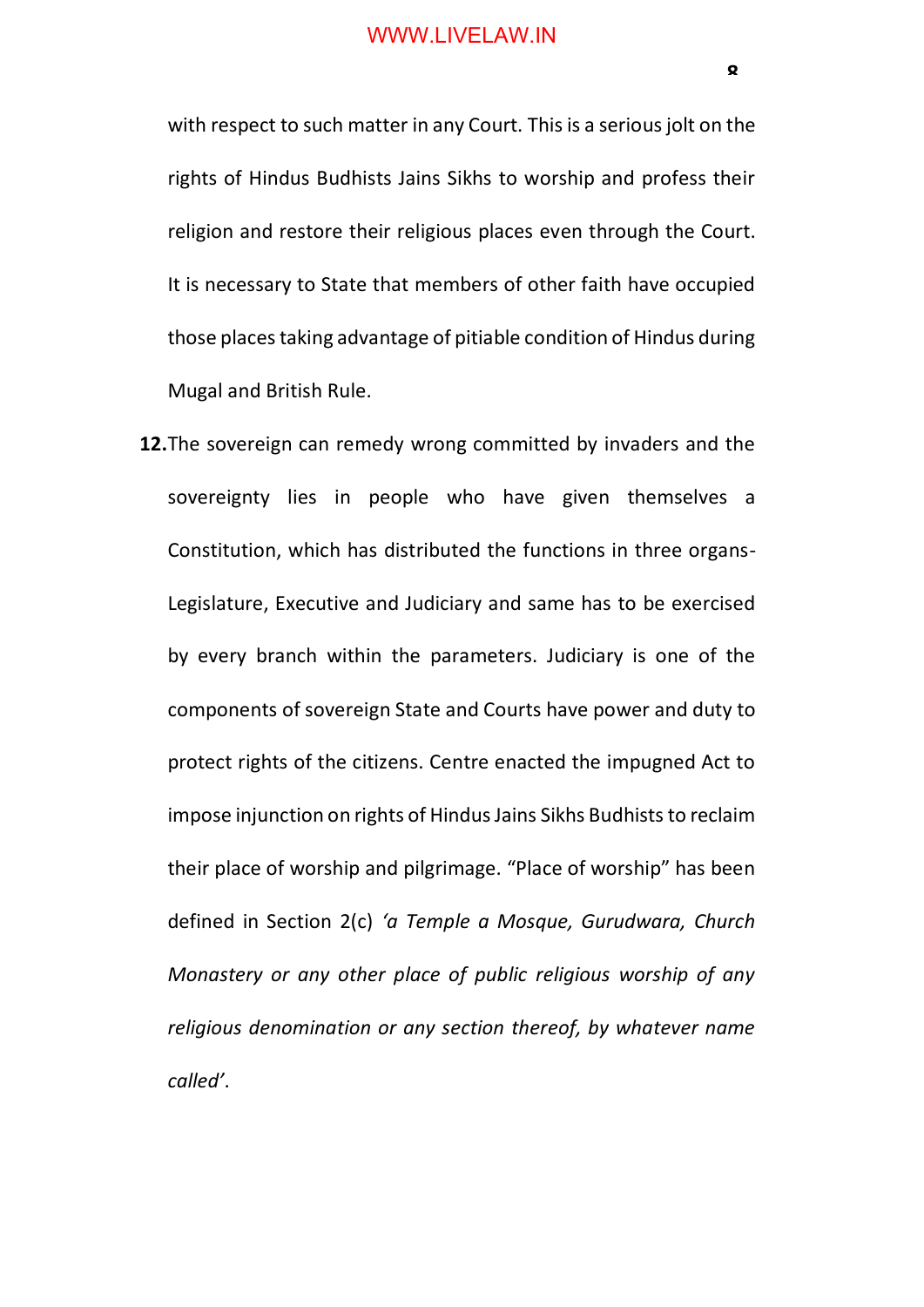- **13.**Petitioner submits that only those Temples Mosques Churches Gurudwara can be protected under the Act, which were erected /constructed in accordance with the spirit of personal law applicable to person constructing them, but religious places, erected/ constructed in derogation of the personal law, cannot be termed as place of worship. Thus, S.2(c) is arbitrary irrational and ultra virus and unconstitutional to the extent it abridges the right to religion Hindus Jains Buddhists Sikhs protected under Articles 25, 26, 29.
- **14.**S.4(1) declared that: *'religious character of a place of worship exiting on 15th day of August 1947 shall continue to be the same as it existed on that day'.* S.4(2) provides that: *'If, on the commencement of this Act, any suit, appeal or other proceeding with respect to conversion of the religious character of any of worship, existing on the 15th day of August, 1947, is pending before any court, tribunal or other authority, same shall abate, and no suit, appeal or other proceeding with respect to any such matter shall lie after such commencement in any court, tribunal or other authority. Provided that if any suit, appeal or other proceeding, instituted or filed on the ground that conversion has taken place in religious*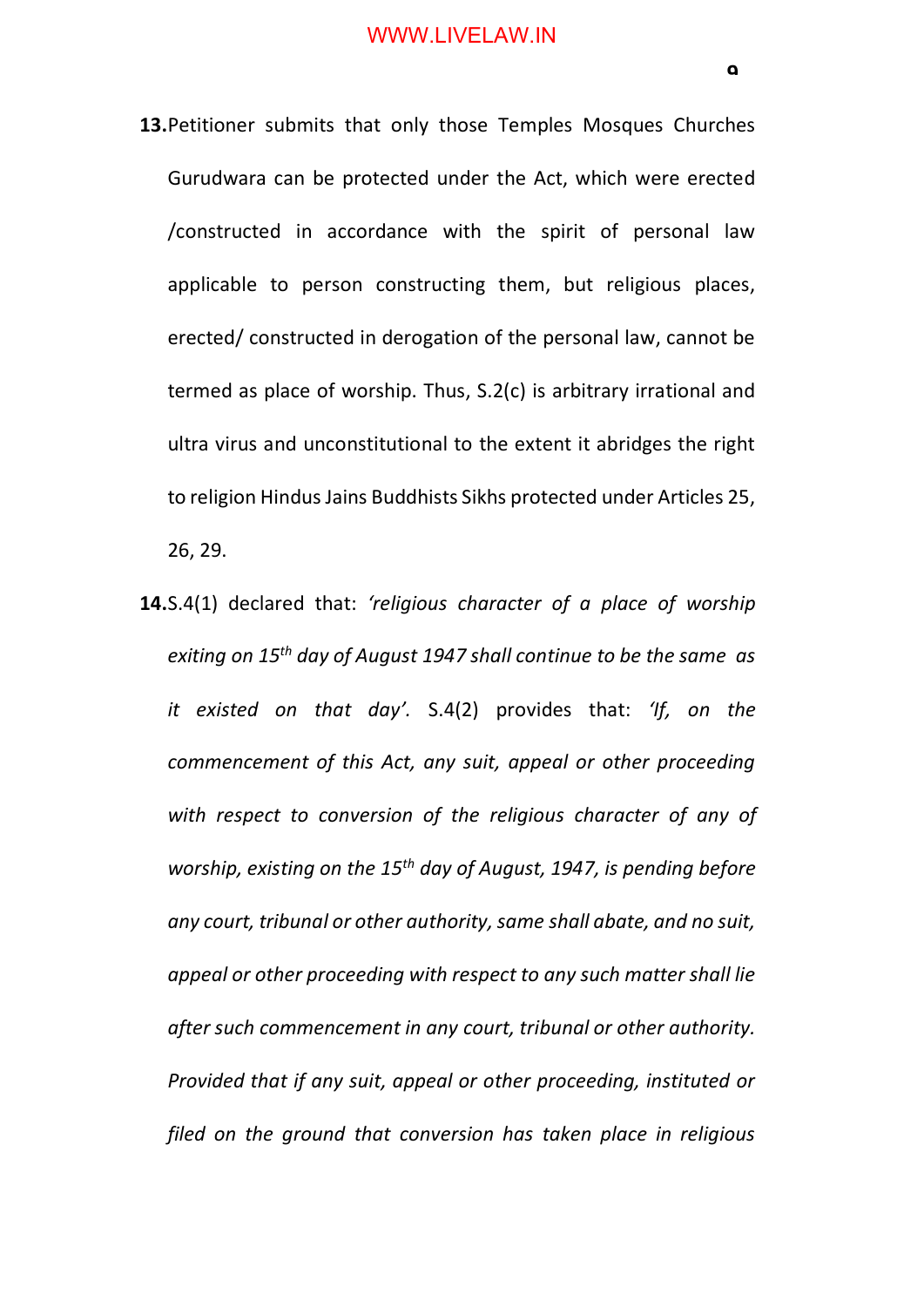*character of any such place after the 15th day of August, 1947, is pending on the commencement of this Act, such suit, appeal or other proceeding shall be disposed of in accordance with provisions of sub-section (1)".* Centre has transgressed its legislative power as it has no competence to enact law infringing fundamental right of citizens in view of the embargo created by Article 13. Provisions affect right to religion of Hindus Jains Buddhists Sikhs and snub their voice against illegal acts of invaders and thus offend fundamental rights guaranteed to Hindus Jains Buddhists Sikhs under Articles 14, 15, 21, 25 and 26.

- **15.**Article 13(1) lays down that *'all laws enforce in the territory of India immediately before the enforcement of this constitution, in so far as they are inconsistent with the provisions of this part, shall , to the extent of such inconsistency, be void'*. In pre-independence era, Hindu Jain Sikh Buddhist's temples were destroyed by invaders hence, neither can continue after enforcement of the Constitution nor can Centre make law to legalize the barbaric act of the invader.
- **16.**S.4(1) declares that *'the religious character of a place of worship existing on the 15th of August 1947 shall continue to be the same as it existed on that day',* hence, hence it not only infringes the rights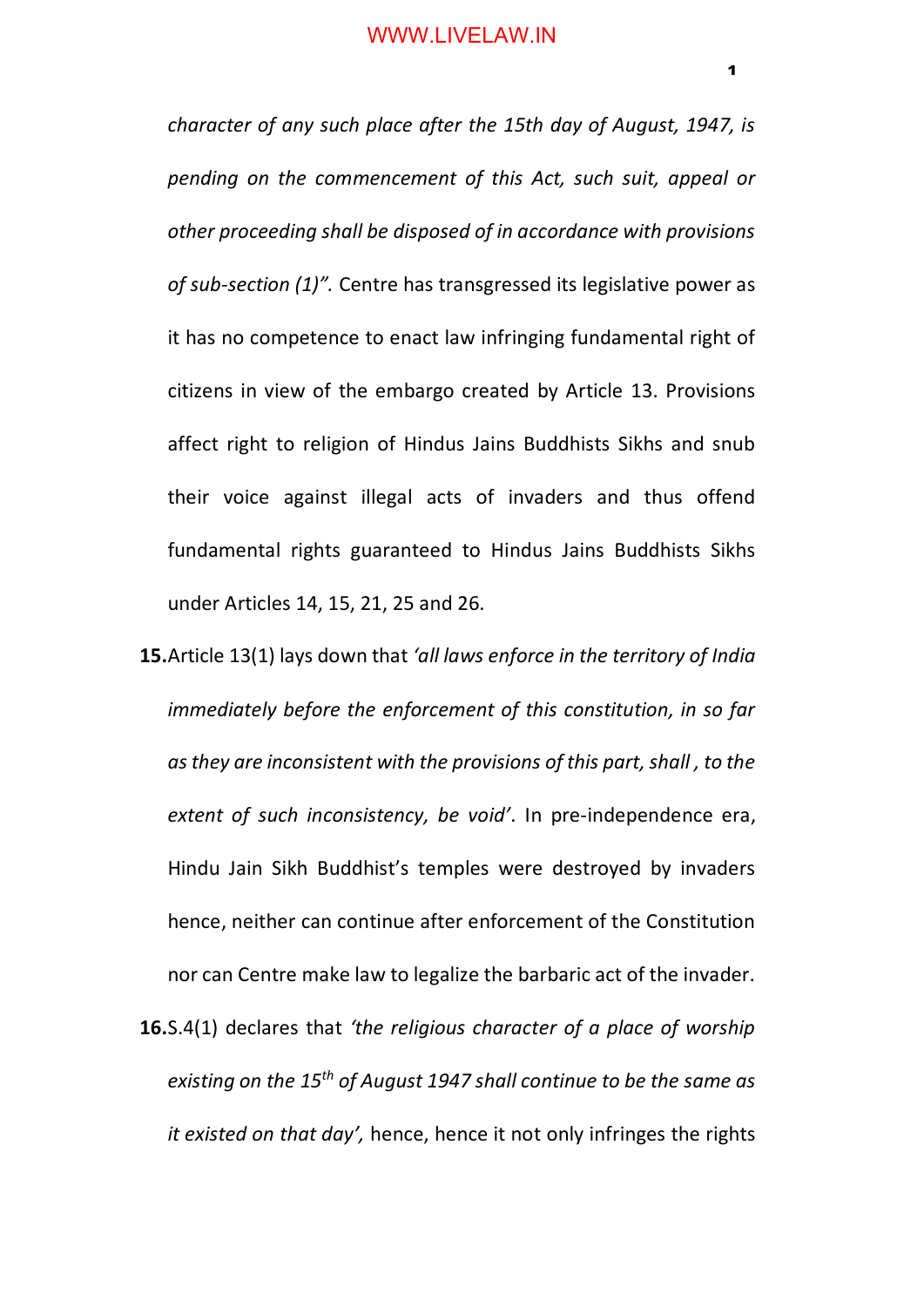of Hindus Jains Buddhists Sikhs guaranteed under Article 25,26,29 but also manifestly arbitrary unreasonable and offends Article 14.

- **17.**Centre has no legislative competence to fix retrospective cutoff date 15.8.1947. It is a historical fact that in 1192, the invader Mohammad Gori after defeating Prithviraj Chauhan established Islamic Rule and foreign rule continued up to 15.8.1947, therefore, any cutoff date could be the date on which India was conquered by Gori and the religious places of Hindus Jains Buddhists Sikhs as were existing in 1192 have to be restored with same glory to provide them solace and opportunity to resume their places of worship and pilgrimage.
- **18.**Citizens have right to restore its past glory and nullify the signs of slavery and atrocities committed by invaders. Similarly, its duty of everyone to make every endeavour to get back past glory of nation thus Centre cannot enact law to legalize barbarian acts of invaders.
- **19.**Centre must respect international conventions and particularly the declarations, to which India is signatory. In several declarations, United Nations has declared that the citizens of free country have right to restore demolished/damaged places of worship-pilgrimage and remove signs of atrocities and slavery. In 1192, after invasion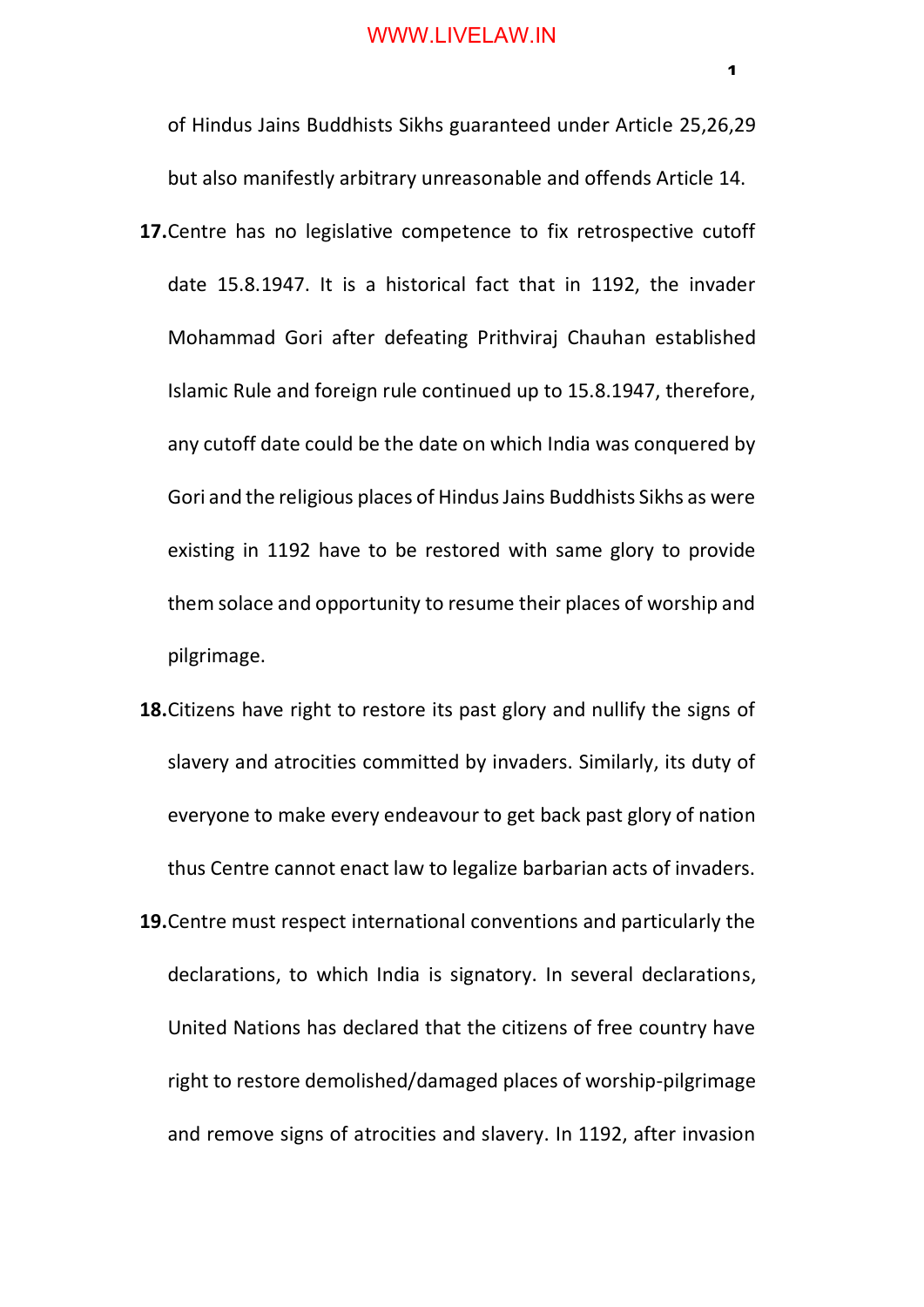by Mohammad Gori, India remained under slavery till 15.8.1947 and during this period, number of atrocities, which cannot be expressed in words, were committed including demolition of places of worship and pilgrimage. Hence Centre has no power to legalize those illegal inhuman barbarian acts in view of Article 13(1). Barbarian acts offending rights of Hindus Jains Buddhists Sikhs guaranteed under Article 25,26,29, became void on 26.1.1950 with enforcement of the Constitution. Thus, S.4 is ultra virus by virtue of Article 13(2) itself. Moreover, Hindu Law was 'law in force' at the commencement of the Constitution by virtue of Article 13(1) thus Hindus have right under Articles 25, 26, 29 to profess practice and propagate religion.

**20.**Article 13(2) prohibits State from making any law which takes away or abridges fundamental rights conferred under Part-III and any law made in contravention to basic rights is void. Moreover, Pilgrimage is a State subject [Entry-7, List-II, Schedule-7]. Hence, Centre does not have jurisdiction to make impinged Act. Likewise, Centre has no power to enact law in derogation of the personal law of Hindus Jains Buddhists Sikhs in force at commencement of the Constitution or curtail such right , guaranteed under Part-III.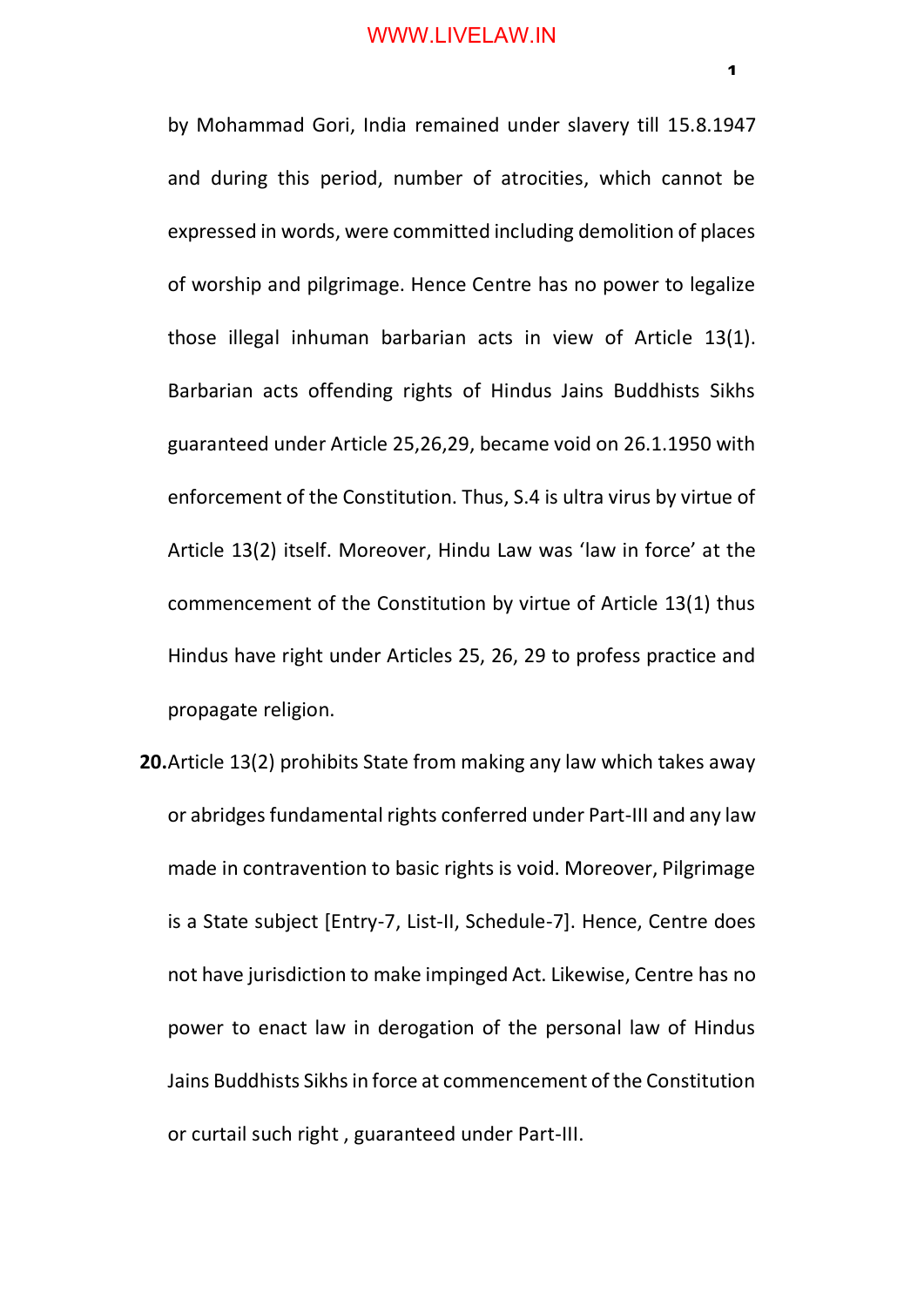- **21.**Any order- oral or written, bye-law, rule, regulation or notification issued by any Ruler, King, Authority or Person in-charge of the affairs or any direct or indirect action curtailing the right of Hindus Jains Buddhists Sikhs to worship, profess and manage their religious property have become void and non-est by virtue of injunction created by Article 13(1). Under Hindu Law, the property once vested in the Deity continue to be Deity's property and if any construction over place of worship and pilgrimage belonging to Deity has been done at any point of time, the same stood revived with the arm given by Article 13(1). Moreover, Hindus Jains Buddhists Sikhs have right to protect their ancient places of worship and pilgrimage and Centre cannot restrict such right, thus, S.2,3,4 is ultra virus.
- **22.**The mosque can be constructed only over Waqf property and no waqf can be created by any Muslim including Ruler, on the places of worship and pilgrimage of Hindus Jains Buddhists Sikhs. Hence, any mosque constructed over the land belonging to the deity or any property under the ownership of deity, cannot be a mosque in the eyes of Islamic law, thus having no legal sanction. Such mosques were constructed to trample the places of worship and pilgrimage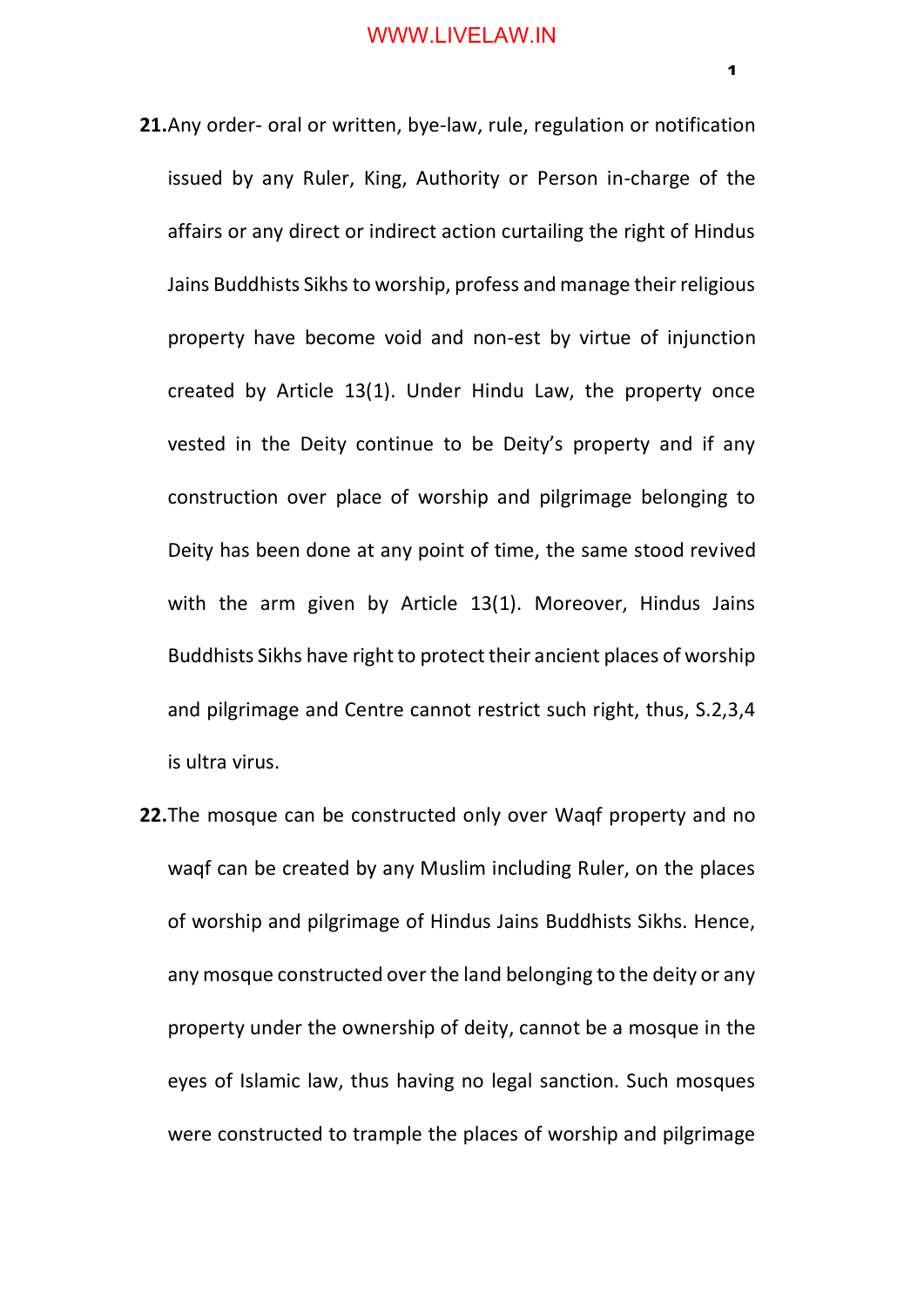of Hindus Jains Buddhists Sikhs and to make them realize that they have been conquered. The status of mosque can be given only to such structures which have been constructed according to tenets of Islam and the mosques constructed against the provisions contained in Islamic law cannot be termed as mosque. Muslims cannot assert any right in respect of any piece of land claiming to be mosque unless the same has been constructed according to Islamic law. The mosque constructed at places of worship and pilgrimage of Hindus, Jains, Sikhs, Buddhists are only ornamental fulfilling the desire of invaders but have no effect on the continuity of rights of Hindus Jains Buddhists Sikhs. Mosques constructed on Temples cannot be a mosque, not only for the reason that such construction is against Islamic law, but also on the ground that the property once vested in deity continues to be deities property and the right of deity and devotees is never lost howsoever long illegal construction continues. Right to restore the places of worship and pilgrimage is unfettered and continuing wrong may be stopped by judicial remedy.

**23.** Islamic Rule came in India by way of invasion and invaders destroyed hundreds of places of worship and pilgrimage to show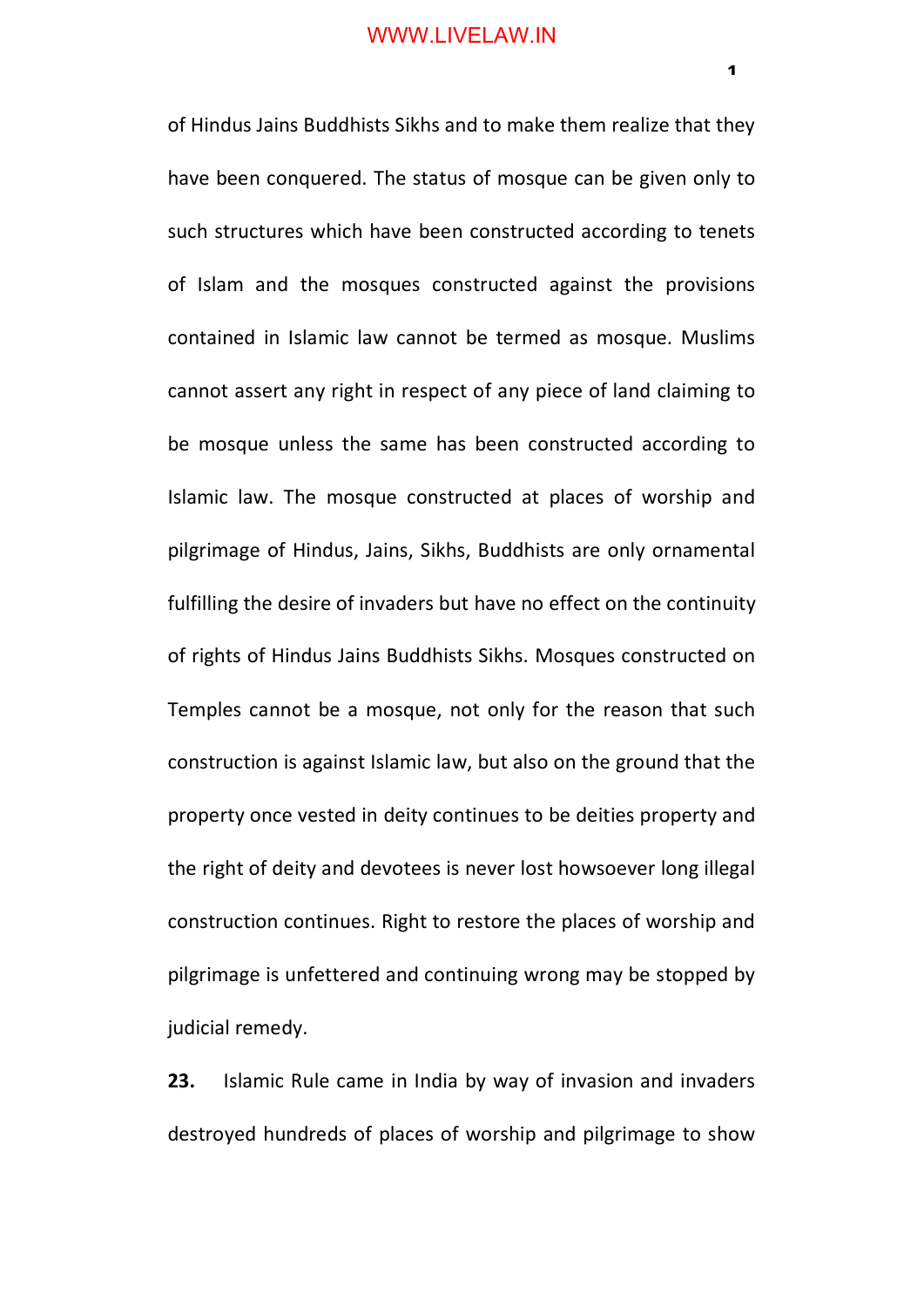the might of Islam to realize the Hindus Jains Buddhists Sikhs that they have been conquered and are being ruled and have to follow dictum of Ruler. Hindus Jains Sikhs Buddhists, the natives of country were deprived of their right to life liberty and dignity from 1192 to 1947. THE QUESTION is as to whether even after the independence, they cannot seek judicial remedy to undo the historical wrong through judicial proceeding to establish that the Law is mightier than Sword.

**24.** Hindu Law prescribes that deity never dies and property once vested in deity shall continue its property and even King cannot take over possession. According to Katyayan *(P.V.Kane Vol. III, 327- 328): "Temple property is never lost even if it is enjoyed by strangers for hundreds of years. Even king cannot deprive temples of their properties. Timelessness, thus, abounding in Hindu Deity, there cannot be any question of the Deity losing its rights by lapse of time. Jurisprudentially also, there is no essential impediment in provision, which protects the property rights of minors, like a Deity, to remain outside the vicissitudes of human frailties for ensuring permanent sustenance to it, therefore to keep it out of reach of human beings, including King. Every law is designed to serve some social purpose;*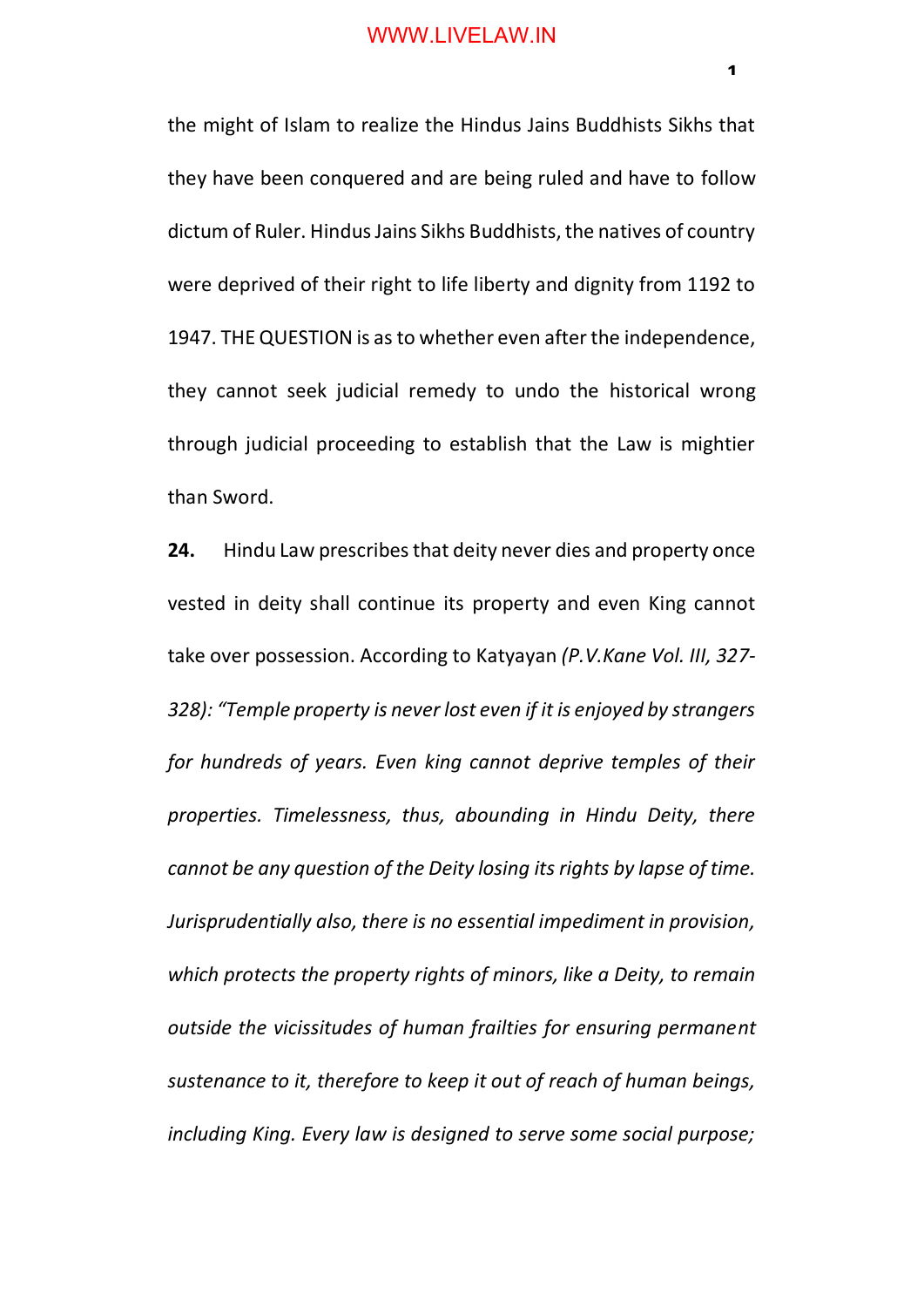*the vesting of rights in Deity, which serve social purpose indicate above since ancient times, is quite in order to serve social good."* In Ramareddy v. Ranga 2549 (1925 ILR 49 Mad 543) Court held that *"managers and even purchasers from them for consideration could never hold endowed properties adversely to deity and there could be no adverse possession leading to acquisition of title in such cases".*

**25.** The Deity which is an embodiment of Supreme God and is a Juristic Person, represents *'Infinite- the Timeless'* and cannot be confined by shackles of Time. Brihadaranakya Upanishad (Mulla's Principles of Hindu Law, page 8) lays down: "*Om Purnamadah, purnamidam, purnatpurnamudachyate; purnasayapurnamadaya, purnamevavasisyate* (*That is Full, this is Full. From the Full does the Full proceed. After the coming of the Full from the Full, the Full alone remains).* In Mahant Ram Saroop Das Case, Court recognized that *"a Deity is immortal and it is difficult to visualize that a Hindu private debutter will fail. Even if the Idol gets broken, or is lost or is stolen, another image may be consecrated, and it cannot be said that the original object has ceased to exist".* In Thakurji Govind Deoji Maharaj Jaipur [AIR 1965 SC 906 para 7], the Court held: *"An*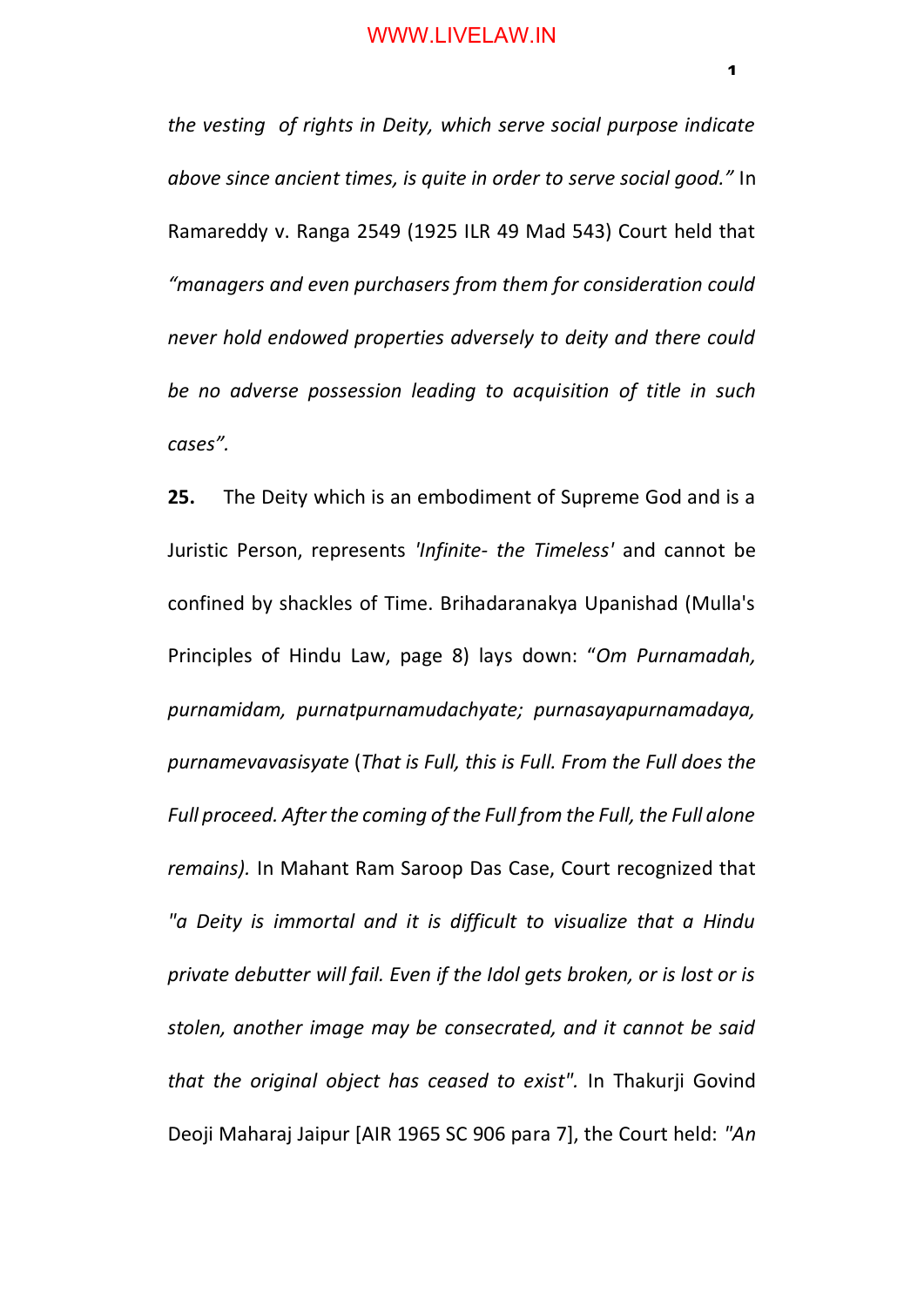*Idol which a juridical person is not subject to death, because the Hindu concept is that the Idol lives forever"* Thus the impugned Act violates the concept of Hindu law. The deity which is an embodiment of supreme God and is a juristic person, represents the 'Infinite- the timeless' cannot be confined by the shackles of time and the Hindu Law recognized the principle that once deity property, will continue to be deity property, and nobody's possession will be valid.

**26.** S. 4(1) is discriminatory as Centre while enacting the Act has excluded birthplace of Lord Ram at Ayodhya but not the birthplace of Lord Krishna in Mathura, though, both are equally worshipped and both are incarnations of Lord Vishnu, the creator. Petitioner submits that Hindus are fighting for restoration of birthplace of Lord Krishna since many decades and peaceful public agitation may become violent, if they are not allowed to avail judicial remedy. Moreover, excluding similarly situated two places of worship and pilgrimage is arbitrary discriminatory and contrary to Articles 14- 15.

**27.** The Court finally decided Ayodhya Case on 09.11.2019 and found substance in the claim of Hindus and now a new temple is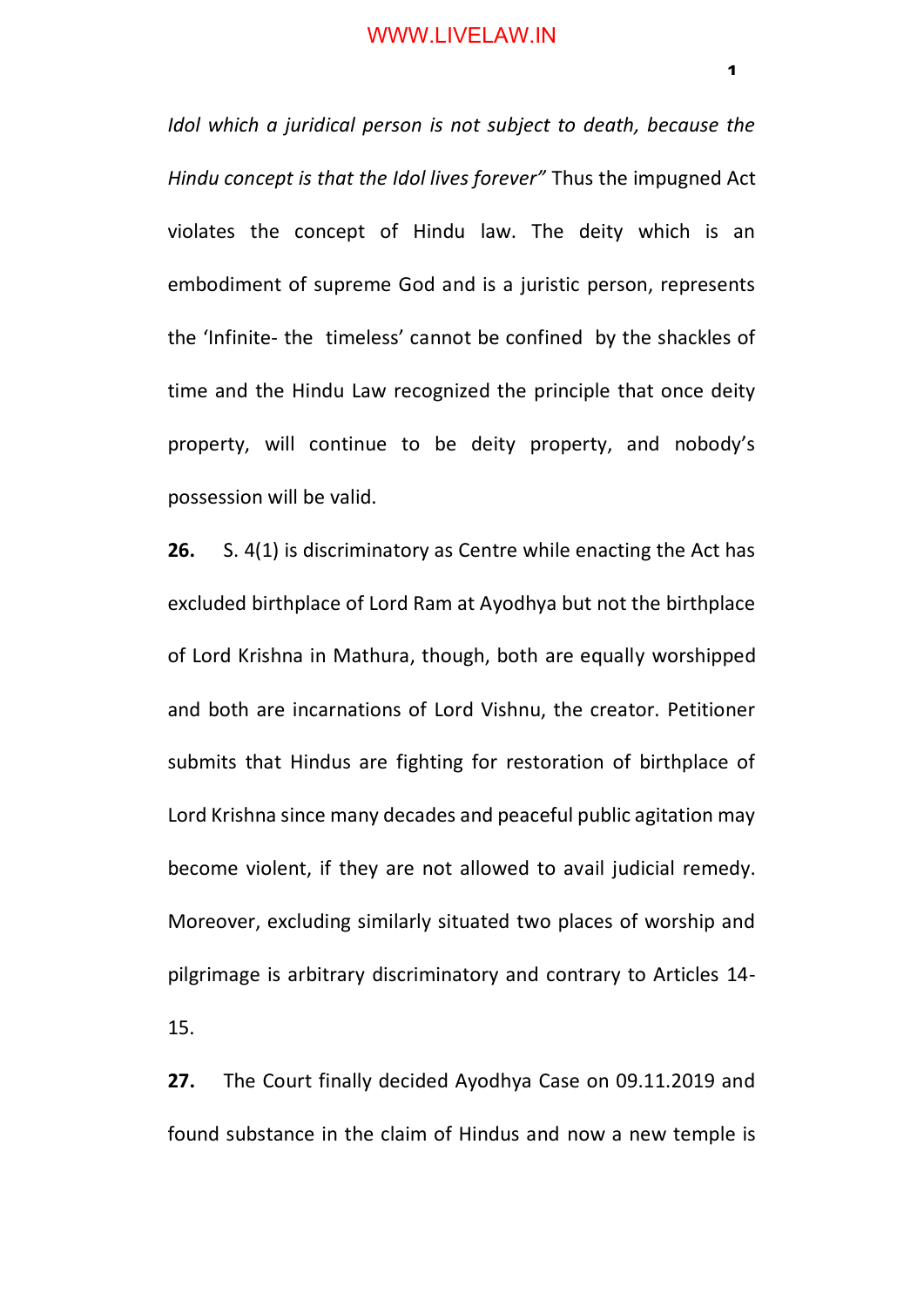going to be constructed after 500 years of demolition. In case, the matter would not have been decided, Hindus would have been denied the justice. Section 4(1) bars remedy against encroachment made on places of worship & pilgrimage of Hindus Jains Buddhists. Thus, the devotees cannot raise their grievances by instituting civil suit or invoking the jurisdiction of High Court to restore Temples, Endowments Mautts and such illegal barbarian act will continue in perpetuity. Restriction on right to justice is against basic principle of socialist secular democratic republic, governed by the rule of law.

**28.** Centre has transgressed its legislative power in barring the judicial remedy, which is basic feature of the Constitution. It is well established that right to judicial remedy by filing suit in competent Court, cannot be barred and power of Courts cannot be abridged and such denial has been held to be violative of basic feature of the Constitution, beyond legislative power. Moreover, under Article 29, Hindus Jains Buddhists Sikhs have fundamental right to preserve the script and culture and under Article 51-A(f), Centre is obligated *"to value and preserve the rich heritage of our composite culture."*.

**29.** From 1192-1947, the invaders not only damaged destroyed desecrated the places of worship and pilgrimage depicting Indian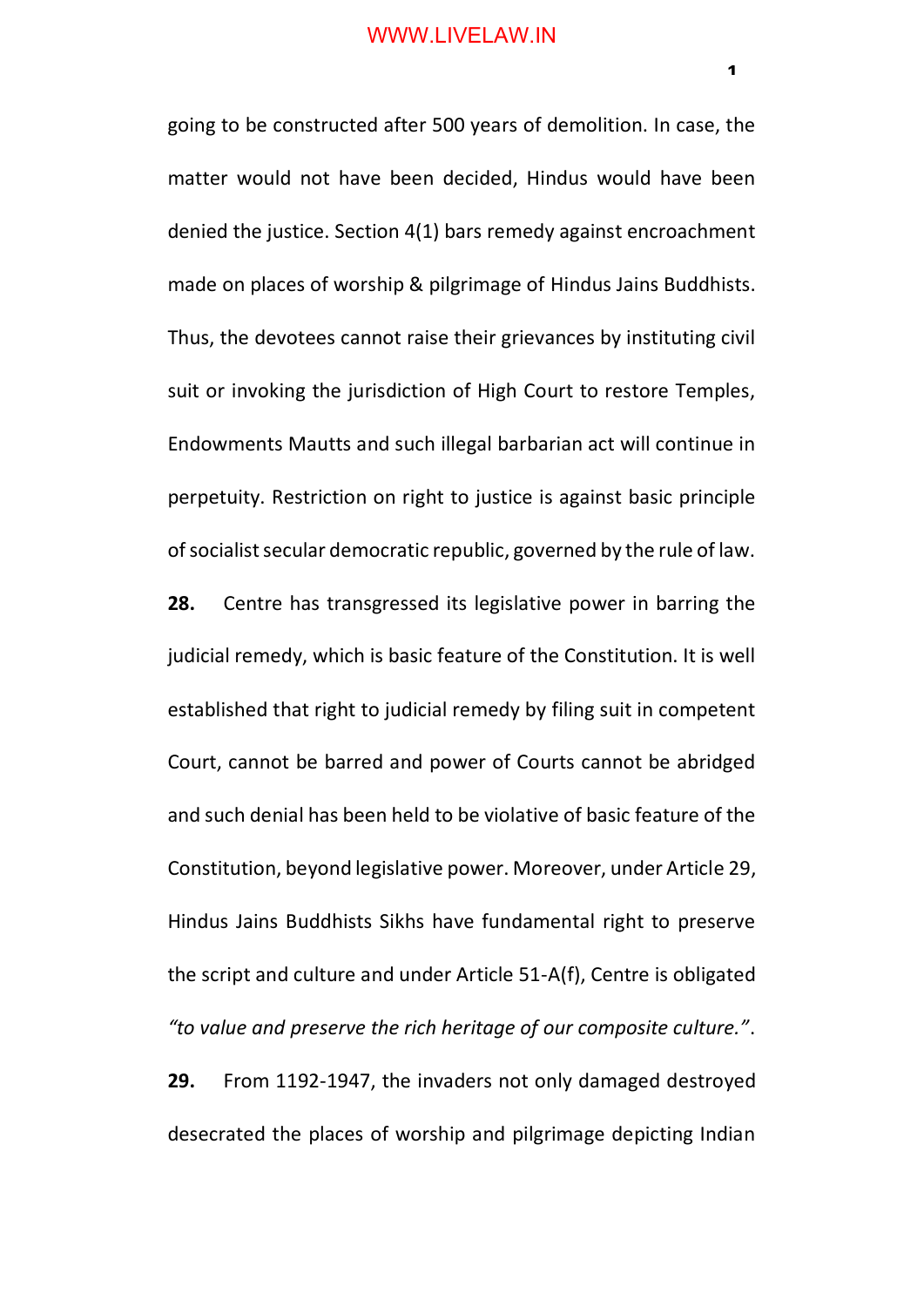culture from north to south, east to west but also occupied the same under military power. Therefore, S. 4 is a serious jolt on the cultural and religious heritage of India. Moreover, under the Hindu Law, the deity and its property is never lost and devotees have right to sue a wrongdoer for restoration of deity and its property. Thus, crux of the matter in every case would be as to whether any Hindu Buddhist Sikh Jain religious structure was initially in existence, over which members of other faith have raised construction/such encroachers are utilizing the Temple and Mutt's property of for their religion.

**30.** It is well settled that places of worship and pilgrimage cannot be taken by the carrot and the stick. Therefore, illegal encroachment by other faith doesn't yield any right and equity in favor of usurper. According to Hindu law, property once vested will continue to be deity's property and likewise, on creation of waqf, the property vests in 'Allah". *The Question is whether a Waqf can be created over deity property and can such property be assumed to be Waqf by user. Another Question is as to whether Hindu law will be applicable to the properties, which had been encroached upon during Invaders' Rule or even after independence, the ghost of*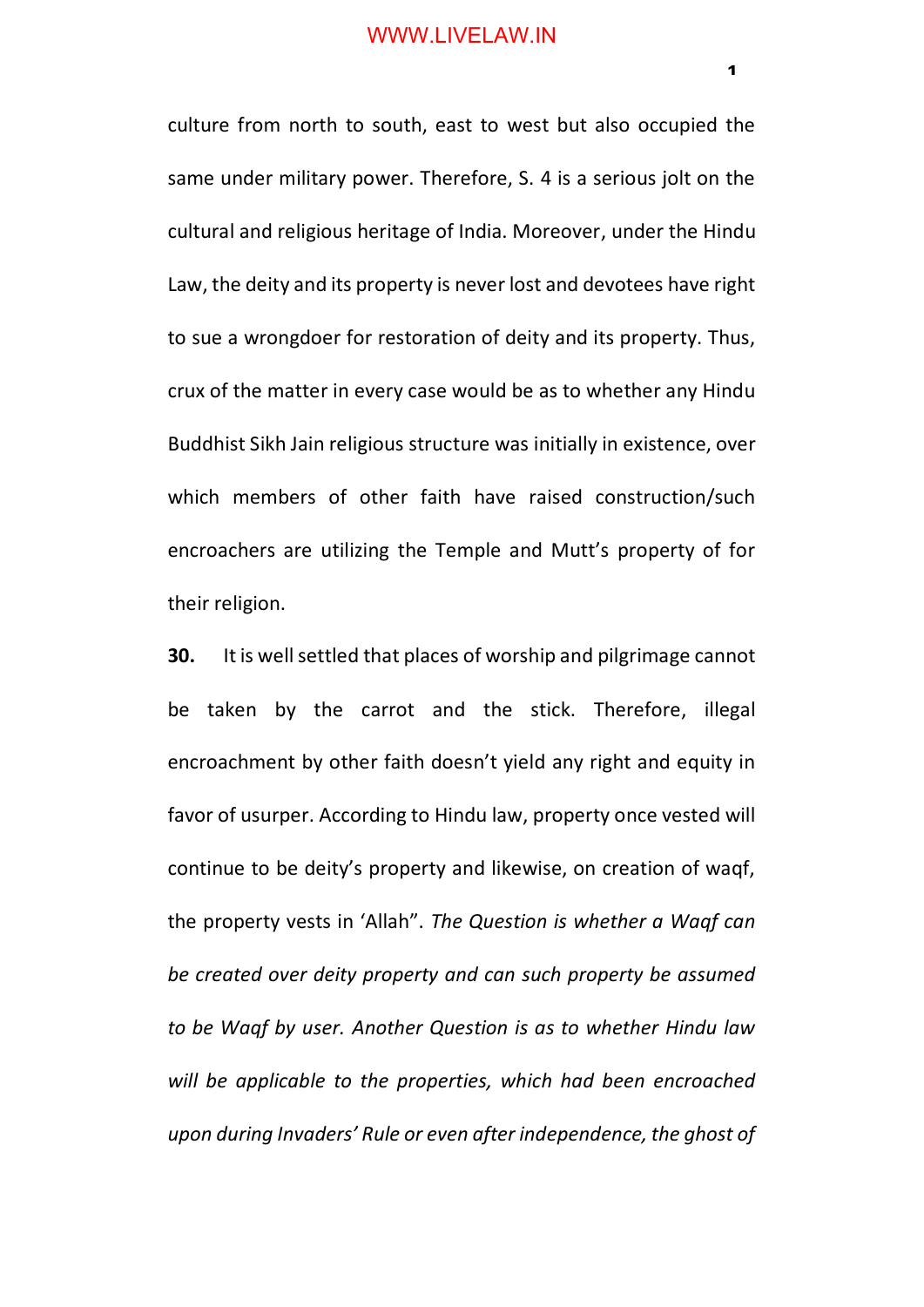*slavery will continue to haunt the sentiments of Hindus Jains Buddhists Sikhs and they should consider themselves helpless to remedy the wrong through legal process after enforcement of Constitution.* Petitioner submits that Hindus Jains Buddhists Sikhs have right to remedy on the subjects depressed/oppressed during slavery period through legal means. I is also essential give message that the power of pen not the sword, is mighty and will prevail. As a matter of reference, it is submitted that recently Taliban demolished Buddha Statue on the line of their predecessor invaders did during Medieval Age.

**31.** If the impugned Act has been enacted for maintaining *'Public order'* then it is State subject [Entry-1, List-II item, Schedule-7]. And hence, Centre has no legislative competence to enact it. Likewise, 'pilgrimage' is State subject [Entry-7, List-II, Schedule-7] Moreover, the Act violates principles of secularism and State cannot interfere in religious matters. In the garb of secularism, Injustice cannot be done with places of worship and pilgrimage. Religious and cultural heritage plays vital role in laying the future foundation. Therefore, we cannot say goodbye to our cultural legacy. It will be the height of injustice; the rights of Hindus Jains Sikhs Buddhists are junked.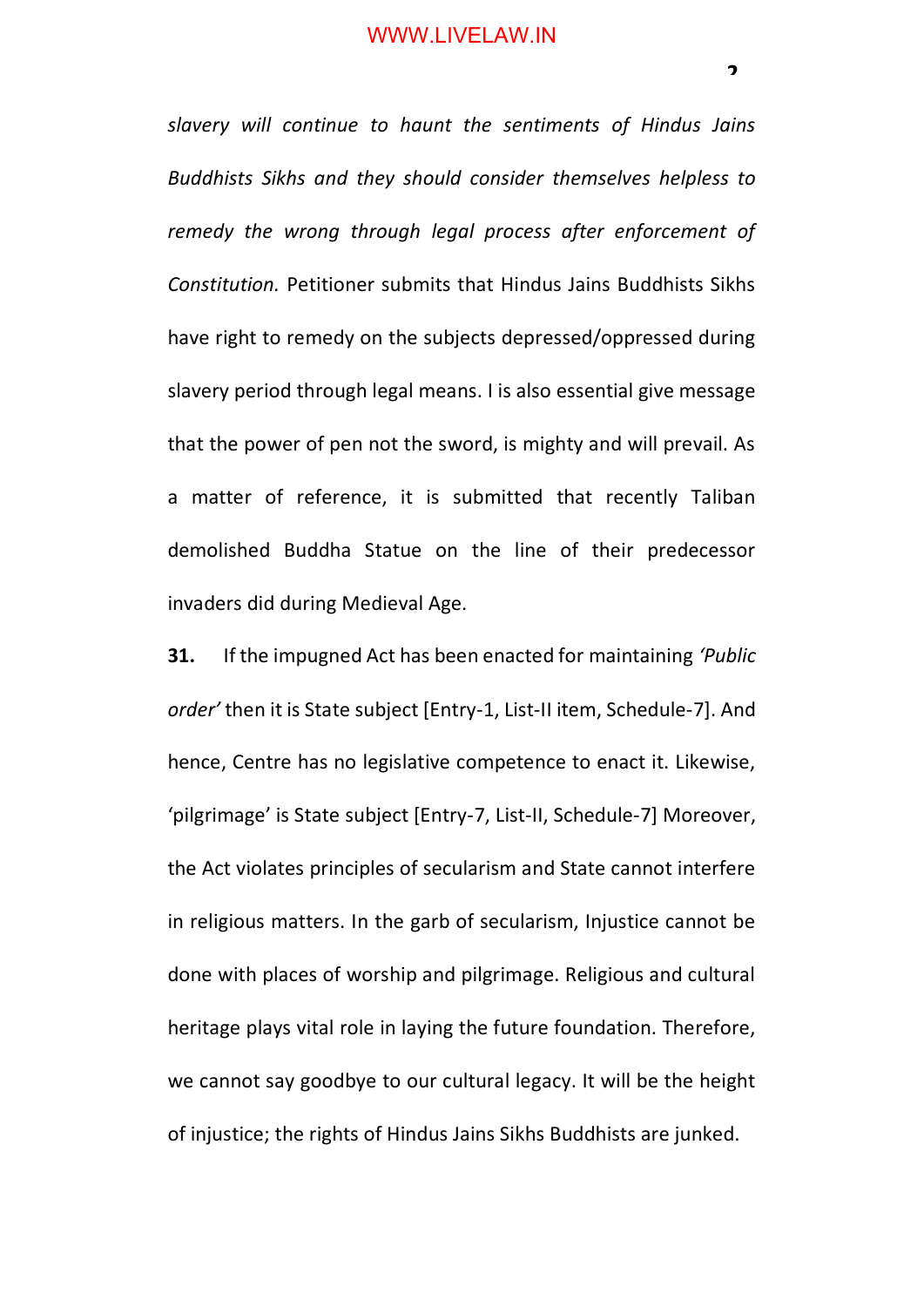**32.** In Kashmir Valley, since 1947, hundreds of places of worship and pilgrimage of Hindus Jains Sikhs Buddhists have been destroyed by separatists and fundamentalist. *THE QUESTION is as to whether applying the impugned Act, will Central maintain the status of those places of worship with the glory as was on 15.8.1947.* India has cultural religious legacy and Centre is bound to glorify them. Centre neither can deny equality before law and equal protection of laws not can discriminate on the basis of religion race caste etc. Centre cannot show its inclination or hostile attitude towards any religion. **33.** There are many International Conventions on the cultural and religious heritage viz. *(i) Fourth Geneva Convention 1949 reinforced the protection of 'Places of worship which constitute cultural - spiritual heritage of people (ii) Statutes of United Nations and UNESCO (iii) Hague Convention for the Protection of Cultural Property in the event of Armed conflict 1954 (iv) World Heritage Convention 1972 (v) Convention for the Protection of Architectural Heritage of Europe 1985 (vi) European Convention on Protection of Archaeological Heritage 1969 (vii) European Landscape Convention* 

*2000 and (viii) European Convention on Protection and Promotion of Diversity of Cultural Expressions 2005.*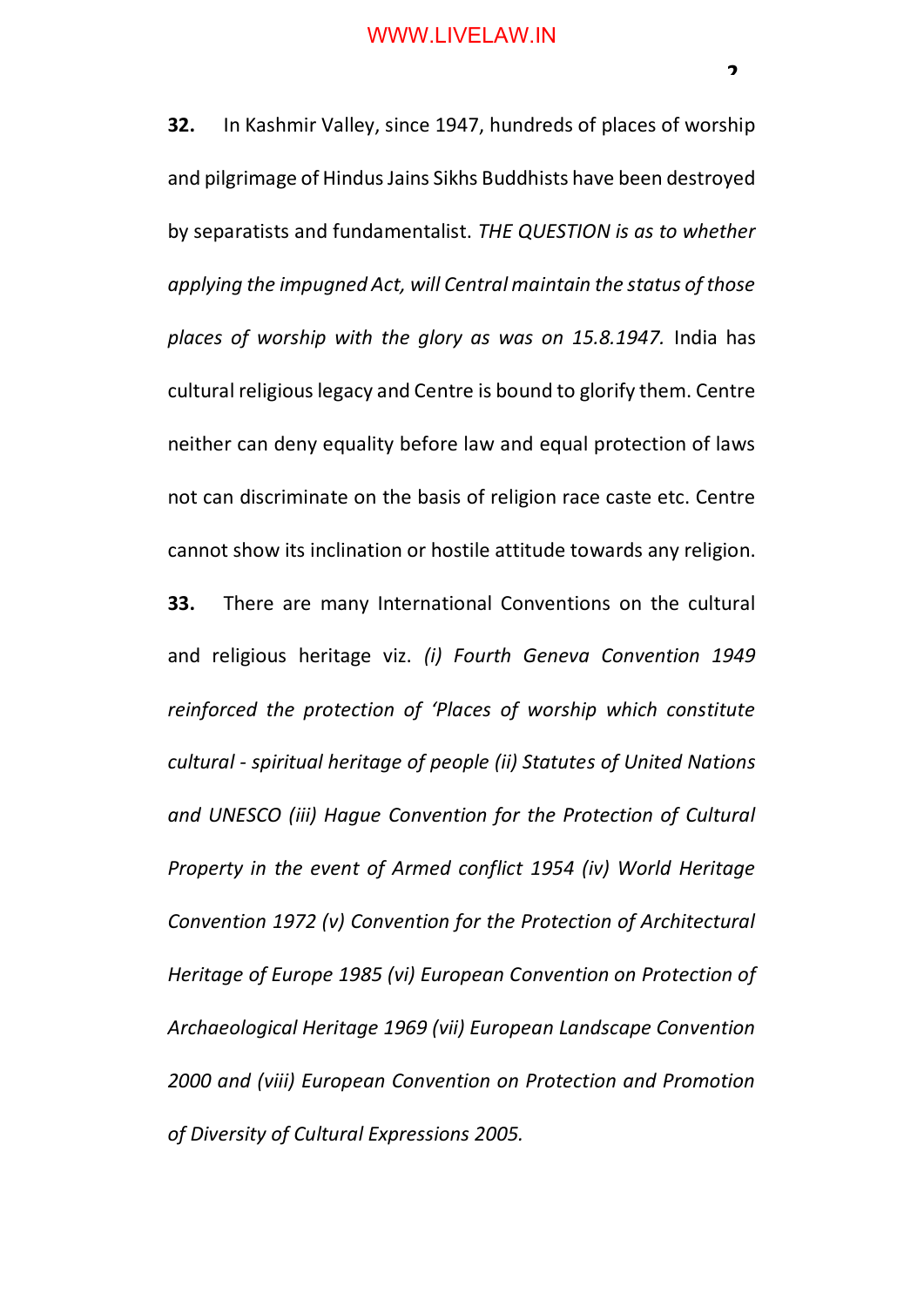**34.** The power conferred by Article 32 of the Constitution is in the widest terms and is not confined to issuing the high prerogative writs specified therein, but includes within its ambit the power to issue any directions or orders or writs which may be appropriate for enforcement of fundamental rights. Therefore, even when the conditions for issue of any of these writs are not fulfilled, the Supreme Court would not be constraint to fold its hand in despair and plead inability to help the citizen who has come before it for judicial redress. The Court is not helpless to grant relief in a case of violation of right to life and liberty and it should be prepared to "forge new tools and device new remedies".

**35.** For purpose of vindicating these precious fundamental rights, in so far as the Supreme Court is concerned, apart from Articles 32 and 142, which empower the Court to issue such directions as may be necessary for doing complete justice in any matter, Article 144 also mandates all authorities civil or judicial in the territory of India, to act in aid of the order passed by the Supreme Court. Being the protector of civil liberties of citizens, the Supreme Court has not only the power and jurisdiction, but also an obligation to protect the fundamental rights, guaranteed by part-III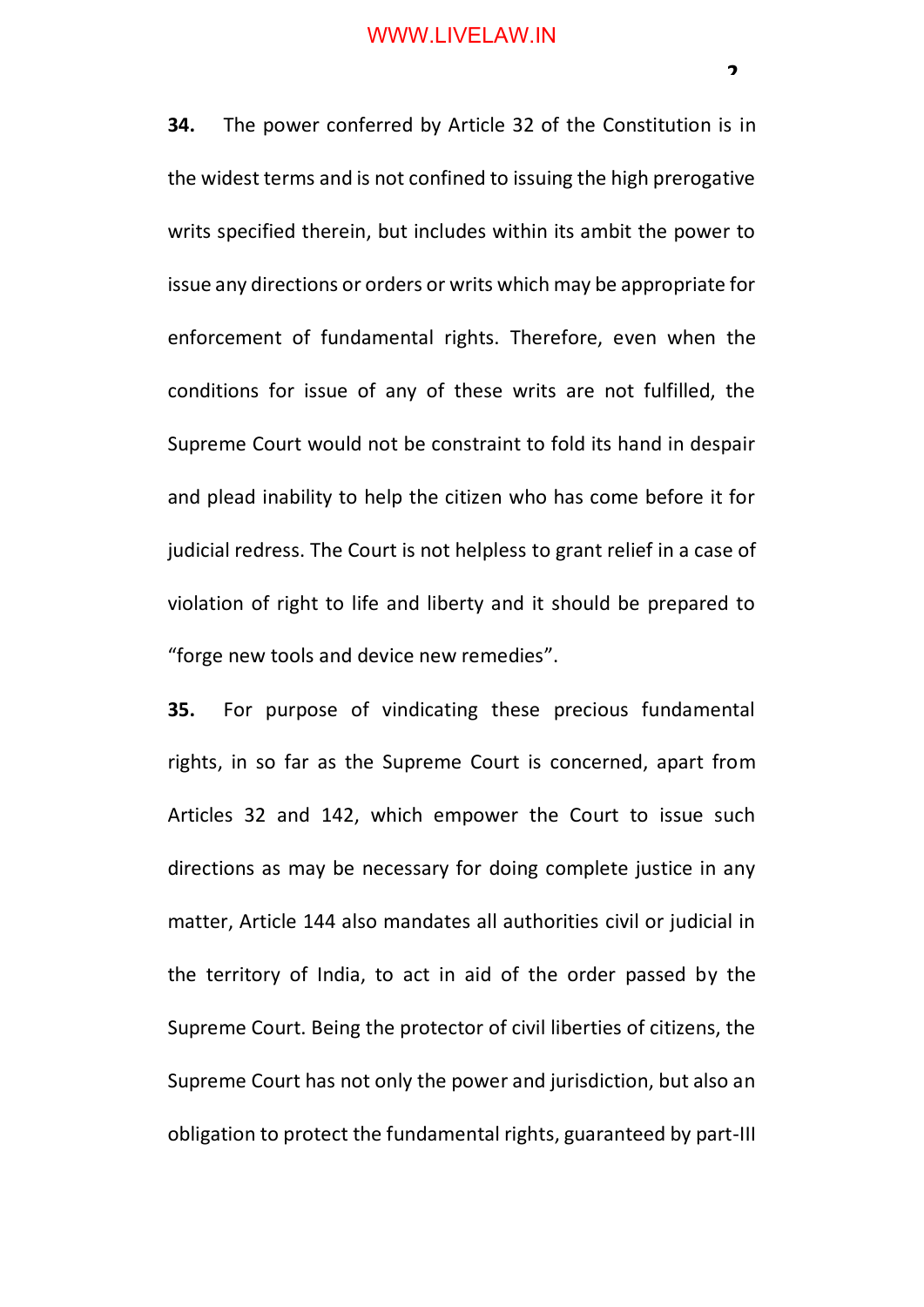in general and under Article 21 in particular zealously and vigilantly. The Supreme Court and High Courts are the sentinels of justice and have been vested with extra ordinary powers of judicial review to ensure that rights of citizens are duly protected. [ML Sharma (2014) 2 SCC 532]

**36.** It is not merely right of individual to move the Supreme Court, but also responsibility of the Court to enforce fundamental rights. Therefore, if the petitioner satisfies the Supreme Court that his fundamental right has been violated, it is not only the 'right' and 'power', but the 'duty' and 'obligation' of the Court to ensure that the petitioners fundamental right is protected and safeguarded. [V.G. Ramchandran, Law of Writs, 6<sup>th</sup> Edition, 2006, Pg. 131, Vol-1] **37.** The power of Supreme Court is not confined to issuing prerogative writs only. By using expression "in the nature of", the jurisdiction has been enlarged. The expression "in the nature of" is not the same thing as the other phrase "of the nature of". The former emphasis the essential nature and latter is content with mere similarity. [M. Nagraj v UOI, (2006) 8 SCC 2012] Therefore Supreme Court cannot refuse an application under Article 32 of the Constitution, merely on the grounds: **(i)** that such application have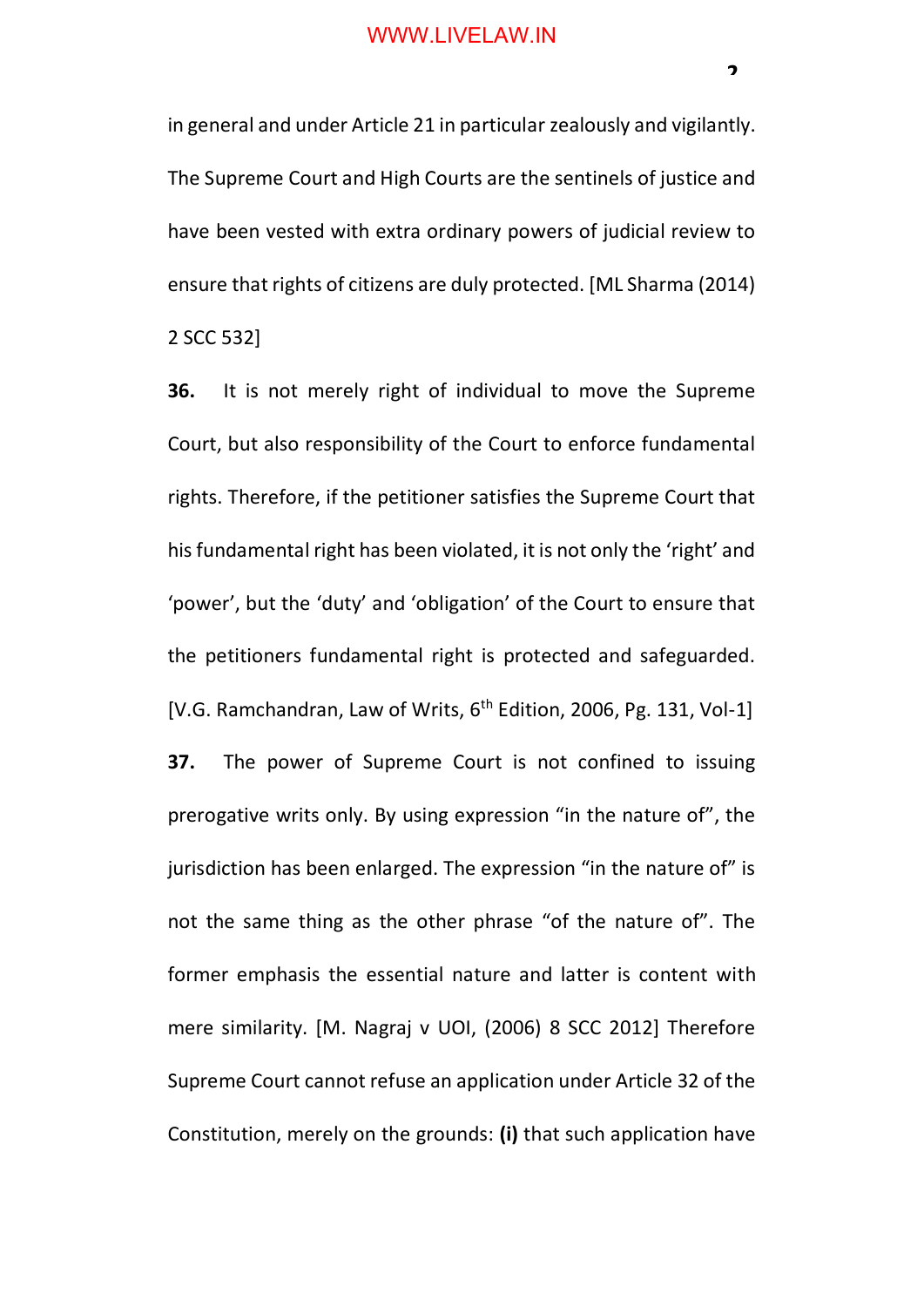been made to Supreme Court in the first instance without resort to the High Court under Article 226 **(ii)** that there is some adequate alternative remedy available to petitioner **(iii)** that the application involves an inquiry into disputed questions of fact / taking of evidence. **(iv)** that declaratory relief i.e. declaration as to unconstitutionality of impugned statute together with consequential relief, has been prayed for **(v)** that the proper writ or direction has not been paid for in the application **(vi)** that the common writ law has to be modified in order to give proper relief to the applicant. [AIR 1959 SC 725 (729)] **(vii)** that the article in part three of the constitution which is alleged to have been infringed has not been specifically mentioned in petition, if the facts stated therein, entitle the petitioner to invoke a particular article. [PTI, AIR 1974, SC 1044]

**38.** Article 32 of the Constitution of India provides important safeguard for the protection of the fundamental rights. It provides guaranteed quick and summary remedy for enforcing the fundamental right because a person complaining of breach of any of his fundamental rights by an administrative action can go straight to the Court for vindication of his right without having to undergo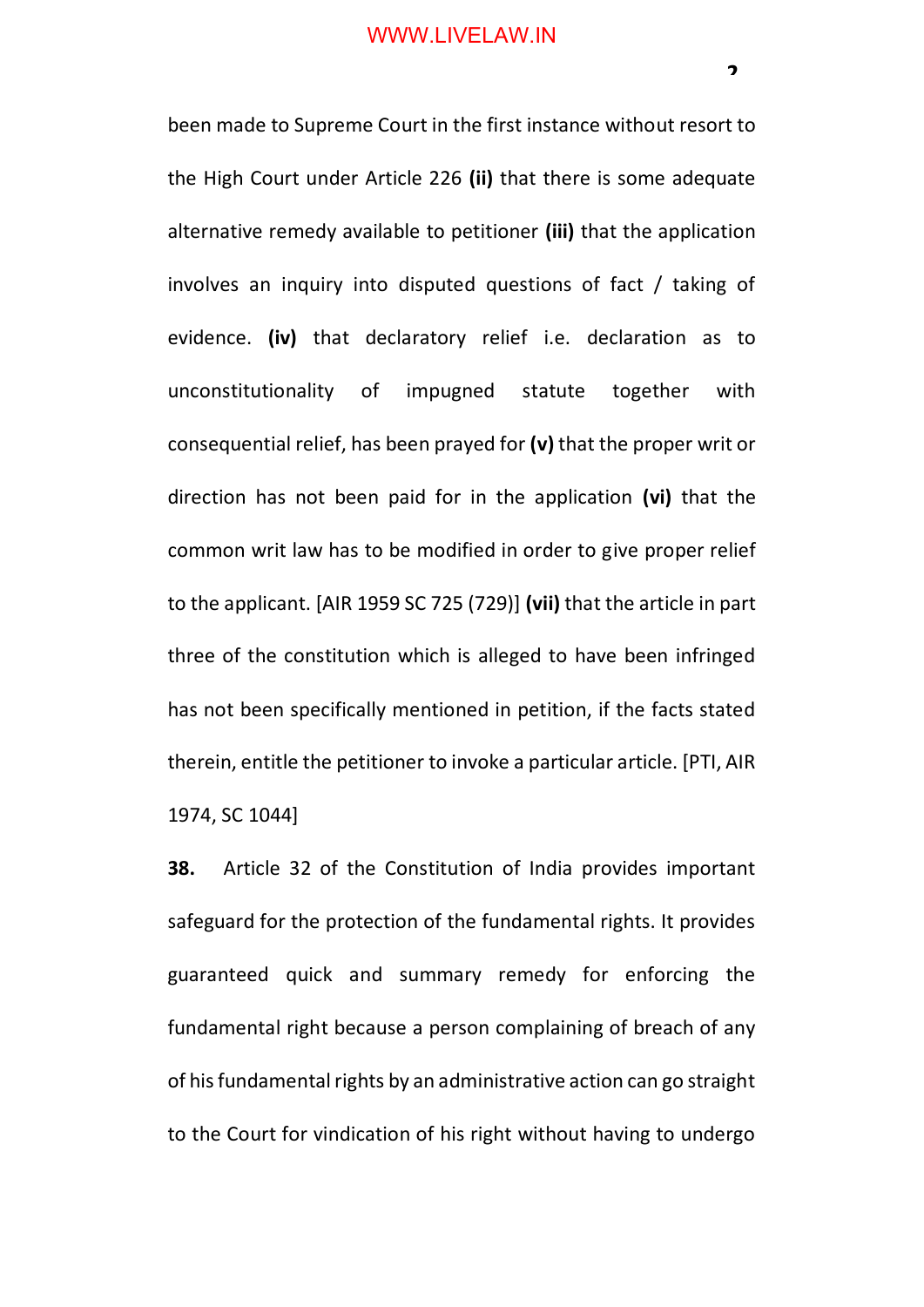directory process of proceeding from lower to the higher court as he has to do in other ordinary litigation. The Supreme Court has thus been constituted as protector defender and guarantor of the fundamental rights of the people. It was very categorically held that: *"the fundamental rights are intended not only to protect individual rights but they are based on high public. Liberty of the individual and protection of fundamental rights are very essence of democratic way of life adopted by the Constitution and it is the privilege and duty of this Court to uphold those rights. This Court would naturally refuse to circumscribe them or to curtail them except as provided by Constitution itself."* [AIR 1961 SC 1457]. In another case, the Supreme Court has held that: *"the fundamental right to move this Court can therefore be described as the corner stone of the democratic edifice raised by Constitution. That is why it is natural that the Court should regard itself as the protector and guarantor of fundamental rights and should declare that it cannot consistently with the responsibility led upon it, refuse to entertain application seeking protection against infringement of such right. In discharging the duties assigned to it, the Court has to play the role of a "sentinel on the qui vive" and it must always regard it as its*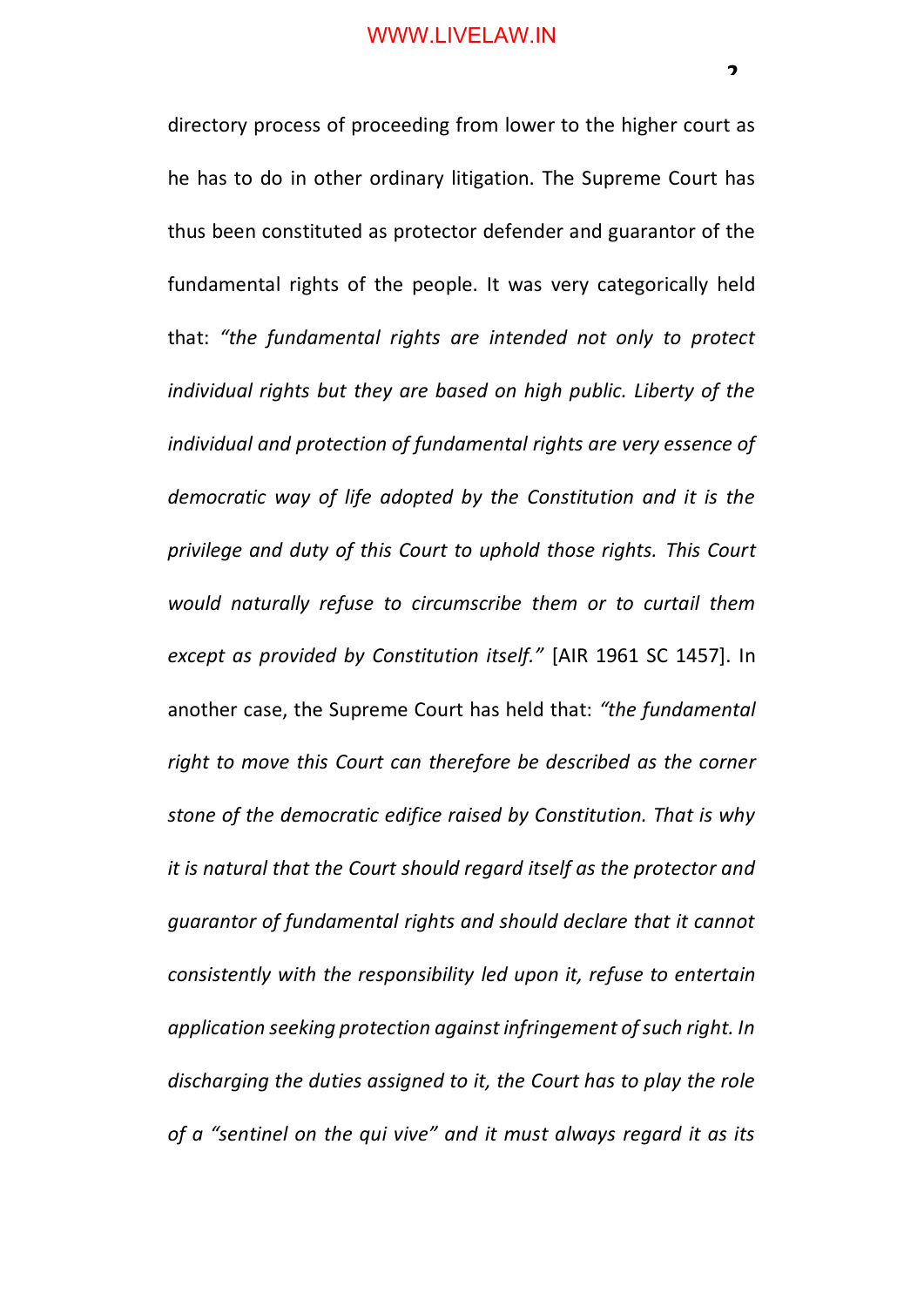*solemn duty to protect the said fundamental right zealously and vigilantly."* [Prem Chand Garg, AIR 1963 SC 996].

**39.** Language used in Articles 32 and Article 226 is very wide and the powers of the Supreme Court as well as of the High Courts extends to issuing orders, writs or directions including writs in the nature of habeas corpus, mandamus, quo warranto, prohibition and certiorari as may be considered necessary for enforcement of the fundamental rights and in the case of the High Courts, for other purposes as well. In view of the express provision of the Constitution, there is no need to look back to procedural technicalities of the writs in English Law. The Court can make and order in the nature of these prerogative writs in appropriate cases in appropriate manner so long as the fundamental principles that regulate the exercise of jurisdiction in matter of granting such writ in law are observed. [AIR 1954 SC 440]

**40.** An application under Article 32 cannot be thrown out simply because the proper direction or writ has not been prayed for. Thus, where an order in the nature of mandamus is sought in a particular form, nothing debars the Court from granting it in a different form. Article 32 gives a very wide discretion in the matter of framing the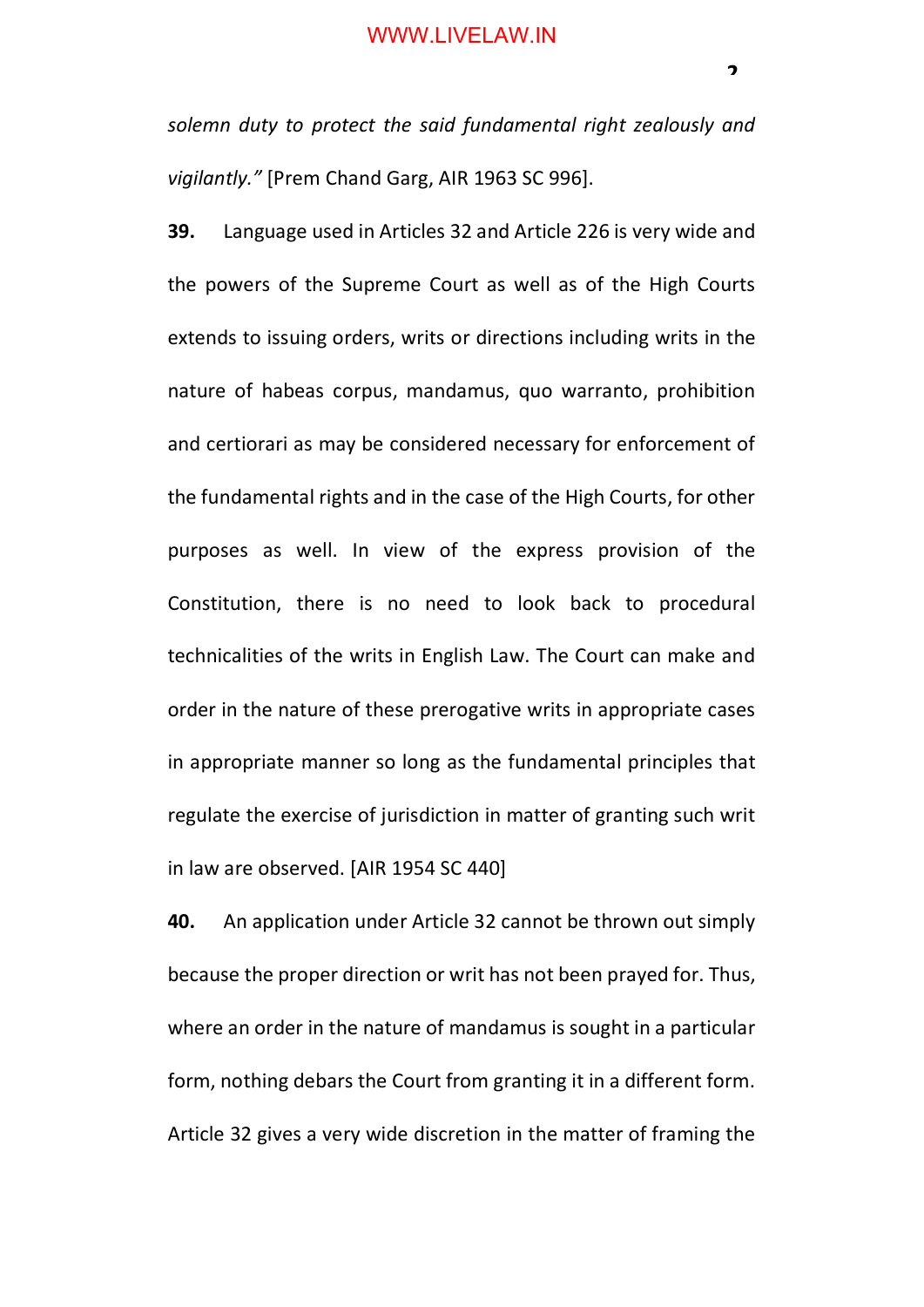writ to suit the exigencies of particular cases. [AIR 1951 SC 41] Even if petitioner has asked for wider relief which cannot be granted by Court, it can grant such relief to which the petitioner is entitled to [Rambhadriah, AIR 1981 SC 1653]. The Court has power to grant consequential relief or grant any relief to do full - complete justice even in favour of those persons who may not be before Court or have not moved the Court. [Probodh Verma, AIR 1985 SC 167] For the protection of fundamental right and rule of law, the Supreme Court under this article can confer jurisdiction on a body or authority to act beyond the purview of statutory jurisdiction or function, irrespective of the question of limitation prescribed by the statute. Exercising such power, Supreme Court entrusted the NHRC to deal with certain matters with a direction that the Commission would function pursuant to its direction and all the authorities are bound by the same. NHRC was declared not circumscribed by any condition and given free hand and thus act *sui generis* conferring jurisdiction of a special nature. [Paramjit Kaur, AIR 1999 SC 340]

**41.** Simply because a remedy exists in the form of Article 226 for filing a writ in the High Court, it does not prevent any bar on aggrieved person to directly approach the Supreme Court under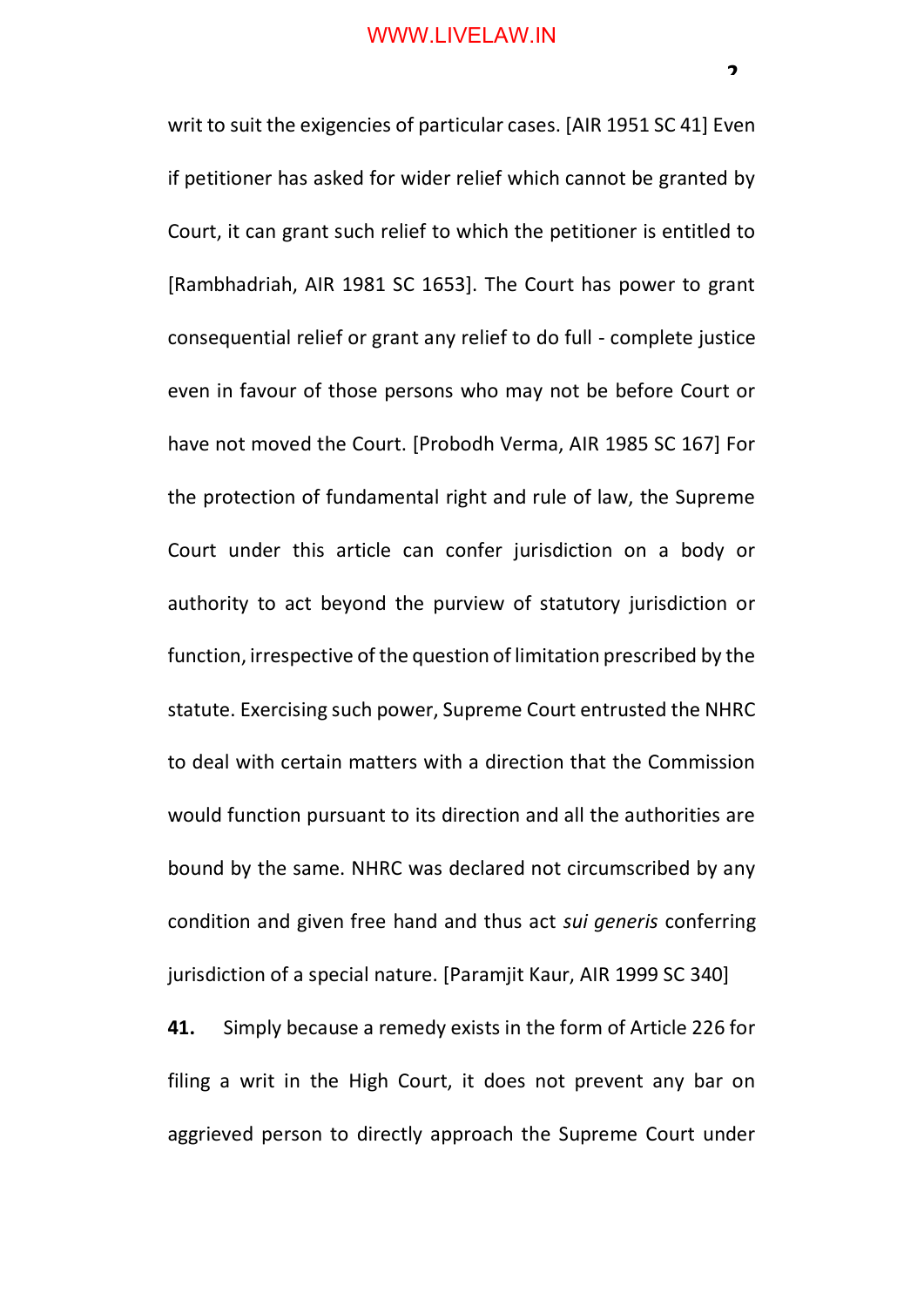Article 32. It is true that the Court has imposed a self-restraint in its own wisdom on the exercise of jurisdiction where the aggrieved person has an effective alternative remedy in the form of Article 226. However, this rule which requires the exhaustion of alternative remedy is rule of convenience and a matter of discretion rather than rule of law. It does not oust of the jurisdiction of the Supreme Court to exercise its writ jurisdiction under Article 32 of the Constitution. [Mohd. Ishaq (2009) 12 SCC 748]

**42.** The Supreme Court is entitled to evolve new principle of liability to make the guaranteed remedy to enforce fundamental rights real and effective, to do complete justice to aggrieved person. It was held in that case that the court was not helpless and the wide powers given to the Supreme Court by Article 32, which itself is a fundamental right imposes a constitutional obligation on the Court to forge such new tools, which may be necessary for doing complete justice and enforcing the fundamental rights guaranteed in the Constitution, which enables reward of monetary compensation in appropriate cases, where that is the only redress available. The remedy in public law has to be more readily available when invoked by have-nots who are not possessed of the where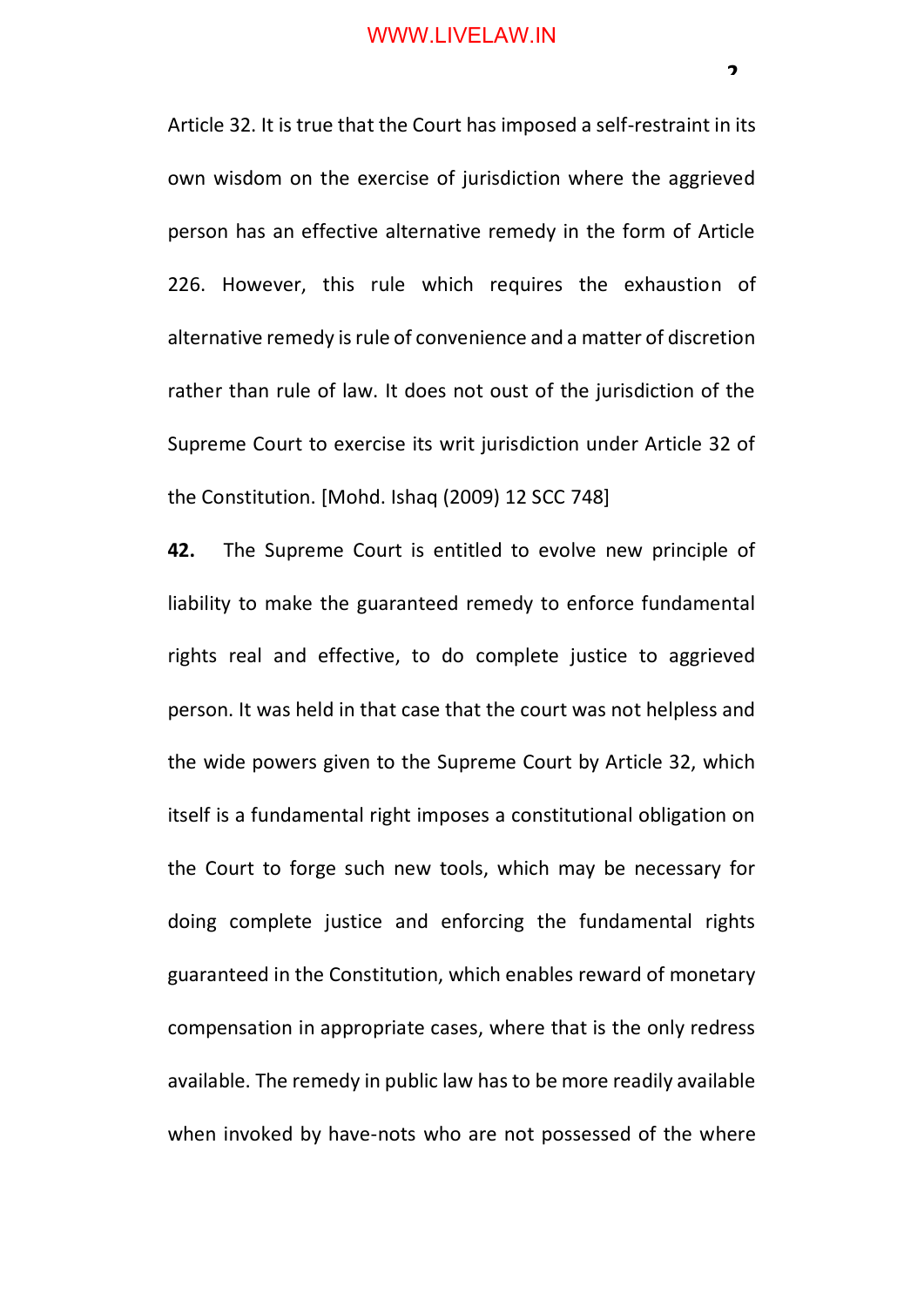withal for enforcement of their right in private law, even though its exercise is to be tempted by judicial restraint to avoid circumvention of private law remedies, which more appropriate. Under Article 32, the Supreme Court can pass appropriate orders or facts to do complete justice between parties even if it is found that writ petition filed is not maintainable in law. [Saihba Ali, (2003) 7 SCC 250]

**43.** Article 37 very categorically clarifies that directive principles are nevertheless fundamental in the governance of the Country and it shall be the duty of State to apply these principles in making law. Article 49 directs the State to protect the places of national and historic importance and Article 51(c) directs to 'foster respect for International law and treaty obligations in dealing of organized people with one another. However, the impugned act is contrary.

**44.** Petitioner has no personal interests, individual gain, private motive or oblique reasons in filing this writ petition as PIL.

**45.** There is no civil, criminal or revenue litigation, involving petitioner, which has/could have legal nexus, with issue involved.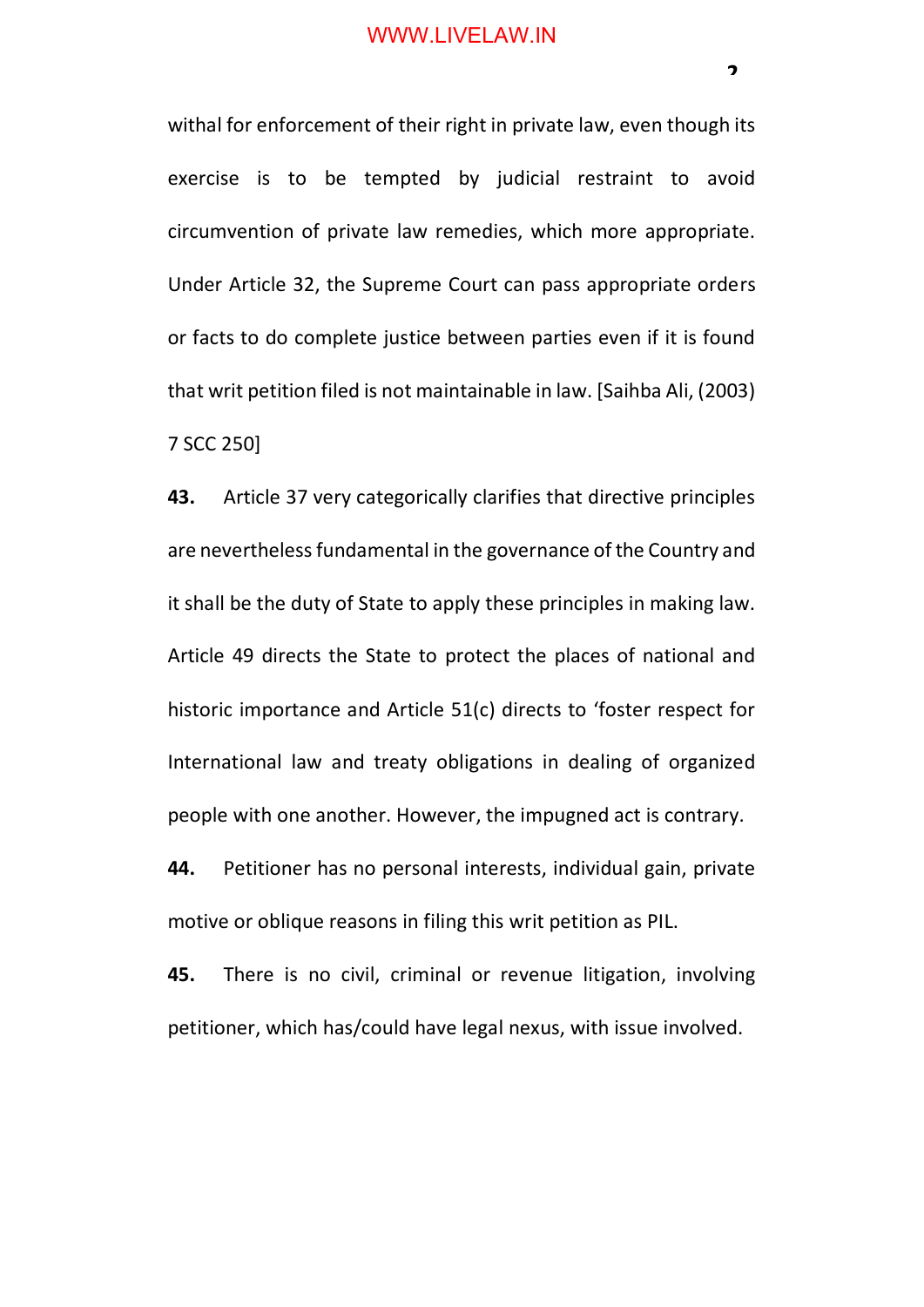**47.** Keeping in view the above facts, International conventions and legal provisions, the Court may be pleased to allow the petition. Petitioner may be allowed to place history books during the hearing.

#### **QUESTIONS OF LAW**

- **1.** Whether the Centre has power to close the doors of Courts?
- **2.** Whether Centre has power to bar judicial remedy against illegal encroachment on the places of worship and pilgrimage?
- **3.** Whether Centre has transgressed its power by making provisions to bar judicial remedy available to aggrieved Hindus Jains Buddhists Sikhs against the wrong committed by invaders and law breakers?
- **4.** Whether the Hindu law is the 'Law in force' within the meaning of Article 372(1) after commencement of the Constitution?
- **5.** Whether Section 2, 3, 4 of the impugned Act is void under Article 13(2) and ultra virus to the Article 14, 15, 21, 25, 26 and 29?
- **6.** Whether any rule regulation custom usage having the force of law, running counter to Articles 25-26 is void by virtue of Article 13(1)?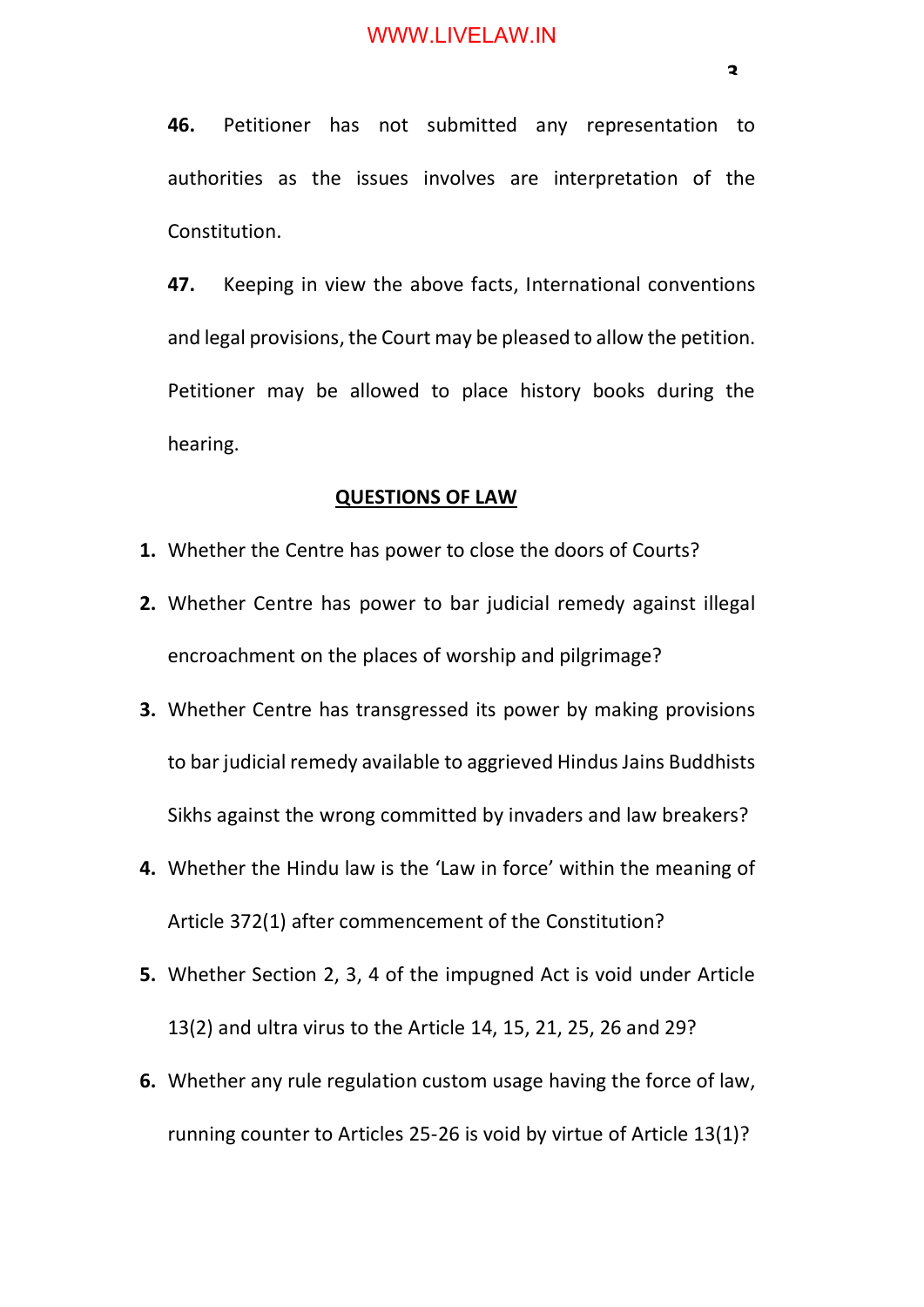- **7.** Whether illegal construction on religious places before 15.8.1947 has become void and nonest by virtue of injunction under Article 13(1)?
- **8.** Whether exclusion of Lord Ram birthplace inclusion of Lord Krishna birthplace offends Article 14 as both are incarnation of Lord Vishnu?
- **9.** Whether impugned Act violates the principle of secularism as same has been made to curb the right of Hindus Jains Buddhists Sikhs to restore their places of worship and pilgrimage through Court?

## **GROUNDS:**

Petitioner is filing this writ petition on the following grounds:

- **A.** Because the impugned Act has been enacted in the garb of *'Public order',* which is State subject [Entry-1, List-II, Schedule-7]. Likewise, *'Pilgrimage, other than pilgrimages to places outside India'* is also State subject [Entry-7, List-II, Schedule-7]. Therefore, Centre has no legislative competence to enact the impugned Act.
- **B.** Because Article 13(2) prohibits the State to make law to take away the rights conferred under Part-III but the impugned Act takes away the rights of Hindus Jains Buddhist Sikhs to restore their *'places of worship and pilgrimages'*, destroyed by barbaric invaders.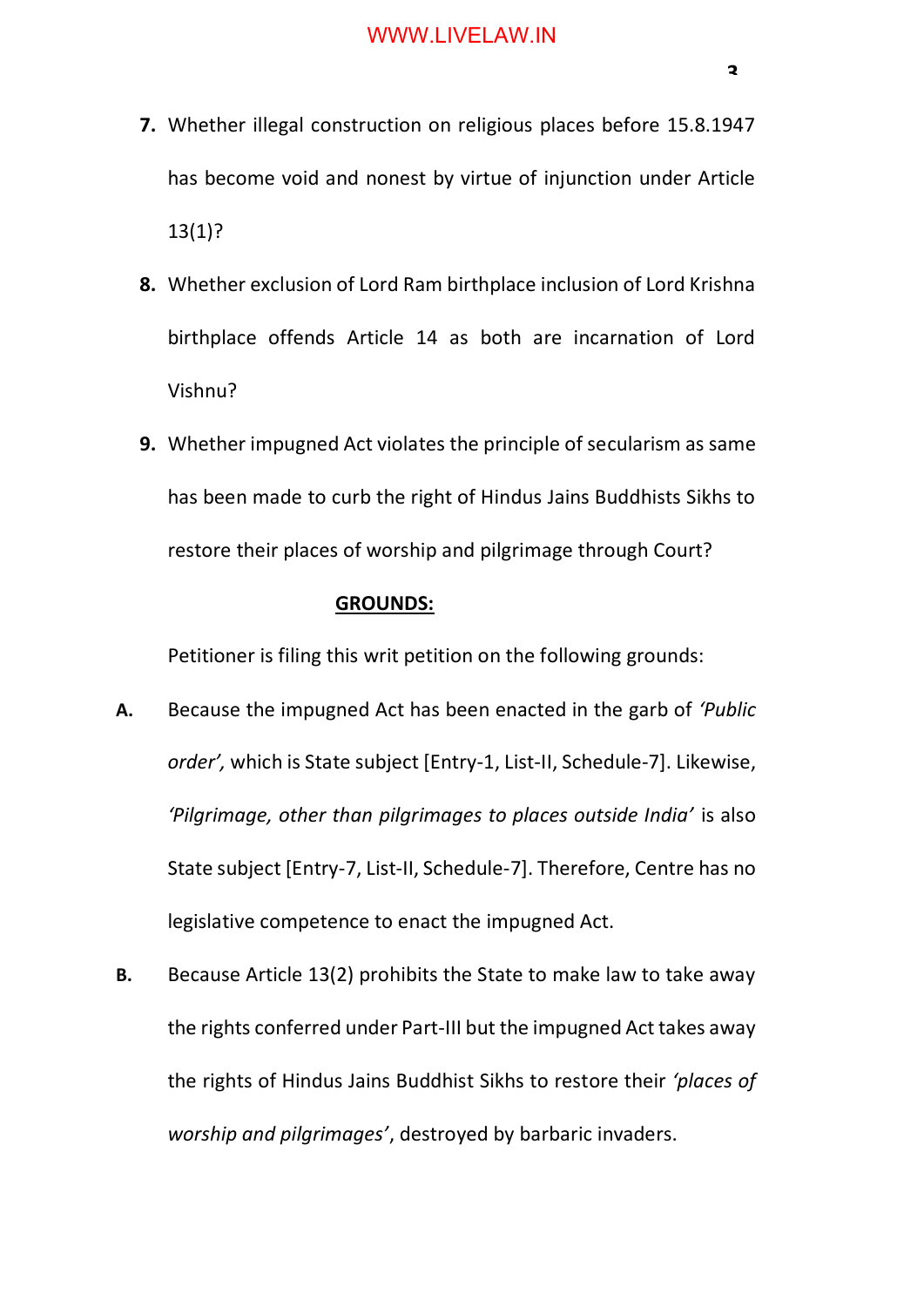- **C.** Because the impugned Act excludes the birthplace of Lord Rama but includes birthplace of Lord Krishna, though both are the incarnation of Lord Vishnu, the Creator and equally worshiped throughout the word, hence arbitrary, irrational and offends Articles 14-15.
- **D.** Because right to justice, right to judicial remedy, right to dignity are integral part of Article 21 but impugned Act brazenly offends them.
- **E.** Because right to pray, profess, practice and propagate religion of Hindus Jains Buddhists Sikhs, guaranteed under Article 25, have been deliberately and brazenly offended by the impugned Act.
- **F.** Because the impugned Act blatantly offends the rights of Hindus Jains Buddhists Sikhs to restore, manage, maintain and administer the *'places of worship and pilgrimage'*, guaranteed under Article 26.
- **G.** Because right to restore and preserve the script and culture of the Hindus Jains Buddhists Sikhs, guaranteed under Article 29 of the Constitution have been brazenly offended by the impugned Act.
- **H.** Because directive principles are nevertheless fundamental in the governance of the Country and Article 49 directs the State to protect the places of national importance from disfigurement-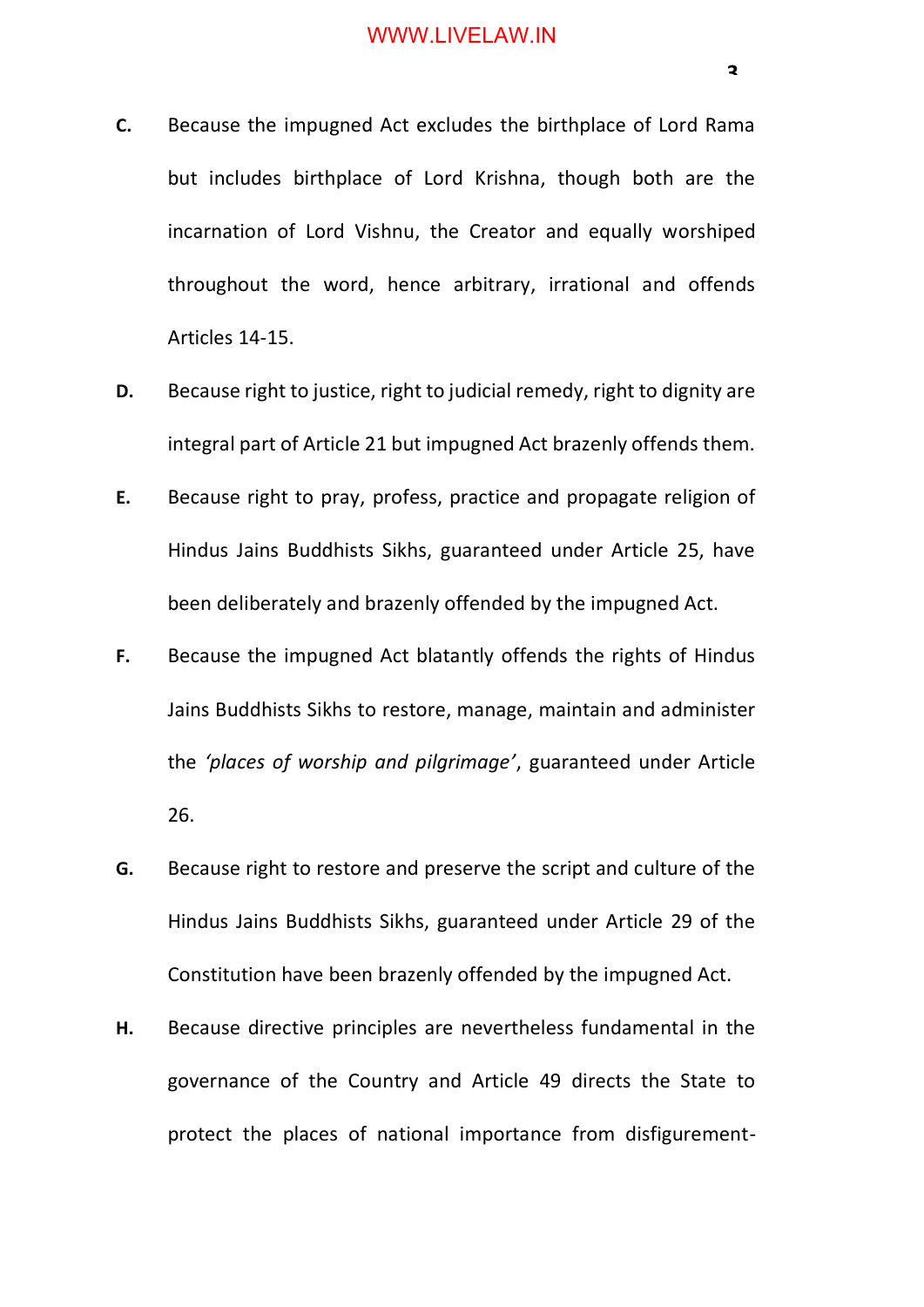destruction.

- **I.** Because State is obligated to respect the ideals and institutions and value and preserve the rich heritage of Indian culture.
- **J.** Because State has no legislative competence to enact law infringing the fundamental right guaranteed to citizens in view of the embargo created by Article 13. Moreover, the Act affects right to religion of Hindus Jains Buddhists Sikhs and snubs their voice against illegal inhumane barbarian action committed in preindependence period.
- **K.** Because only those places can be protected, which were erected or constructed in accordance with personal law of the person erected or constructed them, but places erected or constructed in derogation of the personal law, cannot be termed as a *'place of worship'*.
- **L.** Because the retrospective cutoff-date i.e. 15.8.1947 was fixed to legalize the illegal acts of barbaric invaders and foreign rulers.
- **M.** Because the Hindu Law was 'Law in force' at the commencement of the Constitution by virtue of the Article 372(1).
- **N.** Because Hindus Jains Buddhists Sikhs have right to profess, practice propagate religion as provided in their religious scriptures and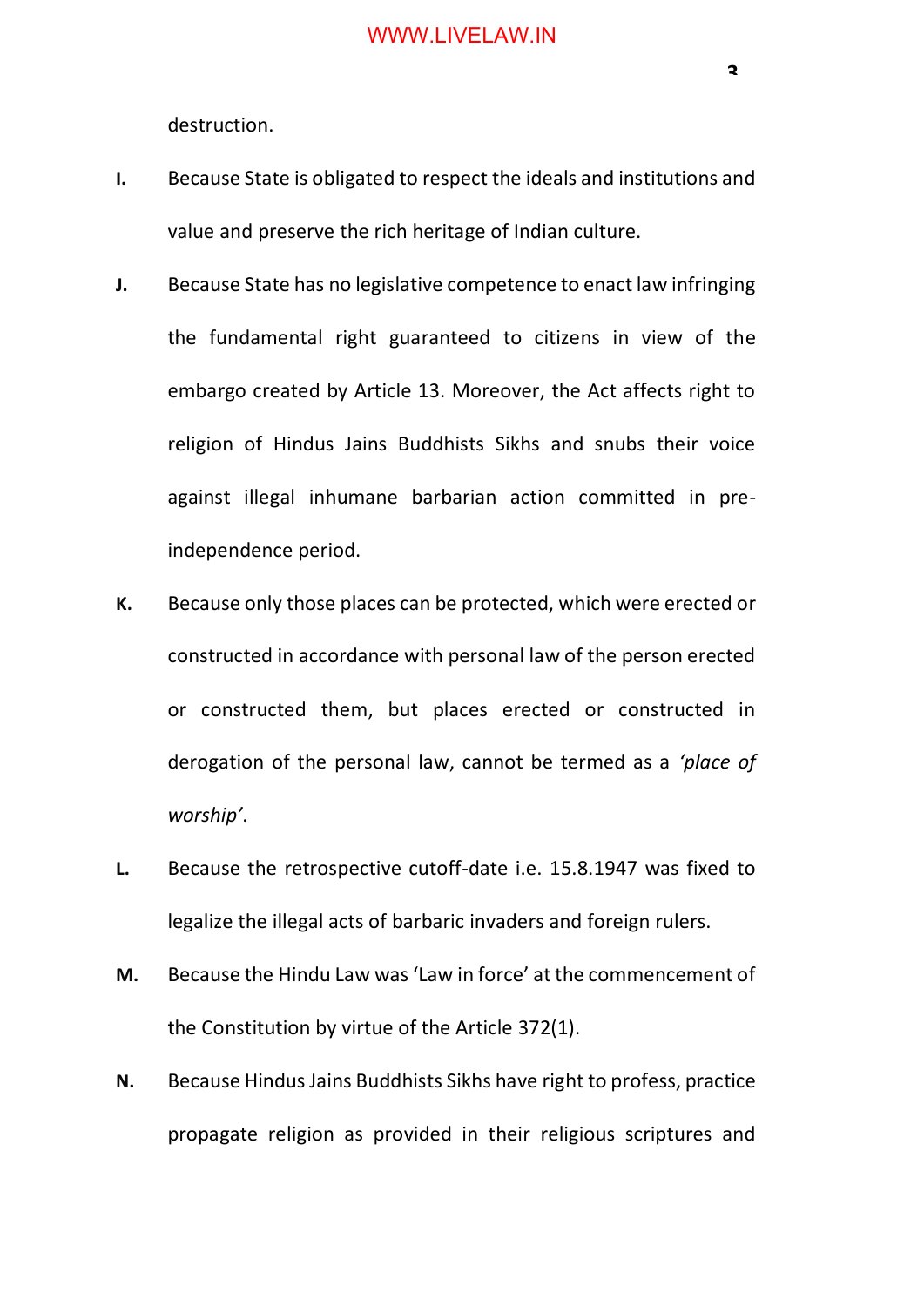Article 13 prohibits from making law which takes away their rights.

- **O.** Because the status of mosque can be given only to such structures which have been constructed according to tenets of Islam and all the mosques constructed against the provisions contained in Islamic law cannot be termed as mosque. Thus, Muslims cannot assert any right in respect of any piece of land claiming to be mosque unless the same has been constructed according to Islamic law. Moreover, the property vested in Deity continues to be the Deity's property irrespective of the fact that any person has taken illegal possession.
- **P.** Because S.4(1) violates the concept that *'Temple property is never lost even if is enjoyed by strangers for hundreds of years; even the king cannot deprive temples of their properties. The Idol/deity which is embodiment of supreme God and is a juristic person, represents the 'Infinite- the timeless' cannot be confined by the shackles of time.*
- **Q.** Because Centre neither can take away the power of Civil Courts to entertain the suit for restoration nor can take the power of High Courts and Supreme Court conferred under Article 226 and 32. The impugned Act has barred right and remedy against encroachment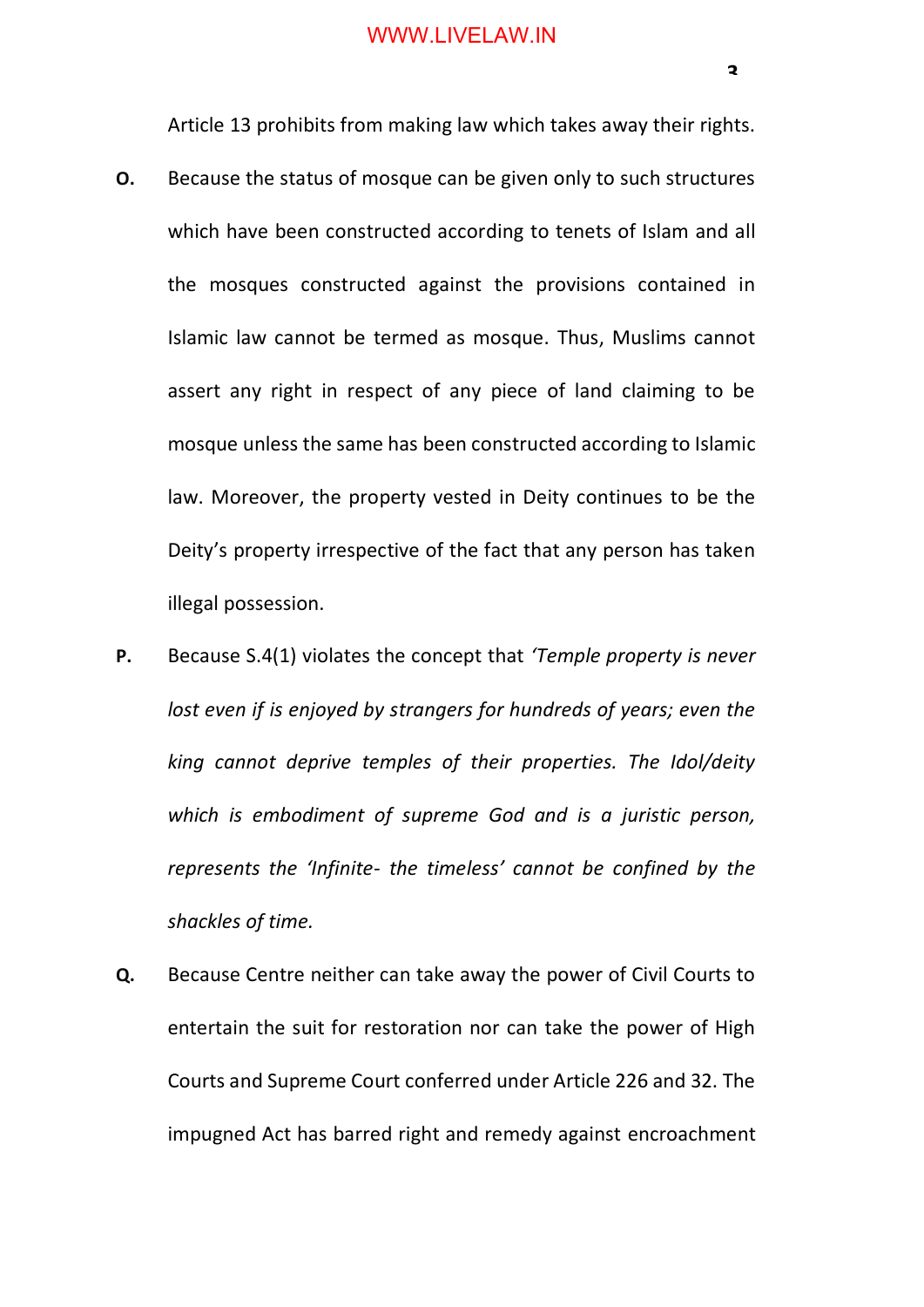made on religious places of Hindus Jains Buddhists Sikhs. Centre has transgressed its legislative power in barring remedy of judicial review, which is the basic feature of the Constitution of India.

- **R.** Because from 1192 to 1947, barbaric invaders damageddesecrated religious places of Hindus Jains Buddhists Sikhs, depicting Indian cultural from north to south, east to west. Moreover, the impugned Act has destroyed the Hindu Law relating to the deity as deity and its property is never lost and devotees have the right to sue a wrongdoer for restoration of property. Its well established in Hindu law, that property once vested will continue to be deity's property.
- **S.** Because on the touch stone of the principle of secularism read with Articles 14-15, it is very clear that State cannot show its inclination/ hostile attitude towards any religion, may be majority or minority. Thus, impugned acts violates the principle of secularism as it curb the right of Hindus Jains Buddhists Sikhs for restoration of their places of worship destroyed before 15.8.1947 even through Court.
- **T.** Because the impugned act, without resolution of dispute through process of law, has abated the suit and proceedings, which is *perse* unconstitutional and beyond law making power of the Centre. The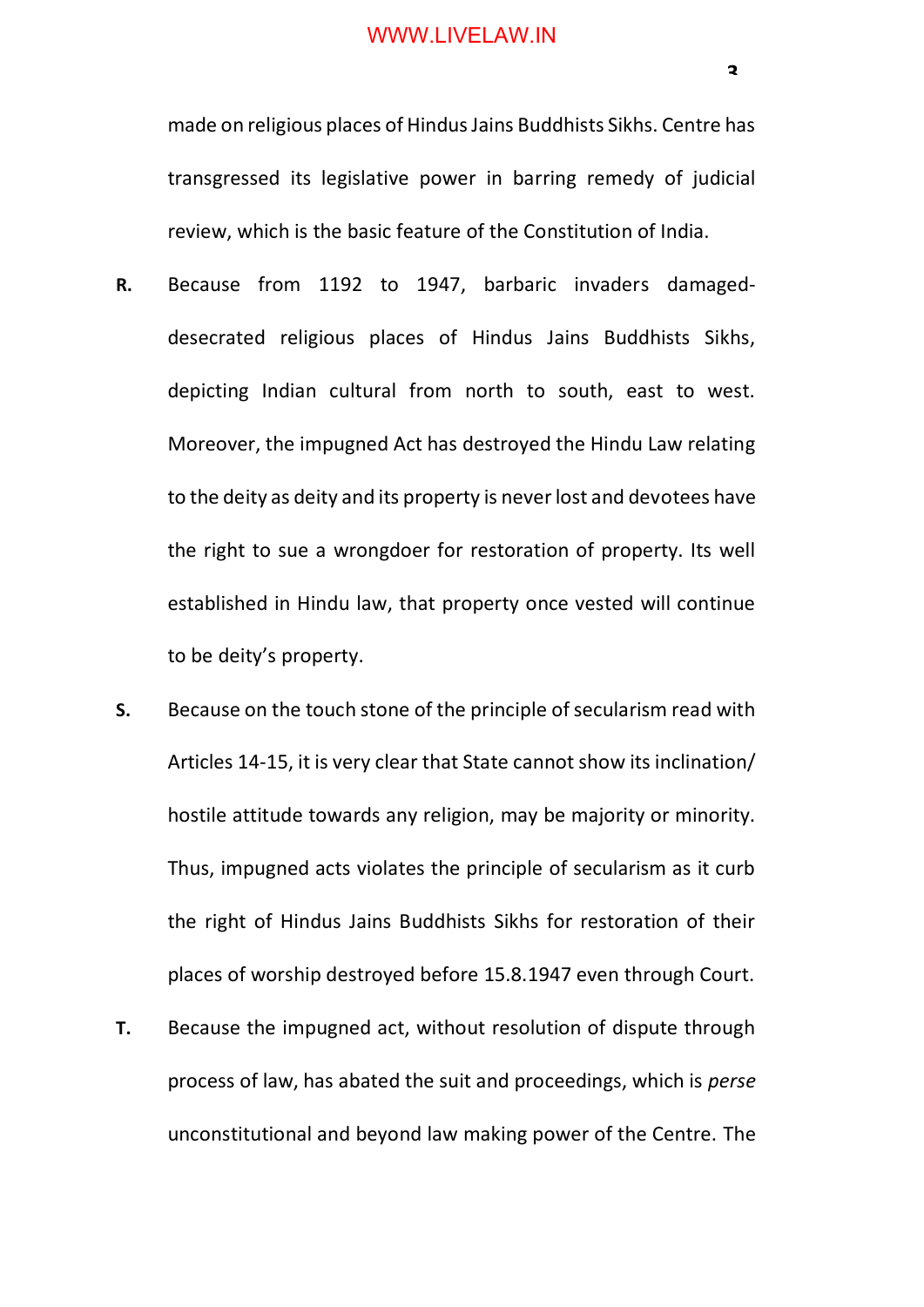impugned provisions cannot be implemented with retrospective effect and the remedy of disputes pending, arisen or arising cannot be barred. Centre neither can close the doors for aggrieved persons nor can take away the power of Courts of first instance, Appellate Court and Constitutional Courts, conferred under Article 226 or 32.

- **U.** Because the maxim *ubi jus ibi remedium* has been frustrated by the impugned Act as pending suits/proceeding in respect of which cause of action have arisen and continuing wrong, the remedy of the aggrieved person for resolution of disputes through Court have been abolished, which violate the very concept of justice and 'Rule of law'.
- **V.** Because the mosque constructed at temple land cannot be a mosque, not only for the reason that such construction is against Islamic law, but also on grounds that the property once vested in the deity continues to be deity's property and right of deity and devotees are never lost, howsoever long illegal encroachment continues on such property. Right to restore back religious property is unfettered and continuing wrong and injury may be cured by judicial remedy.
- **W.** Because barbaric invaders destroyed a number of places of worship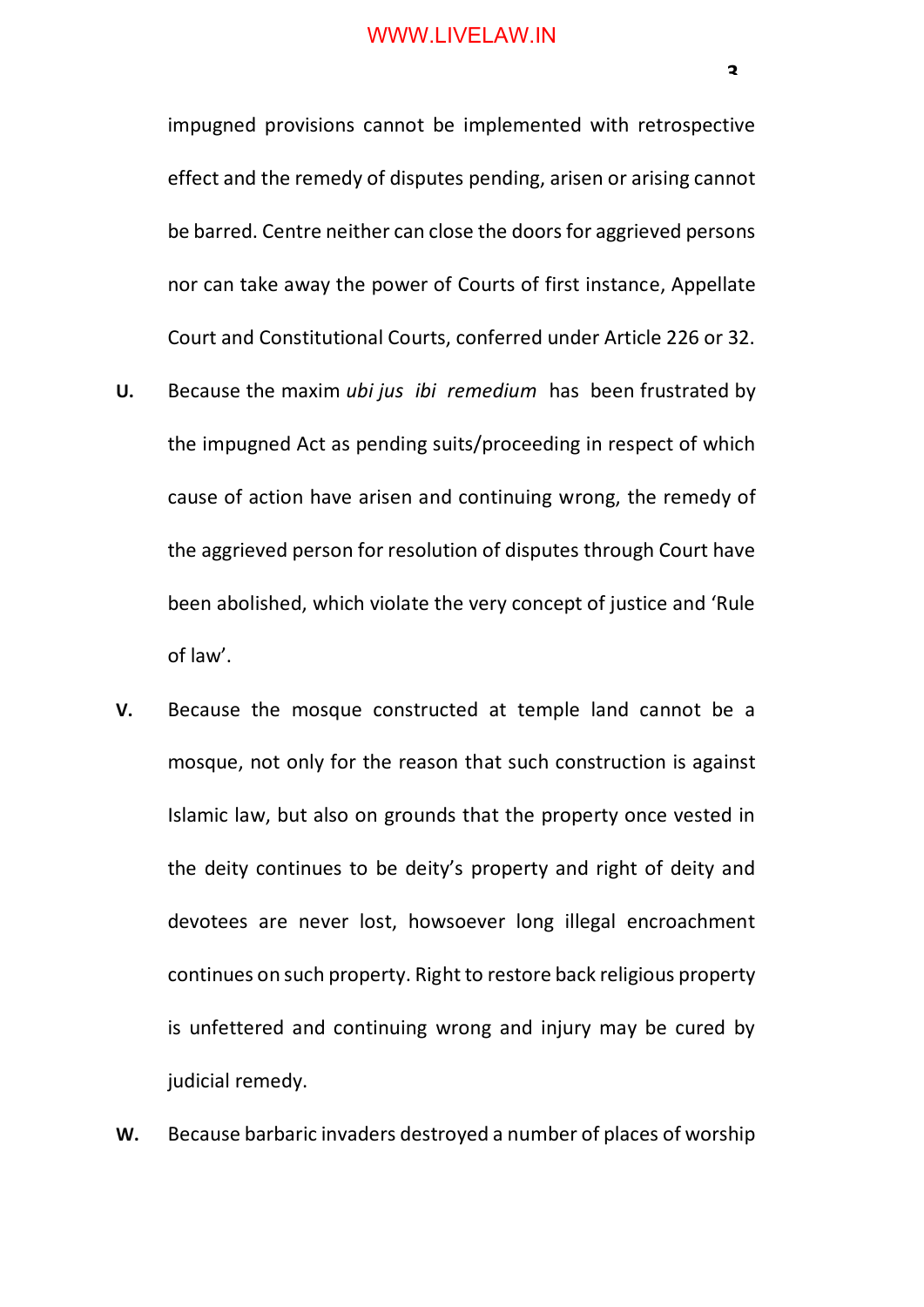and pilgrimage to make Hindus Jains Buddhists Sikhs to realize that they have been conquered and have to follow the dictum of Ruler. Hindus Jains Buddhists Sikhs had suffered from 1192 to 1947. Question is as to whether even after the independence; they cannot seek judicial remedy to undo the barbarian acts through process of court to establish that law is mightier than the sword.

- **X.** Because there are many International Conventions on the cultural and religious heritage and India is signatory of them. Therefore Centre is obligated to act in accordance with the conventions viz. *(i) Fourth Geneva Convention 1949 reinforced the protection of 'Places of worship which constitute cultural -spiritual heritage of people (ii) Statutes of United Nations and UNESCO (iii) Hague Convention for the Protection of Cultural Property in the event of Armed conflict 1954 (iv) World Heritage Convention 1972 (v) Convention for the Protection of Architectural Heritage of Europe 1985 (vi) European Convention on Protection of Archaeological Heritage 1969 (vii) European Landscape Convention 2000 and (viii) The European Convention on Protection and Promotion of Diversity of Cultural Expressions 2005.*
- **Y.** The power conferred by Article 32 of the Constitution is in the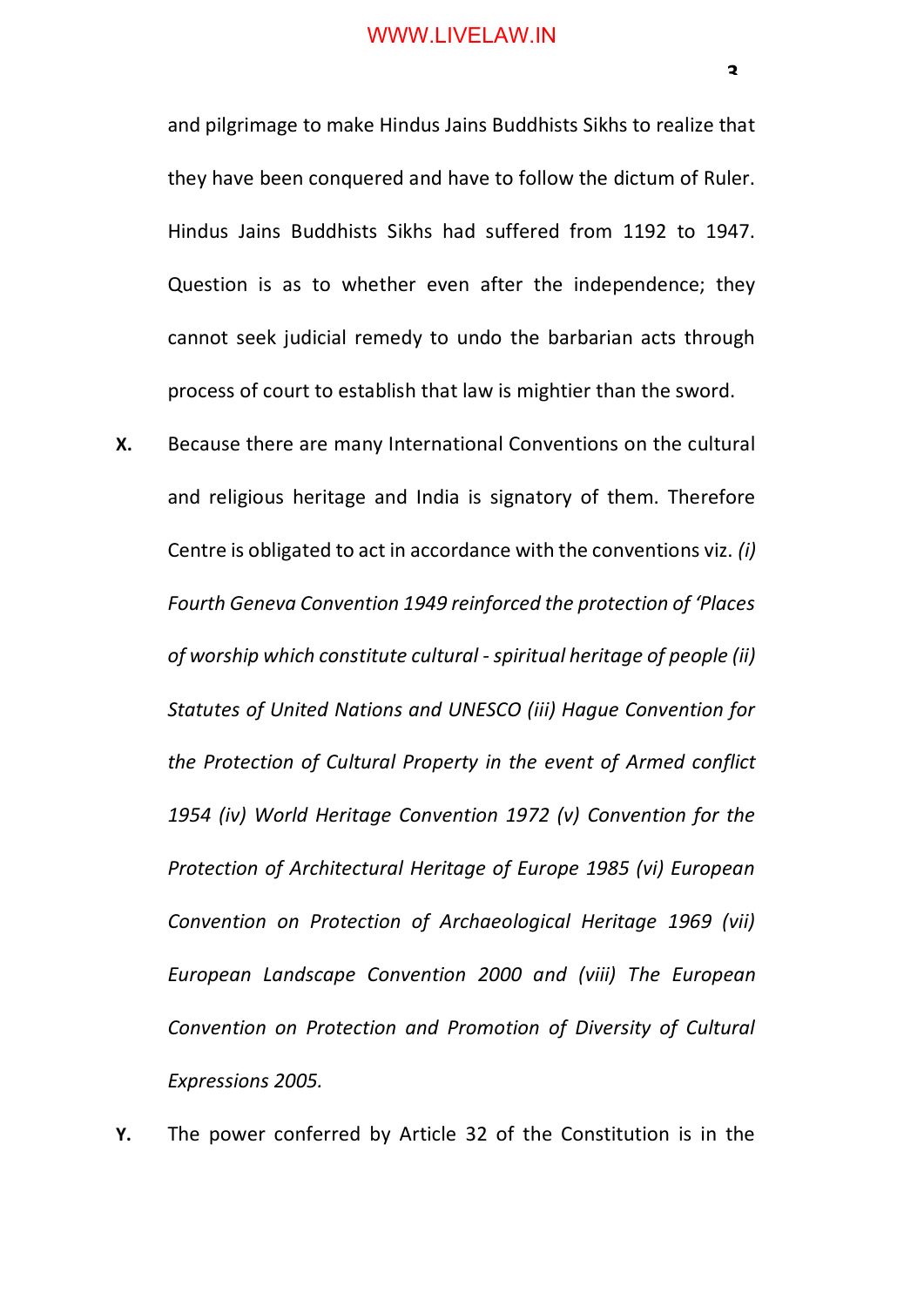widest terms and is not confined to issuing the high prerogative writs specified therein, but includes within its ambit the power to issue any directions or orders or writs which may be appropriate for enforcement of fundamental rights. Therefore, even when the conditions for issue of any of these writs are not fulfilled, the Supreme Court would not be constraint to fold its hand in despair and plead inability to help the citizen who has come before it for judicial redress. The Court is not helpless to grant relief in a case of violation of right to life and liberty and it should be prepared to "forge new tools and device new remedies".

**Z.** For purpose of vindicating these precious fundamental rights, in so far as the Supreme Court is concerned, apart from Articles 32 and 142, which empower the Court to issue such directions as may be necessary for doing complete justice in any matter, Article 144 also mandates all authorities civil or judicial in the territory of India, to act in aid of the order passed by the Supreme Court. Being the protector of civil liberties of citizens, the Supreme Court has not only the power and jurisdiction, but also an obligation to protect the fundamental rights, guaranteed by part-III in general and under Article 21 in particular zealously and vigilantly. The Supreme Court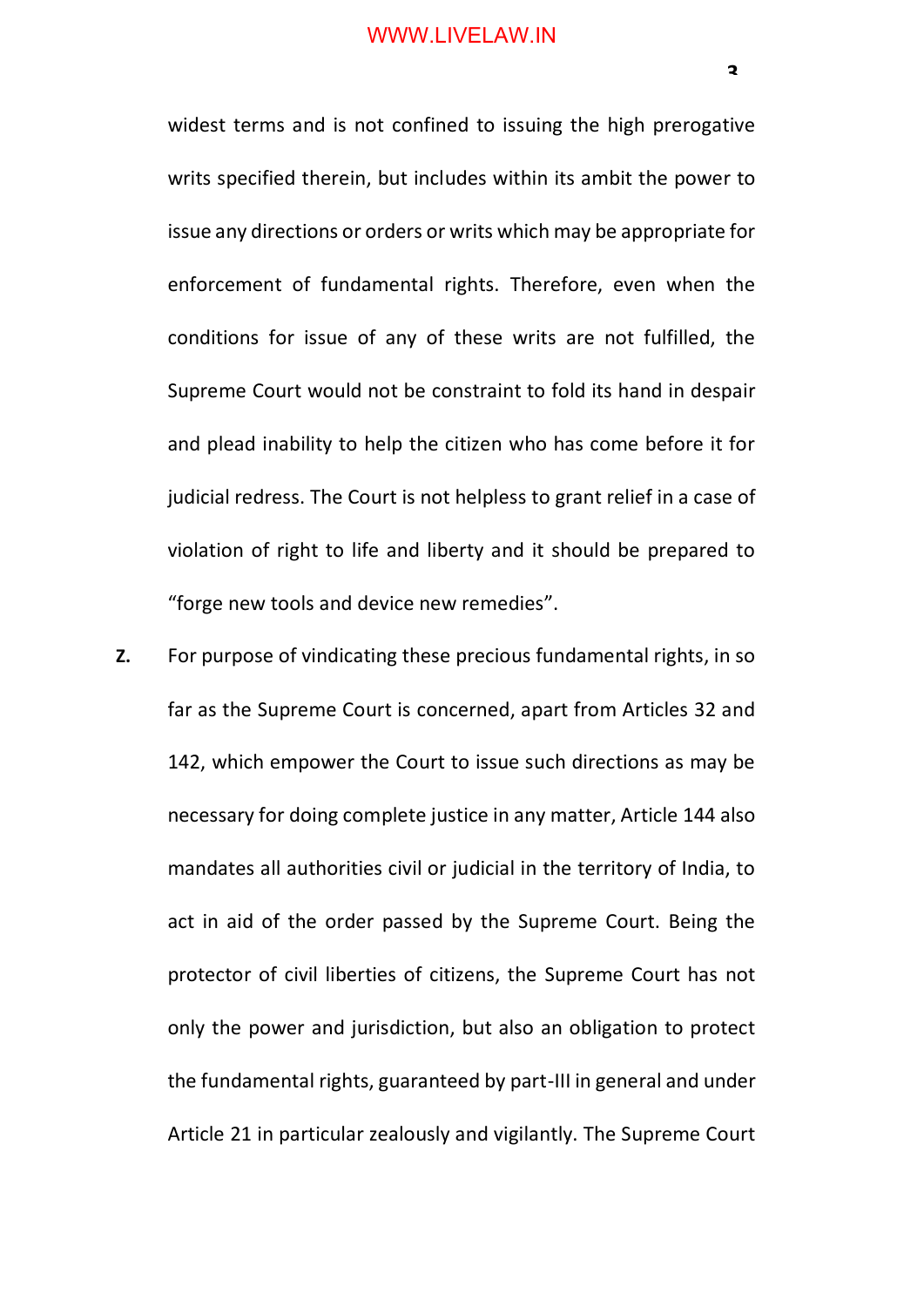and High Courts are the sentinels of justice and have been vested with extra ordinary powers of judicial review to ensure that rights of citizens are duly protected. [ML Sharma (2014) 2 SCC 532]

- **AA.** It is not merely right of individual to move the Supreme Court, but also responsibility of the Court to enforce fundamental rights. Therefore, if the petitioner satisfies the Supreme Court that his fundamental right has been violated, it is not only the 'right' and 'power', but the 'duty' and 'obligation' of the Court to ensure that the petitioners fundamental right is protected and safeguarded. [V.G. Ramchandran, Law of Writs,  $6<sup>th</sup>$  Edition, 2006, Pg. 131, Vol-1]
- **BB.** The power of Supreme Court is not confined to issuing prerogative writs only. By using expression "in the nature of", the jurisdiction has been enlarged. The expression "in the nature of" is not the same thing as the other phrase "of the nature of". The former emphasis the essential nature and latter is content with mere similarity. [M. Nagraj v UOI, (2006) 8 SCC 2012] Therefore Supreme Court cannot refuse an application under Article 32 of the Constitution, merely on the grounds: **(i)** that such application have been made to Supreme Court in the first instance without resort to the High Court under Article 226 **(ii)** that there is some adequate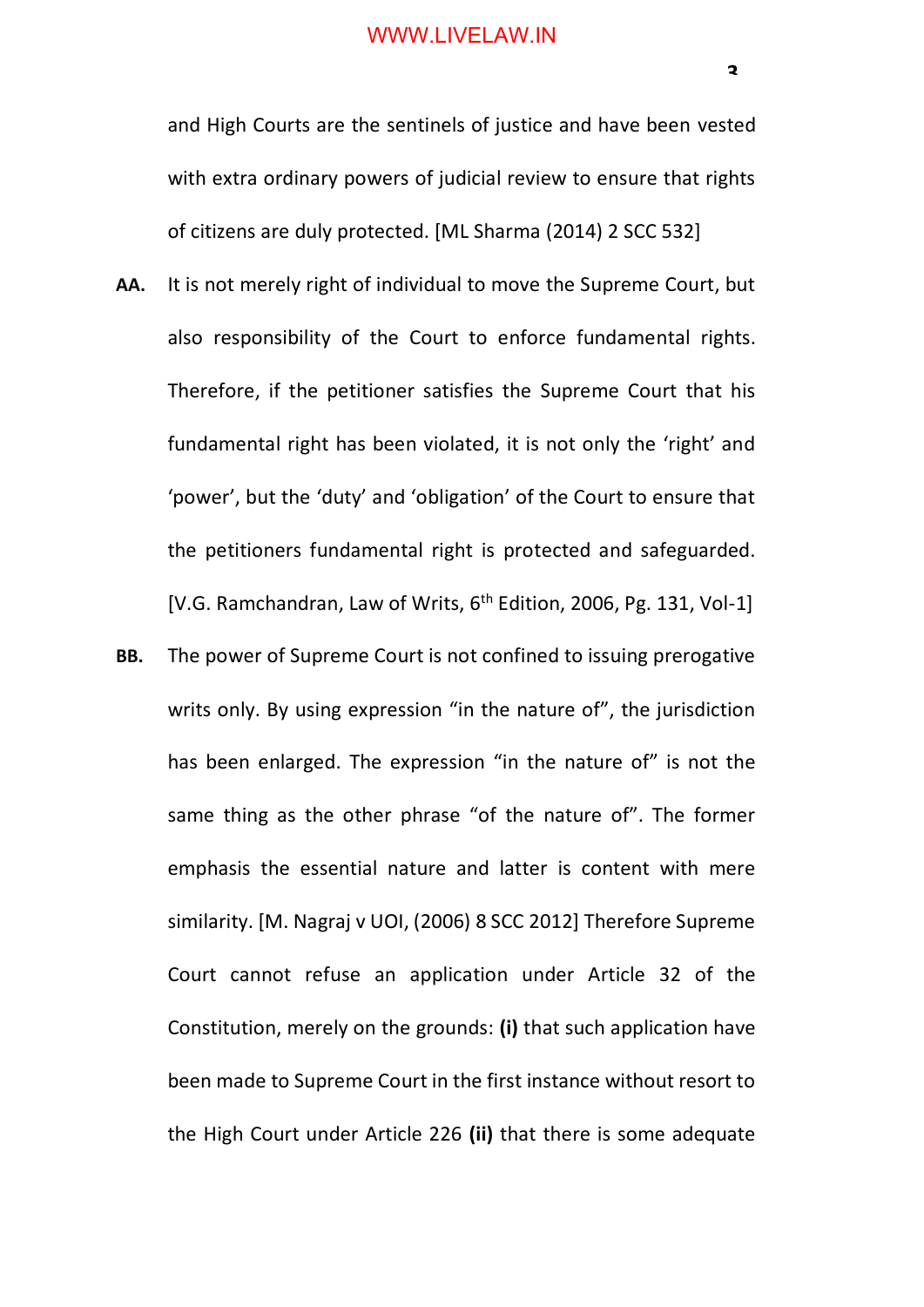alternative remedy available to petitioner **(iii)** that the application involves an inquiry into disputed questions of fact / taking of evidence. **(iv)** that declaratory relief i.e. declaration as to unconstitutionality of impugned statute together with consequential relief, has been prayed for **(v)** that the proper writ or direction has not been paid for in the application **(vi)** that the common writ law has to be modified in order to give proper relief to the applicant. [AIR 1959 SC 725 (729)] **(vii)** that the article in part three of the constitution which is alleged to have been infringed has not been specifically mentioned in petition, if the facts stated therein, entitle the petitioner to invoke a particular article. [PTI, AIR 1974, SC 1044]

**CC.** Article 32 of the Constitution of India provides important safeguard for the protection of the fundamental rights. It provides guaranteed quick and summary remedy for enforcing the fundamental right because a person complaining of breach of any of his fundamental rights by an administrative action can go straight to the Court for vindication of his right without having to undergo directory process of proceeding from lower to the higher court as he has to do in other ordinary litigation. The Supreme Court has thus been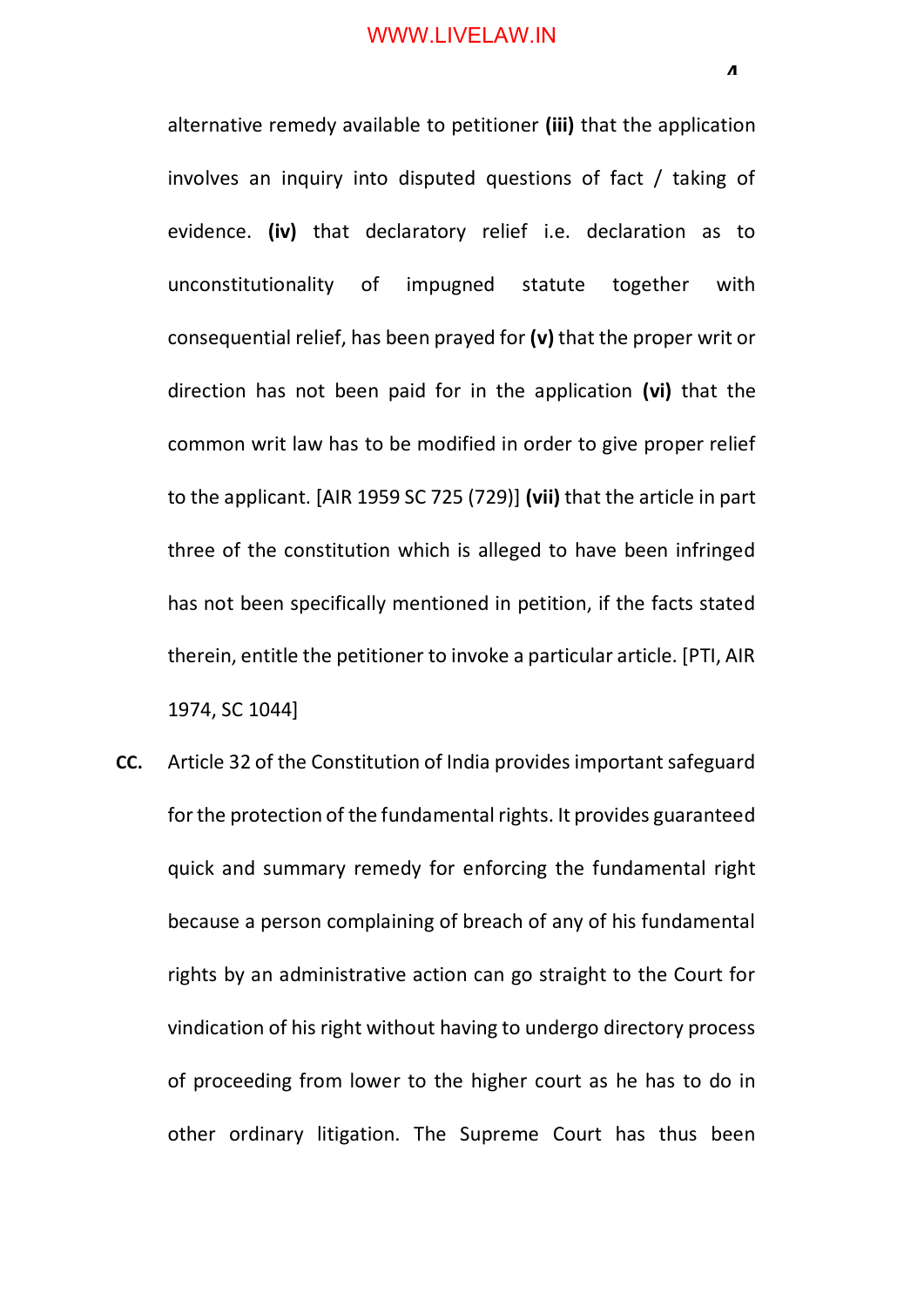constituted as protector defender and guarantor of the fundamental rights of the people. It was very categorically held that: *"the fundamental rights are intended not only to protect individual rights but they are based on high public. Liberty of the individual and protection of fundamental rights are very essence of democratic way of life adopted by the Constitution and it is the privilege and duty of this Court to uphold those rights. This Court would naturally refuse to circumscribe them or to curtail them except as provided by Constitution itself."* [AIR 1961 SC 1457]. In another case, the Supreme Court has held that: *"the fundamental right to move this Court can therefore be described as the corner stone of the democratic edifice raised by Constitution. That is why it is natural that the Court should regard itself as the protector and guarantor of fundamental rights and should declare that it cannot consistently with the responsibility led upon it, refuse to entertain application seeking protection against infringement of such right. In discharging the duties assigned to it, the Court has to play the role of a "sentinel on the qui vive" and it must always regard it as its solemn duty to protect the said fundamental right zealously and vigilantly."* [Prem Chand Garg, AIR 1963 SC 996].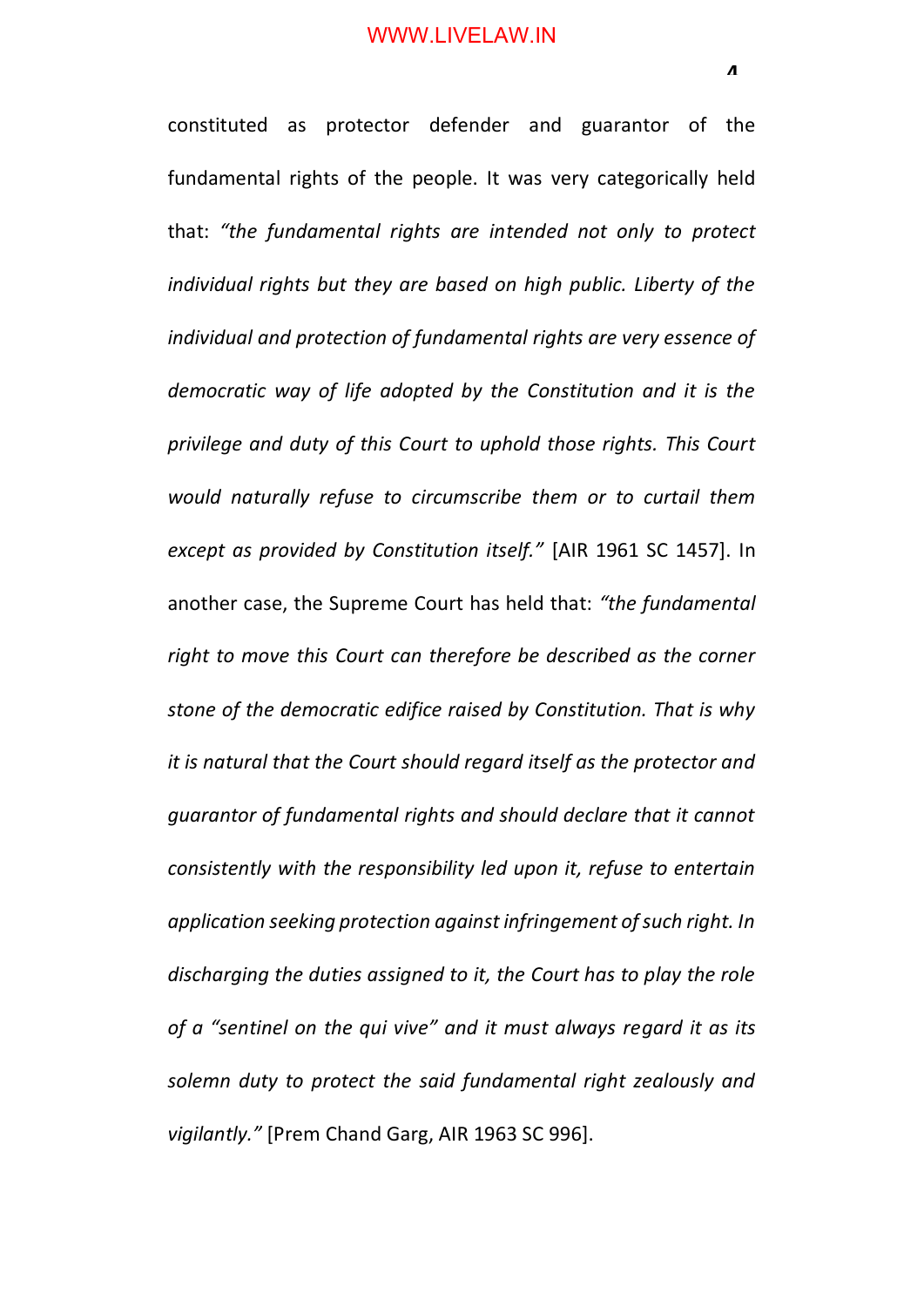- **DD.** Language used in Articles 32 and Article 226 is very wide and the powers of the Supreme Court as well as of the High Courts extends to issuing orders, writs or directions including writs in the nature of habeas corpus, mandamus, quo warranto, prohibition and certiorari as may be considered necessary for enforcement of the fundamental rights and in the case of the High Courts, for other purposes as well. In view of the express provision of the Constitution, there is no need to look back to procedural technicalities of the writs in English Law. The Court can make and order in the nature of these prerogative writs in appropriate cases in appropriate manner so long as the fundamental principles that regulate the exercise of jurisdiction in matter of granting such writ in law are observed. [AIR 1954 SC 440]
- **EE.** Application under Article 32 cannot be thrown out simply because the proper direction or writ has not been prayed for. Thus, where an order in the nature of mandamus is sought in a particular form, nothing debars Court from granting it in a different form. Article 32 gives a very wide discretion in the matter of framing the writ to suit the exigencies of particular cases. [AIR 1951 SC 41] Even if petitioner has asked for wider relief which cannot be granted by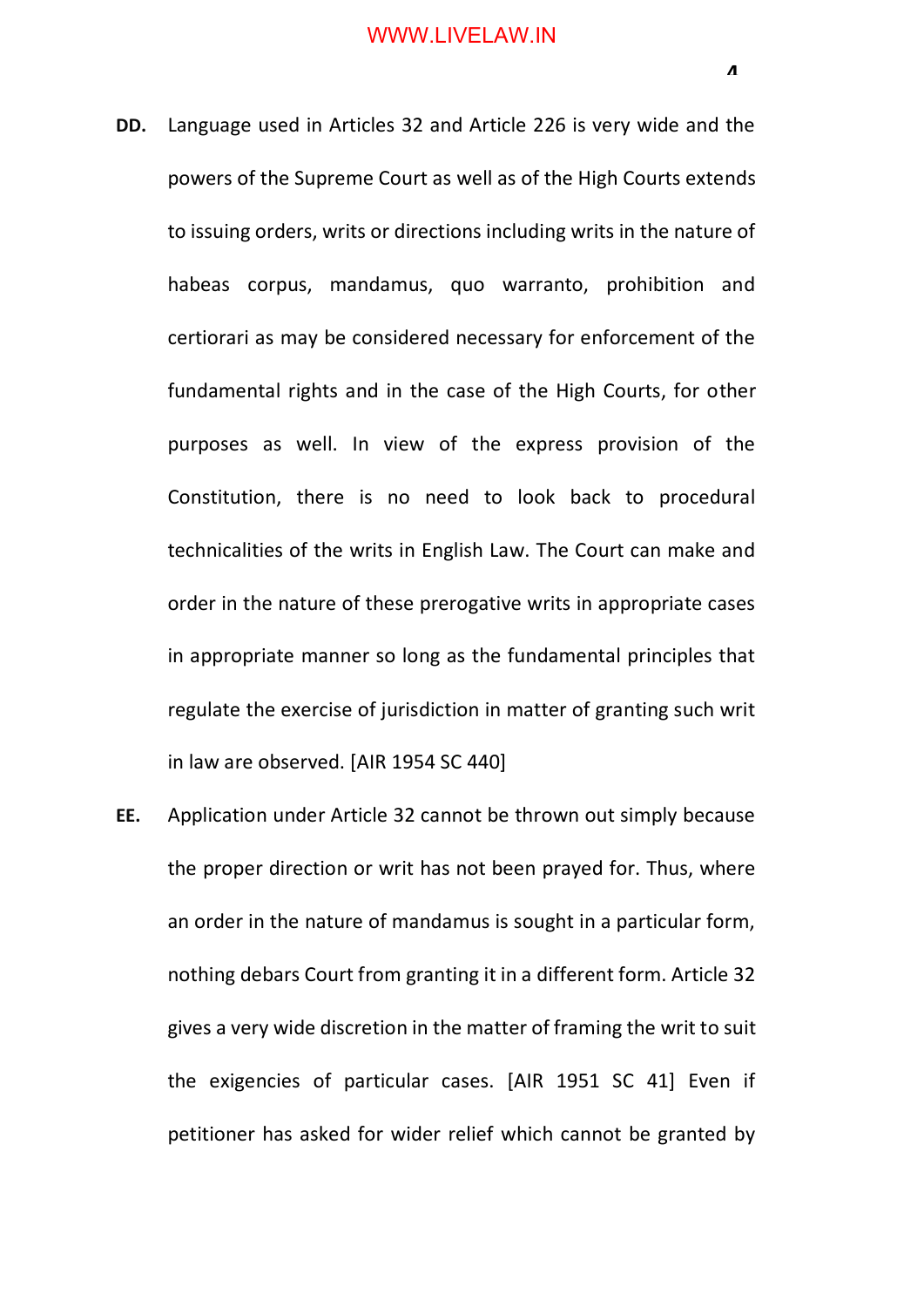Court, it can grant such relief to which petitioner is entitled [AIR 1981 SC 1653]. The Court has power to grant consequential relief or grant any relief to do complete justice even in favour of those persons who may not be before Court or have not moved the Court. [AIR 1985 SC 167] For the protection of fundamental right and rule of law, the Court under can confer jurisdiction on a body or authority to act beyond the purview of statutory jurisdiction or function, irrespective of the question of limitation prescribed by the statute. Exercising such power, Supreme Court entrusted the NHRC to deal with certain matters with a direction that the Commission would function pursuant to its direction and all the authorities are bound by the same. NHRC was declared not circumscribed by any condition and given free hand and thus act *sui generis* conferring jurisdiction of a special nature. [Paramjit Kaur, AIR 1999 SC 340]

**FF.** Simply because a remedy exists in the form of Article 226 for filing a writ in the High Court, it does not prevent any bar on aggrieved person to directly approach the Supreme Court under Article 32. It is true that the Court has imposed a self-restraint in its own wisdom on the exercise of jurisdiction where the aggrieved person has an effective alternative remedy in the form of Article 226. However,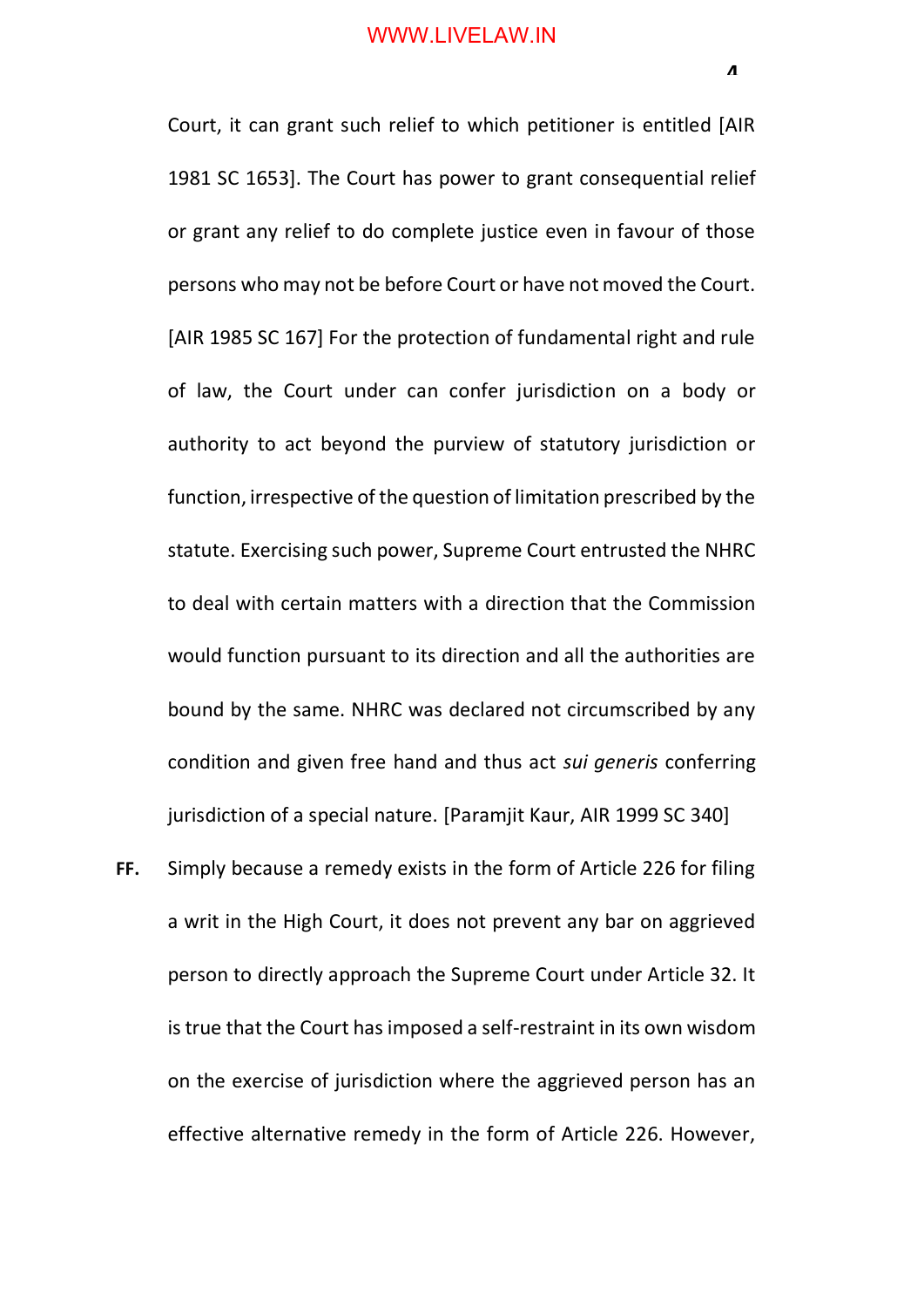this rule which requires the exhaustion of alternative remedy is rule of convenience and a matter of discretion rather than rule of law. It does not oust of the jurisdiction of the Supreme Court to exercise its writ jurisdiction under Article 32. [Mohd. Ishaq (2009) 12 SCC 748]

**GG.** The Supreme Court is entitled to evolve new principle of liability to make the guaranteed remedy to enforce fundamental rights real and effective, to do complete justice to aggrieved person. It was held in that case that the court was not helpless and the wide powers given to the Supreme Court by Article 32, which itself is a fundamental right imposes a constitutional obligation on the Court to forge such new tools, which may be necessary for doing complete justice and enforcing the fundamental rights guaranteed in the Constitution, which enables reward of monetary compensation in appropriate cases, where that is the only redress available. The remedy in public law has to be more readily available when invoked by have-nots who are not possessed of the where withal for enforcement of their right in private law, even though its exercise is to be tempted by judicial restraint to avoid circumvention of private law remedies, which more appropriate.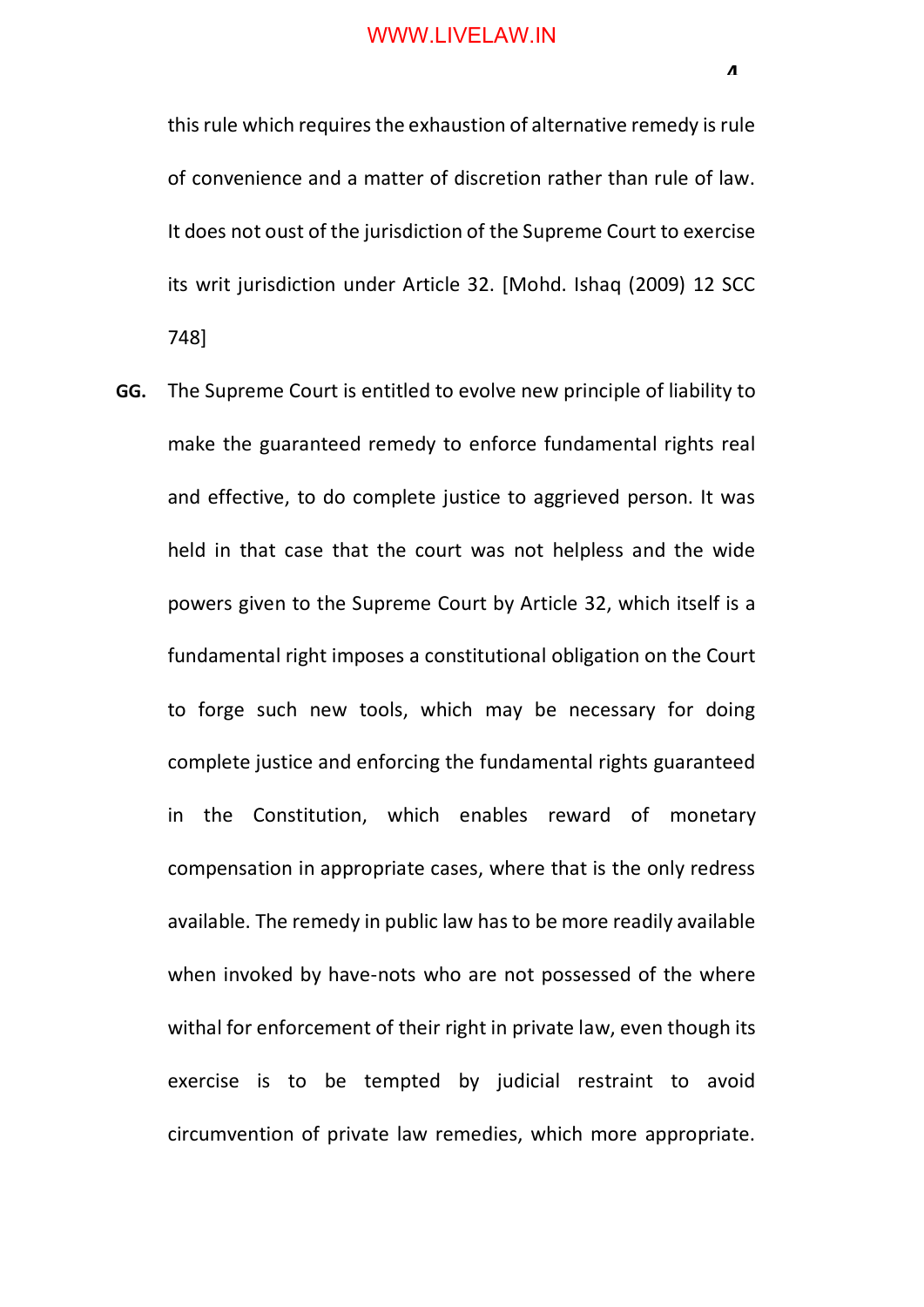Under Article 32, the Court can pass appropriate orders or facts to do complete justice even if it is found that petition is not maintainable. [Saihba Ali, (2003) 7 SCC 250]

#### **PRAYERS**

Keeping in view the above historical facts, International conventions legal provisions and right of Hindus Jains Buddhists Sikhs to restore their religious places by process of law & sentiments attached with ancient places of pilgrimage, the Hon'ble court may be pleased to issue appropriate writ, order(s) or direction(s) to respondents to:

- a) direct and declare that Section 2 of the Places of Worship (Special Provisions) Act, 1991 is void and unconstitutional for being violative of Articles 14,15,21,25,26,29 of the Constitution, in so far as it seeks to validate *'places of worship'*, illegally made by barbaric invaders;
- b) direct and declare that Section 3 of the Places of Worship (Special Provisions) Act, 1991 is void and unconstitutional for being violative of Articles 14,15,21,25,26,29 of the Constitution, in so far as it seeks to validate *'places of worship'*, illegally made by barbaric invaders;
- c) direct and declare that Section 4 of the Places of Worship (Special Provisions) Act, 1991 is void and unconstitutional for being violative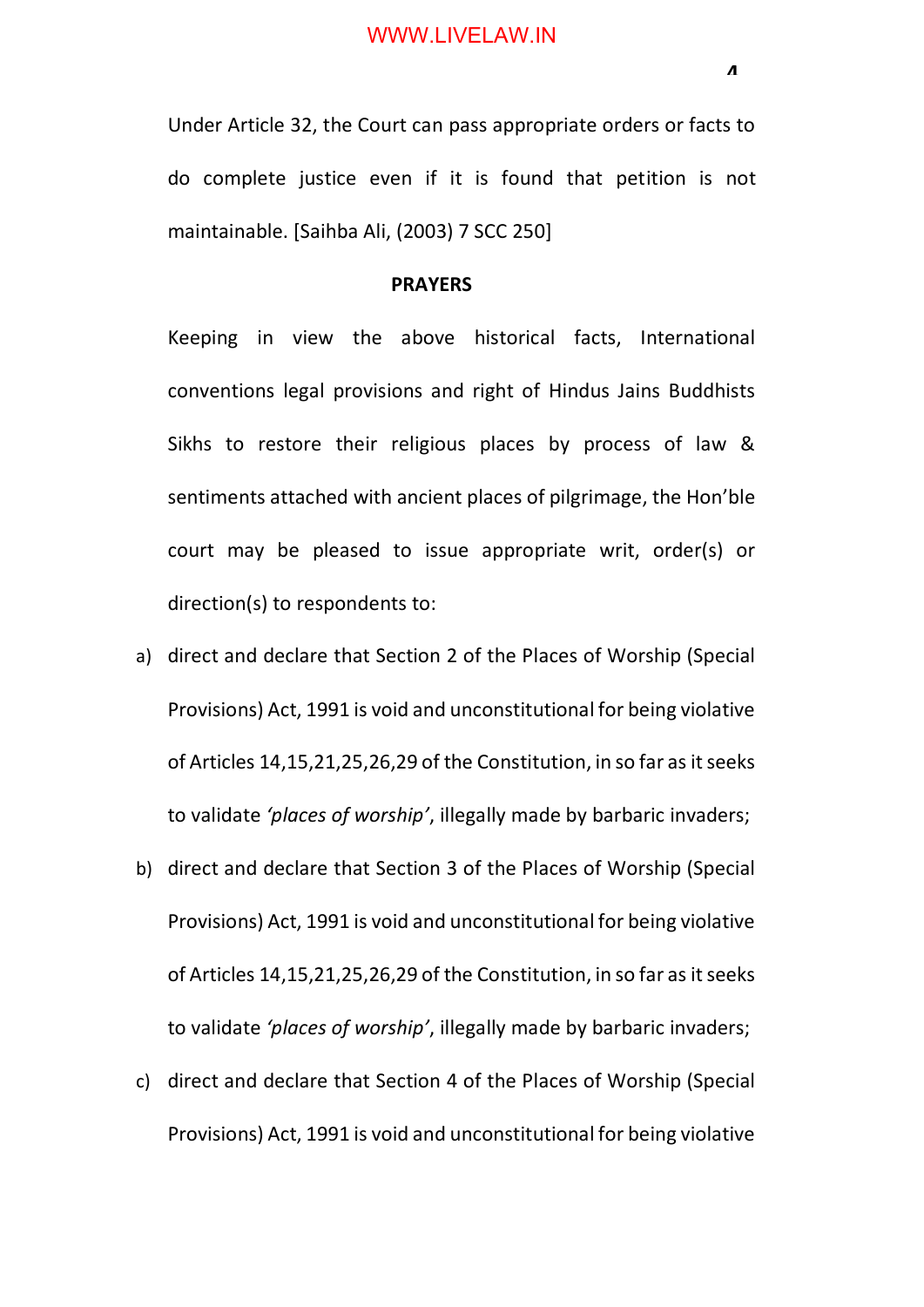of Articles 14,15,21,25,26,29 of the Constitution, in so far as it seeks

to validate '*places of worship'*, illegally made by barbaric invaders;

d) pass such other order(s) or direction(s) as Court deems fit. 28.10.2020 ASHWANI KUMAR DUBEY NEW DELHI ADVOCATE FOR PETITIONER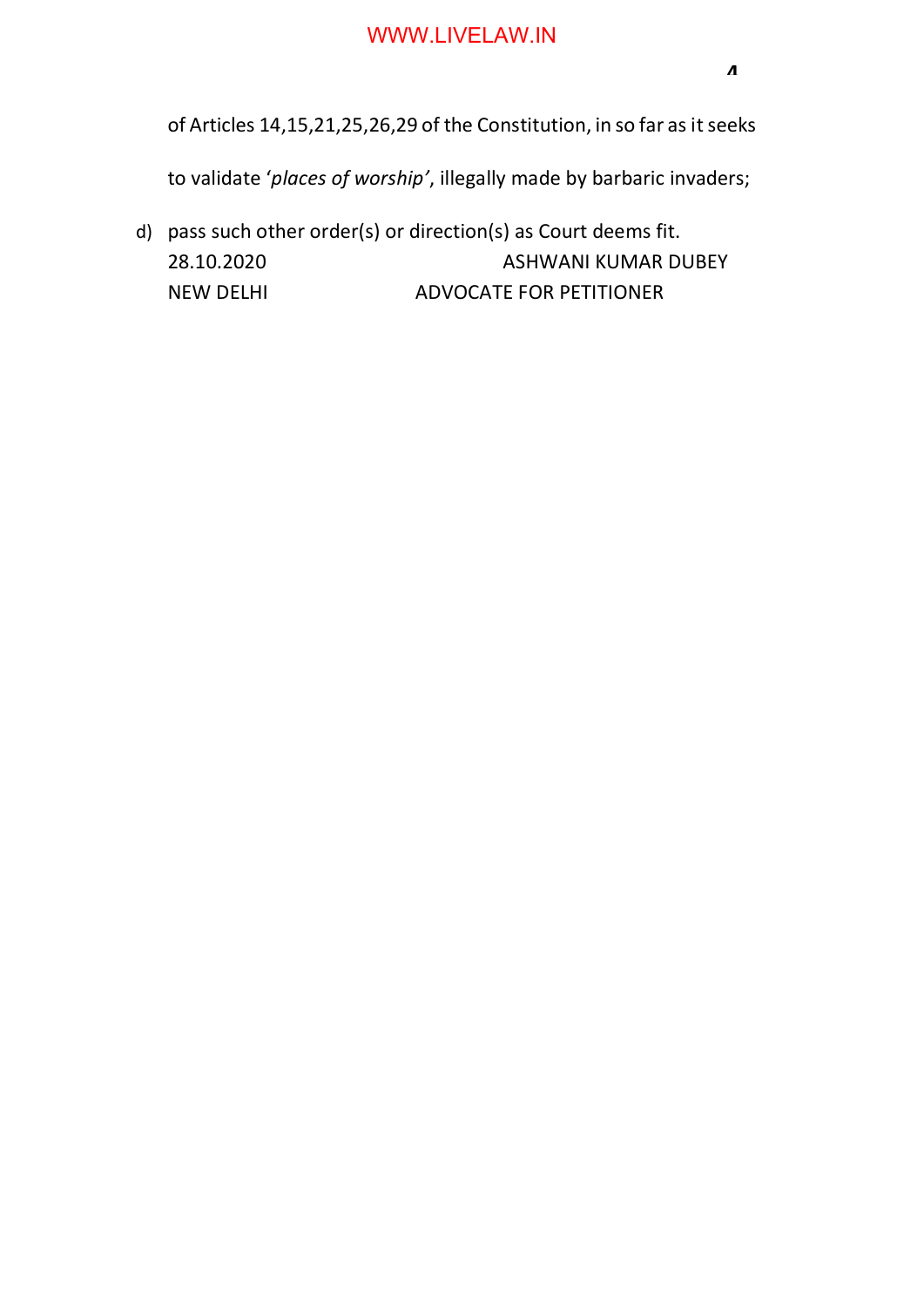**4**

#### **SYNOPSIS & LIST OF DATES**

Petitioner is filing this writ petition under Article 32 to challenge the constitutional validity of S. 2, 3, 4 of the Places of Worship (Special Provisions) Act 1991, as they not only offend Articles 14, 15, 21,25,26, and 29 but also violate principles of secularism, which is integral part of the basic structure and Preamble of the Constitution of India.

Centre by making impugned provisions in 1991 has created arbitrary irrational retrospective cutoff date, declared that character of places of worship and pilgrimage shall be maintained as it was on 15.8.1947 and no suit or proceeding shall lie in Court in respect of the dispute against encroachment done by barbaric fundamentalist invaders and such proceeding shall stand abated. If suit/proceeding filed on the ground that conversion of place of pilgrimage has taken place after 15.8.1947 and before 18.9.1991 that shall be disposed off in terms of S. 4(1). Centre has barred the remedies against illegal encroachment on the places of worship and pilgrimages and Hindus Jains Budhists Sikhs cannot file suit or approach High Court. Hence, won't be able to restore their places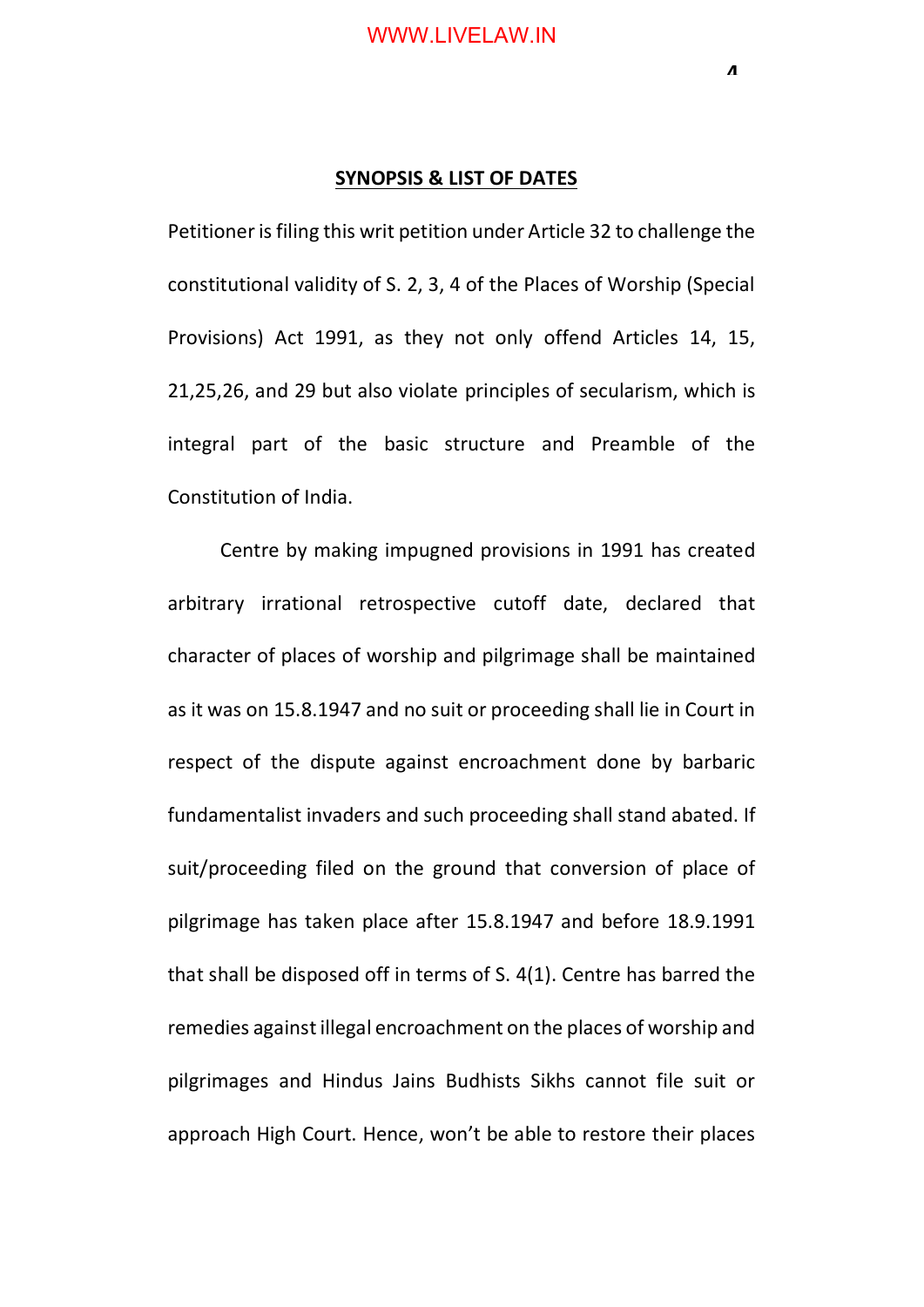of worship and pilgrimage including Temples, Endowments, Mutts etc from hoodlums and illegal barbaric acts of the invaders will continue in perpetuity.

The Centre by making impugned provisions has, without resolution of the disputes through process of Law, abated the suit / proceedings, which is '*perse'* unconstitutional and beyond the law making power, for the reason that the impugned provisions cannot be implemented with retrospective effect and the remedy of resolution of dispute pending, arisen or arising cannot be barred. Centre neither can close doors of Courts of first instance, Appellate Courts and Constitutional Courts for aggrieved Hindus Jains Sikhs Buddhists nor take away the power of High Courts and Supreme Court, conferred under Articles 226 and 32 of the Constitution.

The maxim *ubi jus ibi remedium* has been frustrated by the impugned provisions in pending suit/proceeding, in which the cause of action has arisen or continue and remedy available to aggrieved person through court has been abolished thus violating the concept of justice and 'Rule of law' which is core of Articles 14- 15.

Sections 2,3,4 not only offend right to pray practice prorogate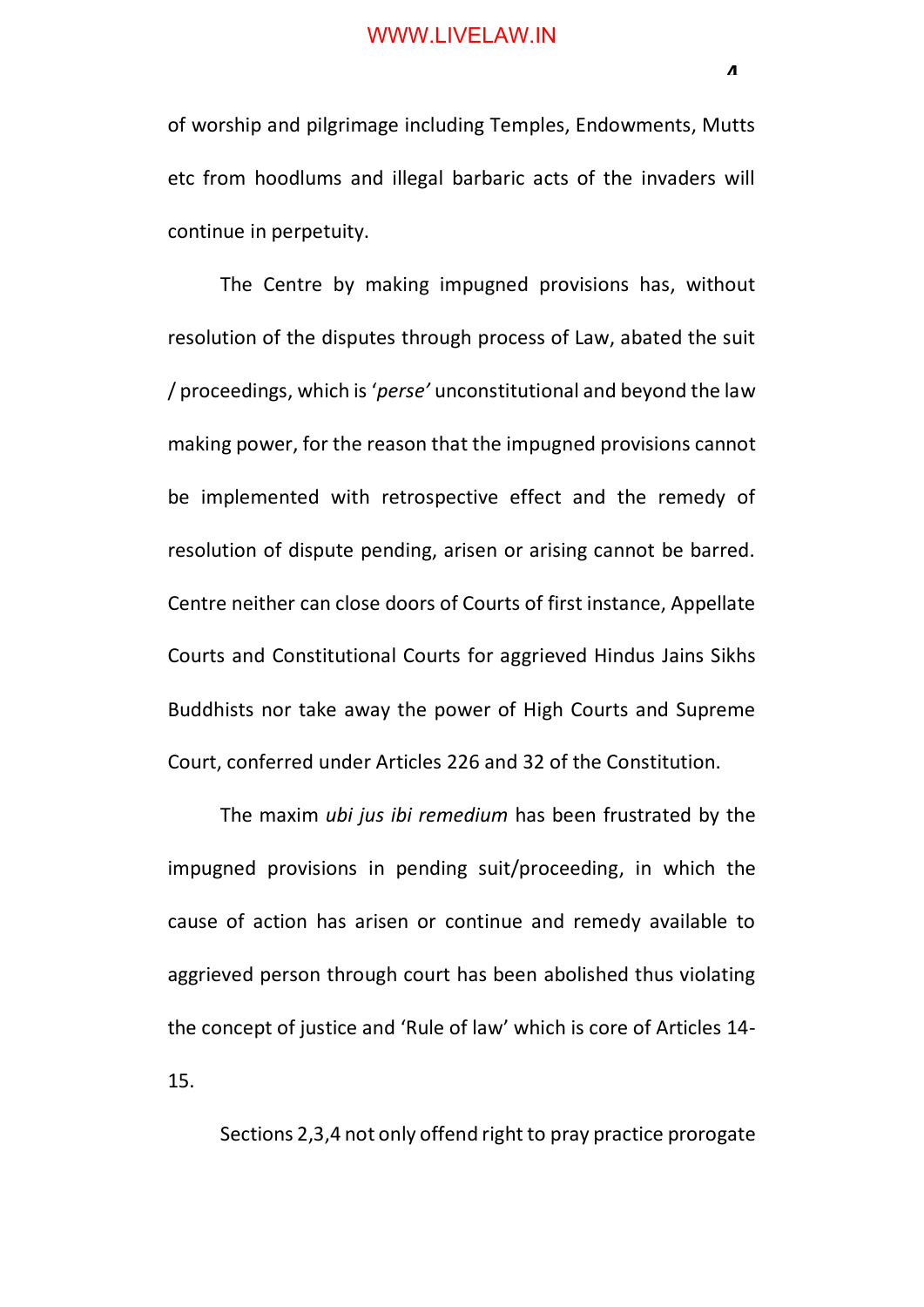religion (Article 25), right to manage maintain administer place of worship and pilgrimage (Article 26) and right to conserve culture (Article 29) but also contrary to the duty to protect historic places (Article 49) and preserve religious-cultural heritage (Article 51A).

Pilgrimage is State subject [Entry-7, List-II, Schedule-7] hence Centre neither can restrain Hindus Jains Budhists Sikhs from taking over complete possession of places of worship & pilgrimage through judicial process nor can make law to abridge the rights, guaranteed under Articles 25-26 and particularly with retrospective effect.

Sections 2, 3, 4 offend basic dictum of Hindu law enshrined in Vedas, Purans, Shastra, Smritis, Ramayan and Bhagavad Geeta that the Idol represents the Supreme Being and so its existence is never lost and deity cannot be divested from its property even by the Ruler or King. Hence, Hindus have fundamental right under Article 25-26 to worship the deity at the place 'It' is and utilize deity's property for religious purposes subject to public order, morality and health.

Centre has transgressed its legislative power by barring the remedy of judicial review, which is basic feature of the Constitution.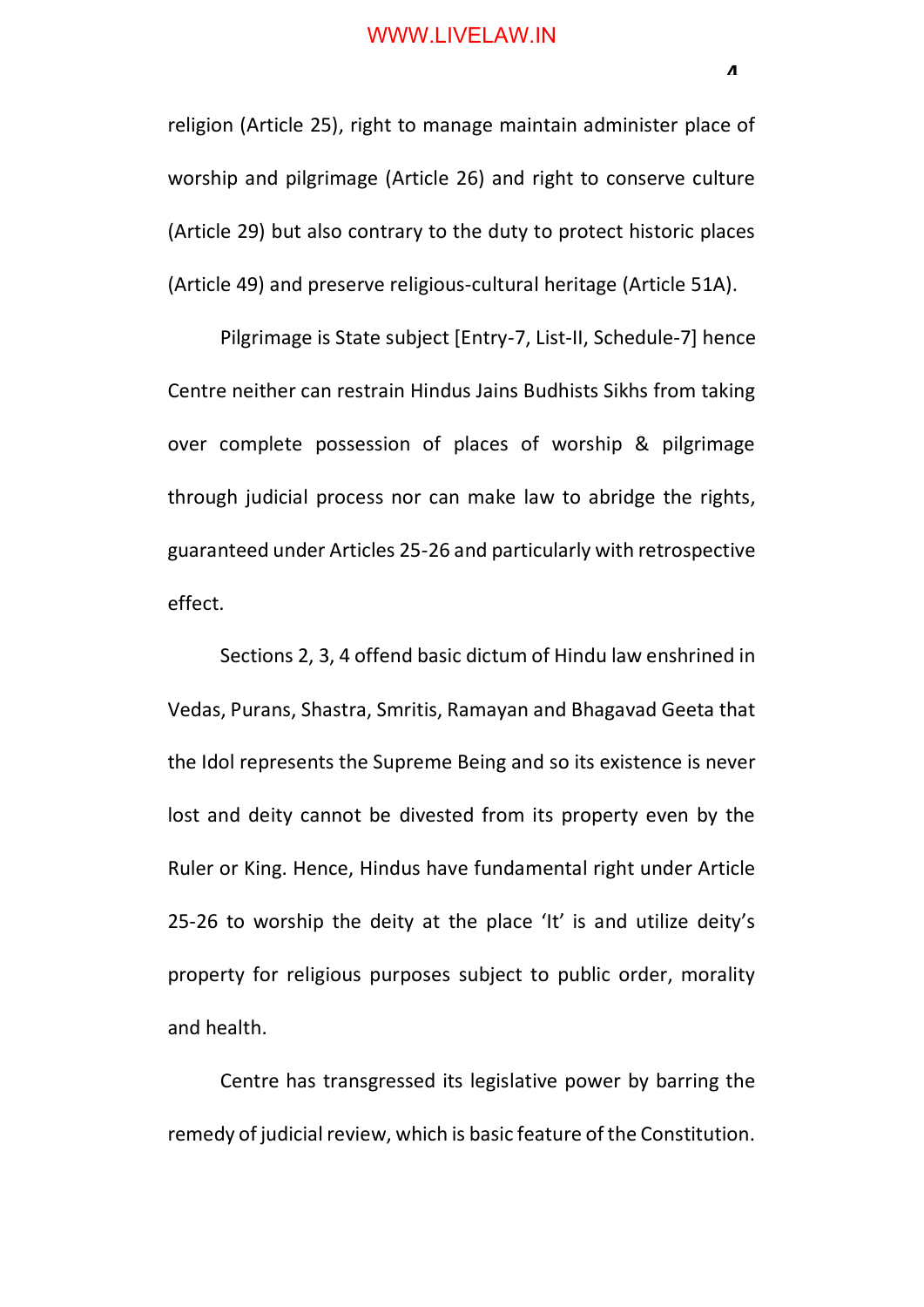Apex Court has reiterated that the remedy of judicial review cannot be taken away. *Indira Ghandi v. Raj Narayan, [(1975) SCC (Supp) 1], Minerva Mills Ltd v. Union of India [(1980) 3 SCC 625] Kihota Holohon v Zachilhu [(1992) 1 SCC 309] Ismail Farooqui v. Union of India [(1994) 6 SCC 360] L Chandra Kumar v. Union Of India [(1997) (3) SCC 261] I.R. Coelho v. State of T.N. [(2007) 2 SCC 1]*

The Apex Court, in a catena of decisions has held that right to judicial remedy cannot be taken away by the State and the power of courts and particularly constitutional courts, conferred under Article 32 and 226 of the Constitution cannot be frustrated and such denial has been held violative of basic structure of the Constitution and beyond legislative power of the State. Moreover, place of worship and pilgrimage is part of State subject [Entry-7, List-II, Schedule-7] hence Centre cannot make the impugned law.

Hindus are fighting for complete possession of birthplace of Lord Krishna from hundreds of year and peaceful public agitation continues till date but while enacting the Act, Centre has excluded the birthplace of Lord Ram at Ayodhya but not the birthplace of Lord Krishna in Mathura, though both are the incarnations of Lord Vishnu, the creator and preserver. The Court has finally decided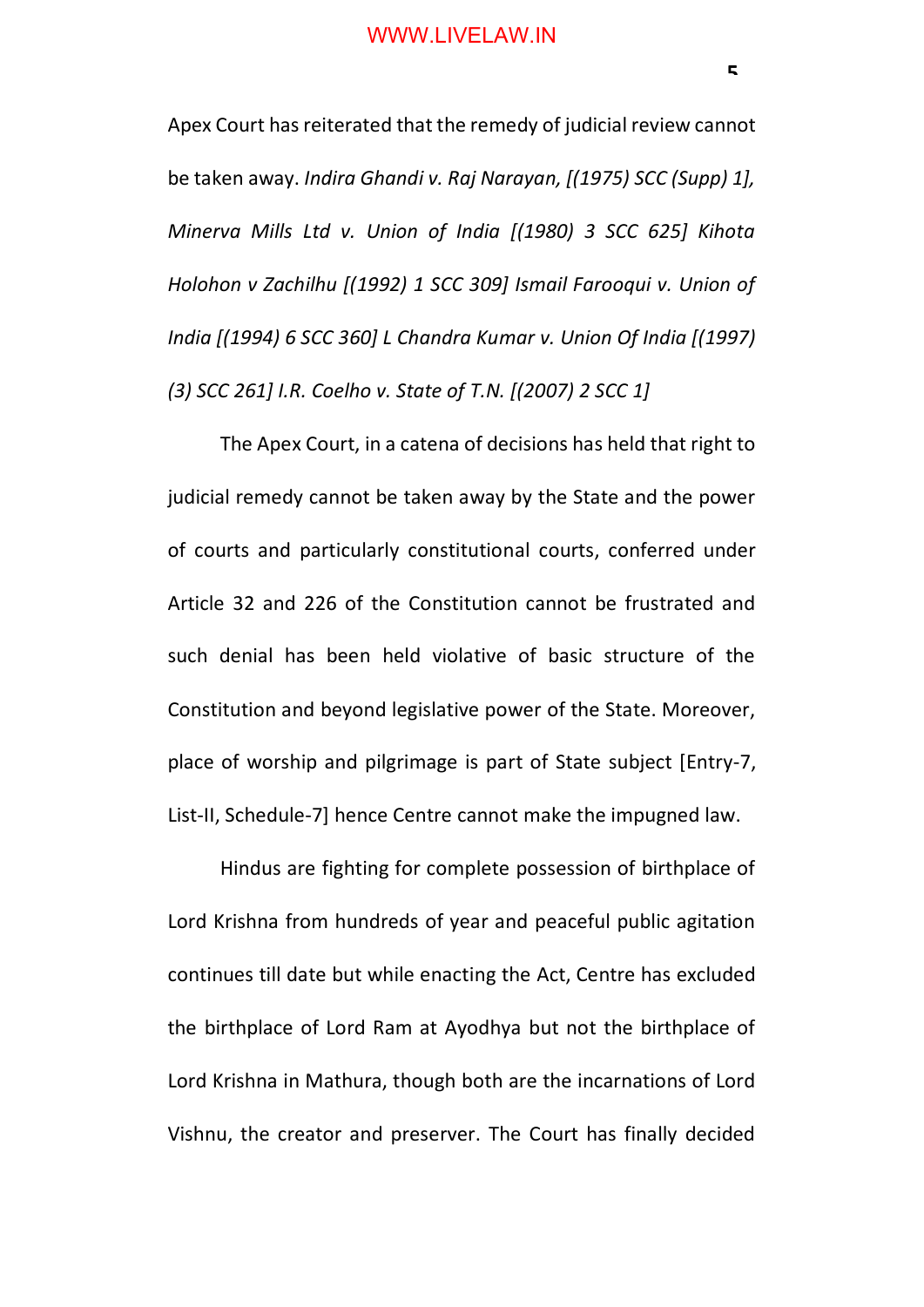Ayodhya case on 9.11.2019 and found substance in the claim of Hindus and now a new temple is going to be constructed after more than 500 years of demolition by invaders. If Ayodhya case wouldn't have been decided, Hindus would have been denied justice. Thus, restriction on Hindus to approach Court is arbitrary irrational and against the principle of rule of law, which is core of Article 14-15.

Hindus Jains Buddhists Sikhs are continuously paying homage to the places of worship and pilgrimage though physical possession has been taken by members of other faith. Therefore the Act is void and unconstitutional for many reasons: (i) It offends right of Hindus Jains Buddhists Sikhs to pray profess practice prorogate religion (Article 25) (ii) It infringes on rights of Hindus Jains Buddhists Sikhs to manage maintain administer places of worship and pilgrimage (Article 26) (iii) It deprives Hindus Jains Buddhists Sikhs of owning and acquiring religious properties of deity(misappropriated by other communities) (iv) It takes away right of judicial remedy of Hindus Jains Buddhists Sikhs to restore places of worship and pilgrimage and property of deity (v) It deprives Hindus Jains Buddhists Sikhs to restore places of worship and pilgrimage connected with cultural heritage (vi) It restricts Hindus Jains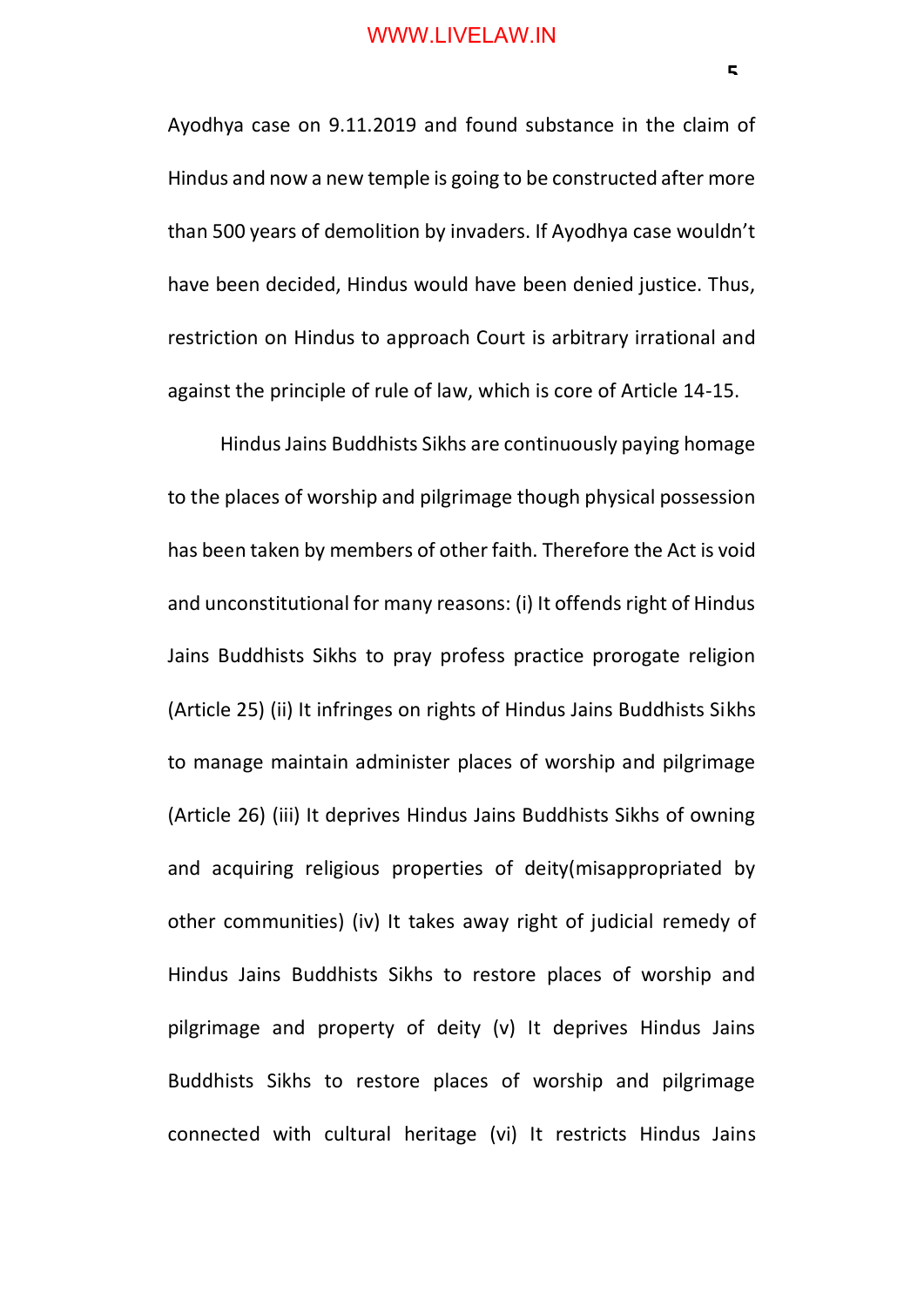Buddhists Sikhs to restore complete possession of places of worship and pilgrimage but allows Muslims to claim under S.107, Waqf Act (vii) It legalize barbarian acts of invaders (viii) It violates Hindu law that '*Temple property is never lost even if enjoyed for years and even the king cannot take property as deity is embodiment of God & juristic person, represents 'Infinite the timeless' and cannot be confined by the shackles of time.'*

According to Vedas, Purans, Geeta and Ramayan, it is a settled principle that deity property will continue to be deity property and other's possession will be invalid. In Mahant Ram Swaarop Das Case [AIR 1959 SC 951, Para 10], the Court held that: *"Even if the idol gets broken or is lost or stolen, another image may be consecrated and it cannot be said that the original object has ceased to exist."* 

18.09.1991: The Places of Worship Act 19991 was made (Appendix) 28.10.2020: Centre neither can abridge the right of deityworshiper

> nor can take away the right of Courts to entertain suits without creating alternative forum but S.2, 3, 4 takes away the rights available to Hindus Jains Buddhists